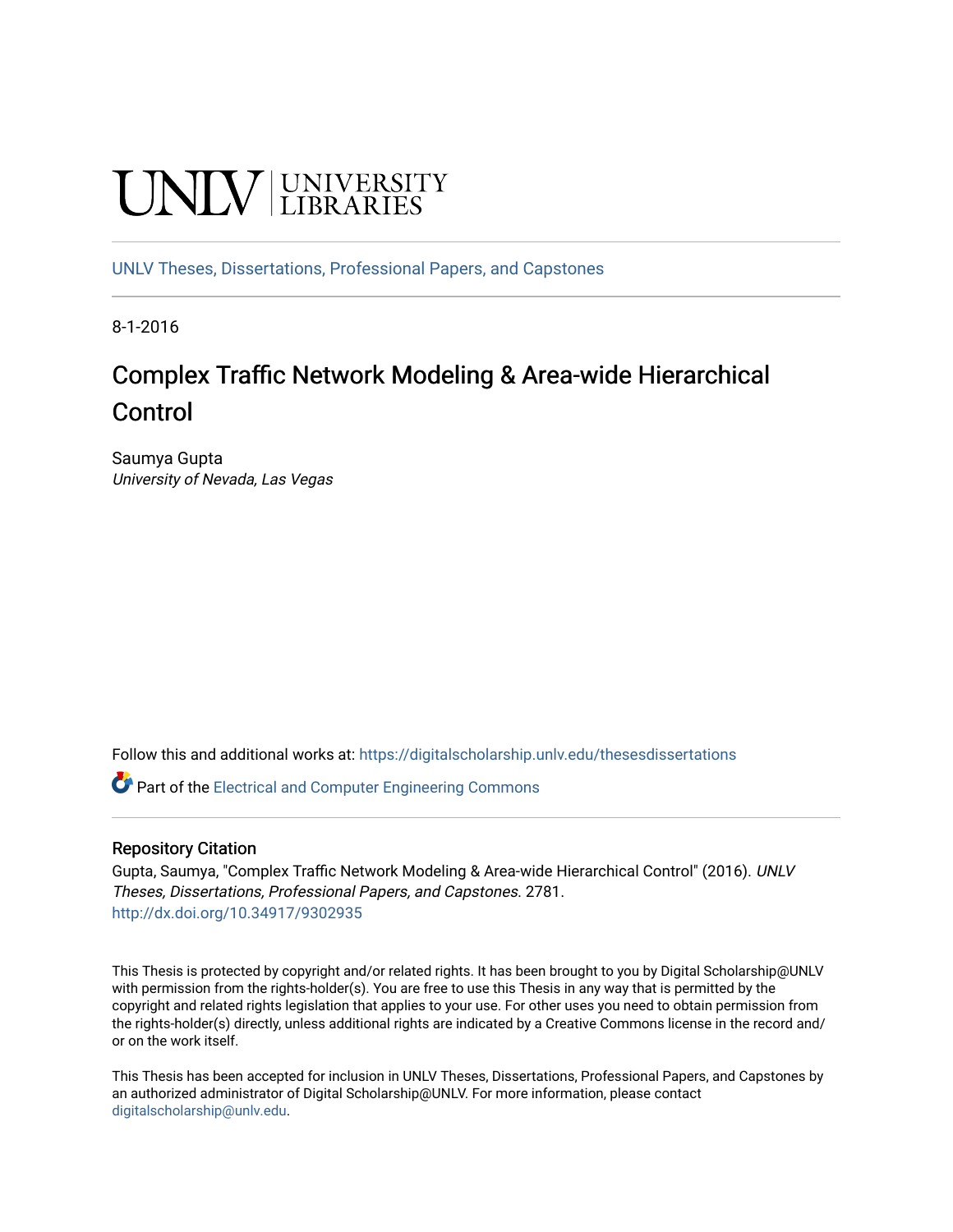### COMPLEX TRAFFIC NETWORK MODELING & AREA-WIDE

### HIERARCHICAL CONTROL

by

Saumya Gupta

Bachelor of Technology - Electronics & Instrumentation Engineering Uttar Pradesh Technical University, Lucknow, India 2009

> A thesis submitted in partial fulfillment of the requirements for the

Master of Science - Electrical and Computer Engineering

Department of Electrical and Computer Engineering Howard R. Hughes College of Engineering Graduate College

> University of Nevada, Las Vegas August 2016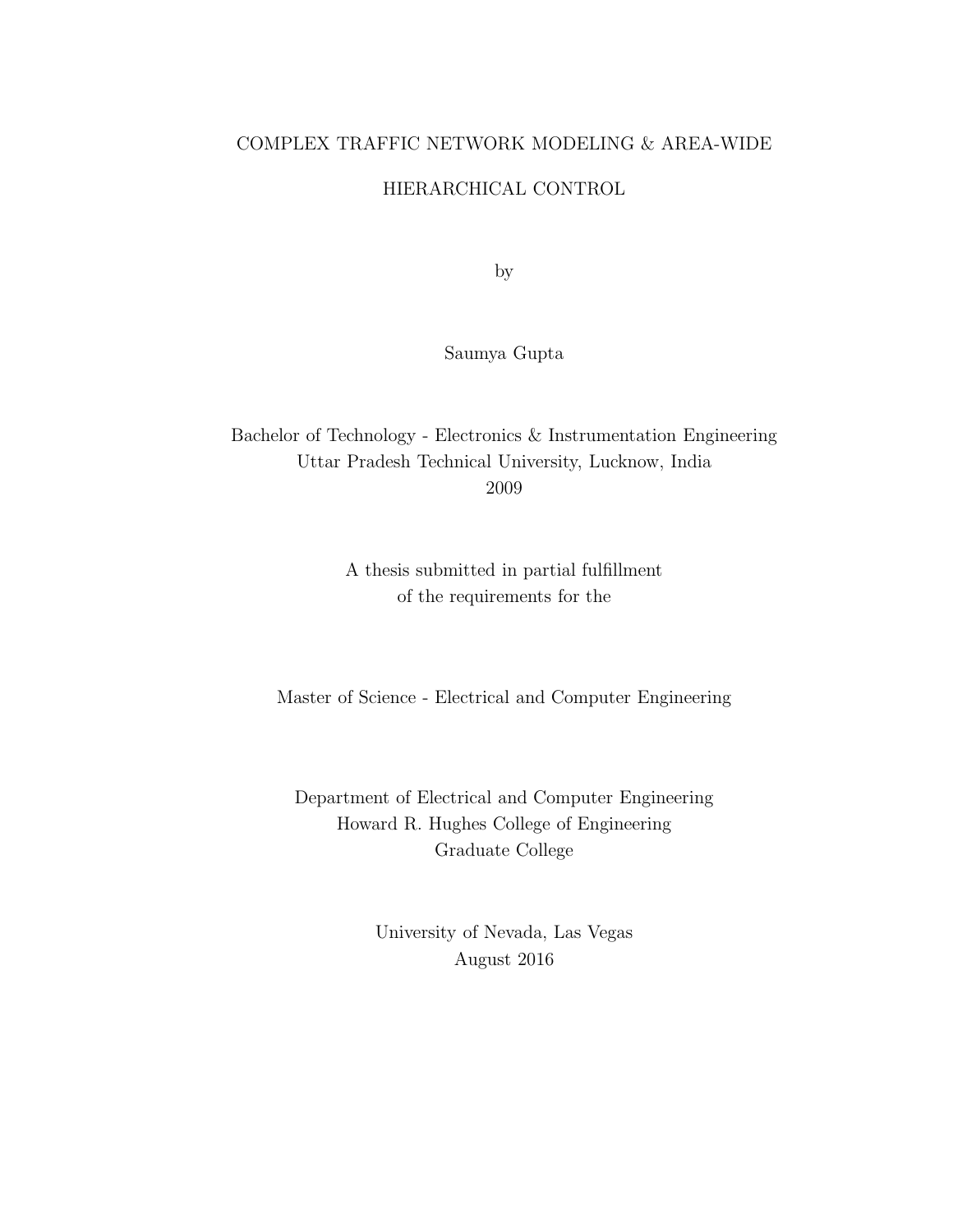

The Graduate College The University of Nevada, Las Vegas

April 8, 2016

This thesis prepared by

Saumya Gupta

entitled

Complex Traffic Network Modeling & Area-Wide Hierarchical Control

is approved in partial fulfillment of the requirements for the degree of

Master of Science - Electrical and Computer Engineering Department of Electrical and Computer Engineering

Yingtao Jiang, Ph.D. *Examination Committee Member*

Ke-Xun Sun, Ph.D. *Examination Committee Member*

Amei Amei, Ph.D. *Graduate College Faculty Representative*

Pushkin Kachroo, Ph.D.<br>
Examination Committee Chair<br>
Graduate College Interim Dean *Examination Committee Chair Graduate College Interim Dean*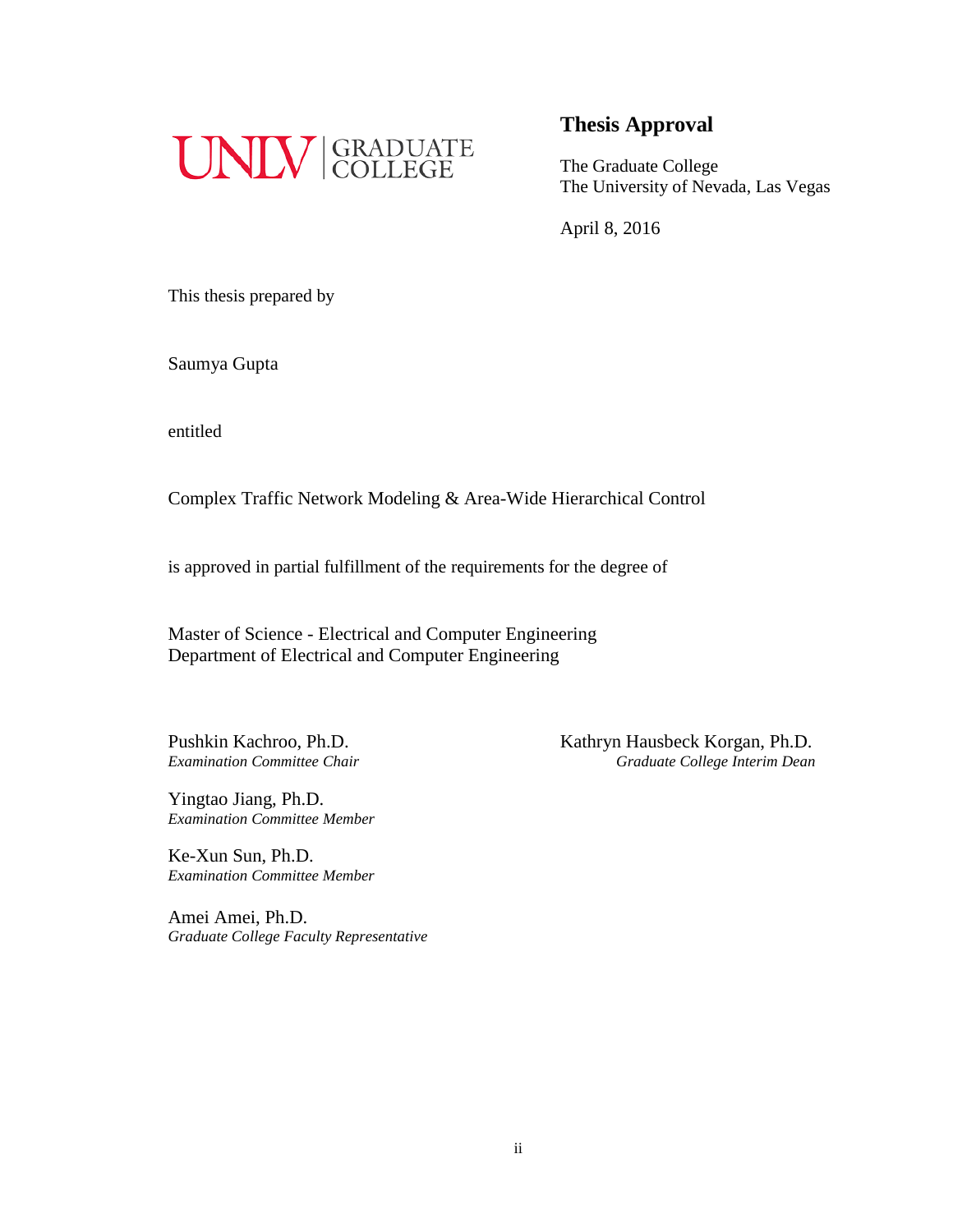### ABSTRACT

### Complex Traffic Network Modeling & Area-wide Hierarchical Control

by

Saumya Gupta

### (Dr. Pushkin Kachroo), Examination Committee Chair Professor of Electrical and Computer Engineering Department University of Nevada, Las Vegas

In this thesis, we present a novel methodology to divide a traffic region into subregions such that in each subregion a Macroscopic Fundamental Diagram (MFD) can be utilized to determine the state of that subregion. The region division is based on the theory of complex networks. We exploit the inherent network characteristics through PageRank centrality algorithm to identify the most significant nodes in the traffic network. We use these significant nodes as the seeds for a Voronoi diagram based partitioning mechanism of the network. A network wide hierarchical control framework is then presented which controls these sub regions individually and the network as a whole. At the subregion level a feedback controller is designed based on MFD concept. At the network level we develop a dynamic toll pricing algorithm to control the inflows into the network. This dynamic toll pricing is coupled with the subregion controller and thus forming a network wide hierarchical control. We use optimal control theory to design the dynamic toll pricing. A cost function is designed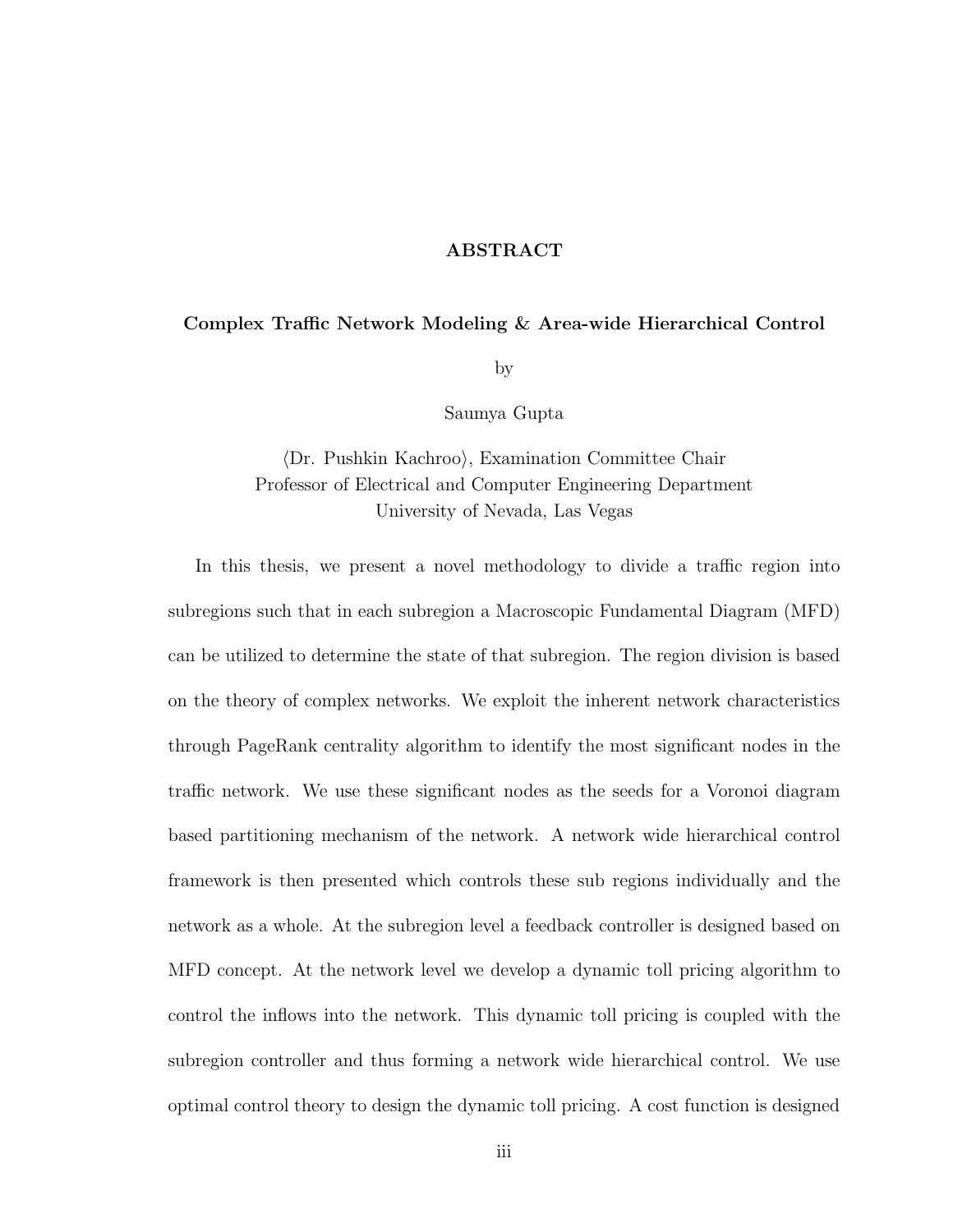and then using Hamilton-Jacobi-Bellman equation, we derive an optimal control law that uses real-time information. The objective of the dynamic toll algorithm is to strike a balance between the toll price and optimal traffic conditions in each of the subregions. A case study is performed for the Manhattan area in New York city and results are provided through simulations.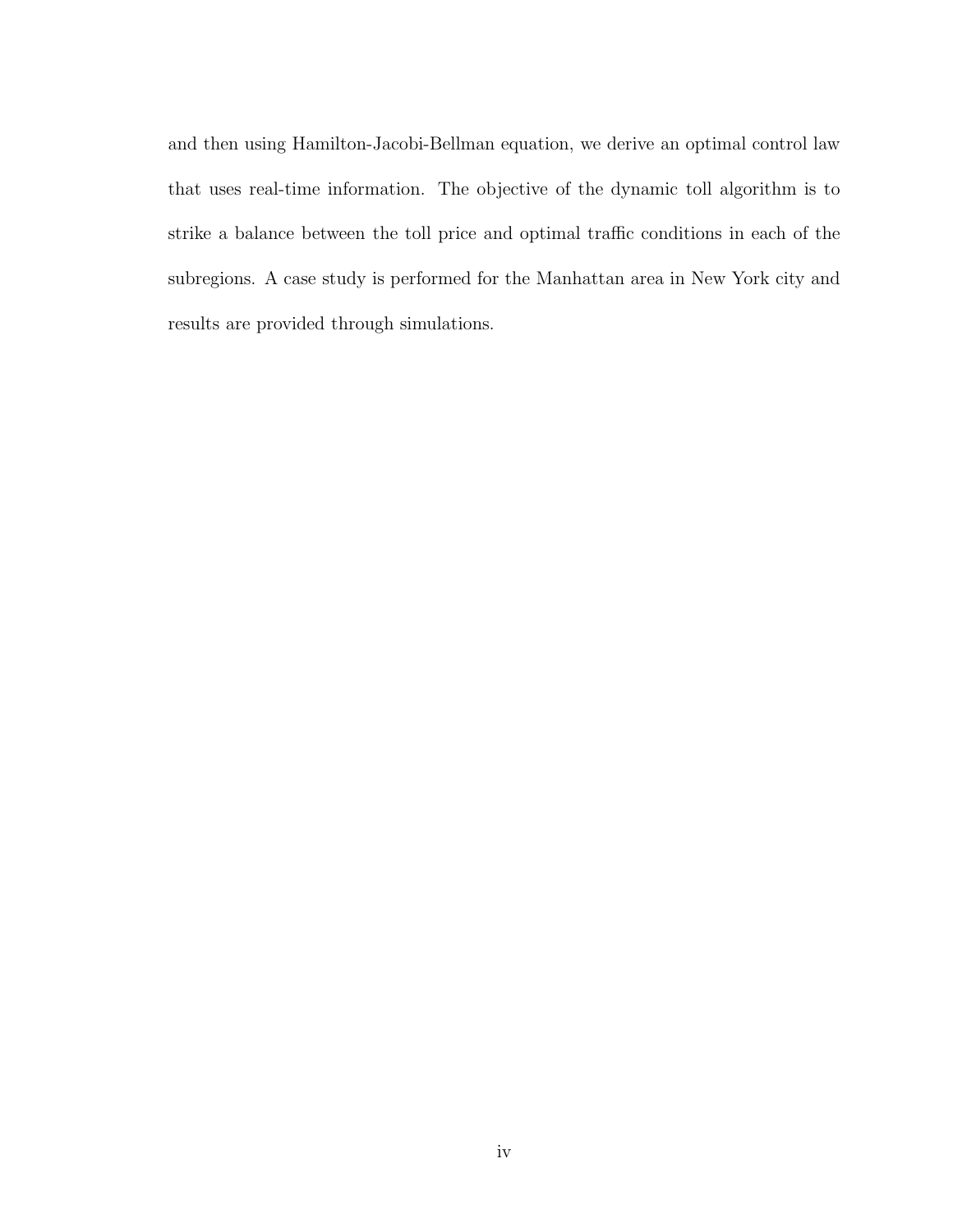### ACKNOWLEDGEMENTS

I would like to thank my advisor Dr. Pushkin Kachroo, for his expertise, guidance, motivation and patience throughout my thesis. Dr. Kachroo was always eager to understand and help whenever I ran into a trouble spot or had a question about my thesis. I wouldn't have made this so far in my research and learning without his persistent support.

I am also highly grateful to all the thesis committee members, Dr. Yingtao Jiang, Dr. Amei Amei and Dr. Ke-Xun Sun for their guidance and feedback.

I thank my colleagues at TRC, namely Sergio, and Michael for all their support.

It is my privileged to thank my husband Dr. Shaurya Agarwal for his constant encouragement, timely suggestions and untiring support throughout my thesis.

Thankful to Almighty, who bestows me with knowledge and wisdom. Last but not the least, I want to express my profound gratitude towards my parents, Alka Gupta and Er. Chandra Bhushan for constantly showing me the importance of knowledge and supporting me in all my endeavors.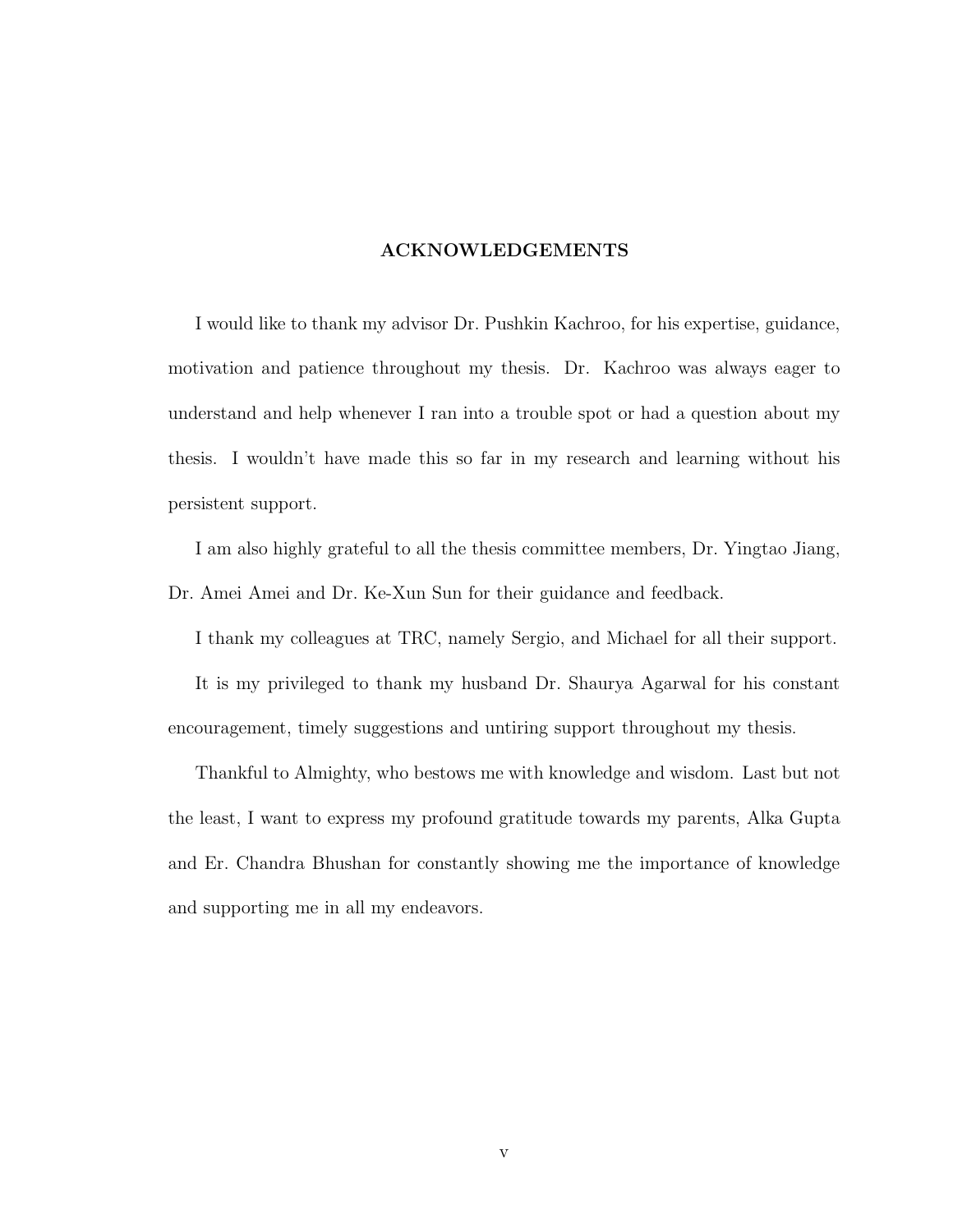### TABLE OF CONTENTS

|                | <b>ABSTRACT</b>                                                                | iii                                                                |
|----------------|--------------------------------------------------------------------------------|--------------------------------------------------------------------|
|                | <b>ACKNOWLEDGEMENTS</b>                                                        | $\mathbf{V}$                                                       |
|                | <b>LIST OF TABLES</b><br>viii                                                  |                                                                    |
|                | <b>LIST OF FIGURES</b>                                                         | ix                                                                 |
| $\mathbf{1}$   | <b>INTRODUCTION</b><br>1.1<br>1.2<br>1.3<br>1.4<br>1.5<br>$1.6\,$<br>Structure | $\mathbf{1}$<br>$\mathbf{1}$<br>3<br>$\overline{7}$<br>8<br>9<br>9 |
|                | <b>COMPLEX TRAFFIC NETWORK MODELING</b><br>I<br>11                             |                                                                    |
| $\overline{2}$ | <b>INTRODUCTION</b><br>2.1<br>Summary<br>2.2                                   | 12<br>12<br>12                                                     |
| 3              | <b>BACKGROUND</b><br>3.1<br>3.2<br>3.3<br>Voronoi Diagrams                     | 18<br>18<br>19<br>20                                               |
| 4              | CONTROL ARCHITECTURE<br>4.1                                                    |                                                                    |
|                | 4.2                                                                            | 21<br>21<br>22                                                     |
| 5              | <b>CASE STUDY</b><br>5.1<br>5.2                                                | 23<br>26<br>26                                                     |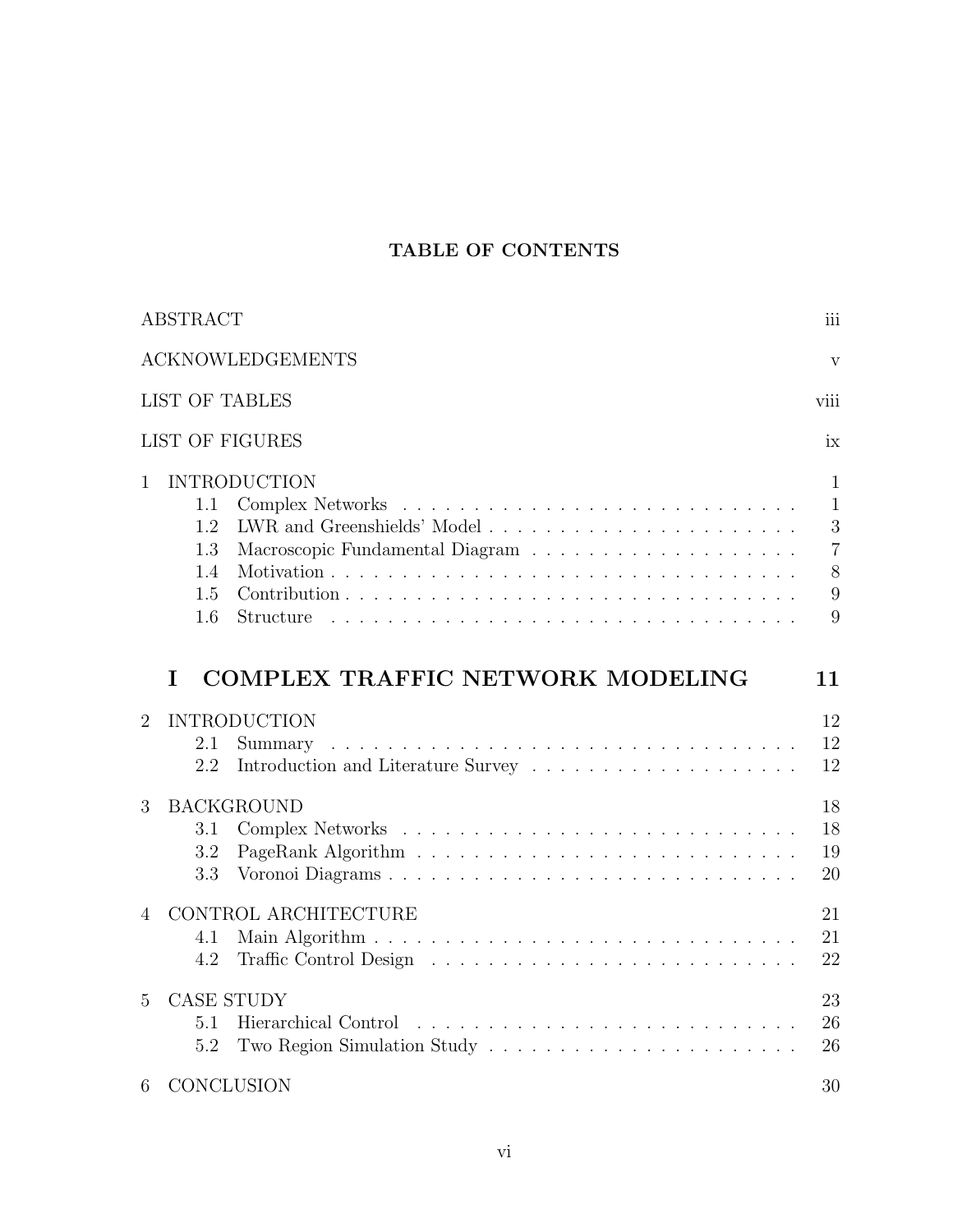|   | II DYNAMIC PRICING                            | 31                             |
|---|-----------------------------------------------|--------------------------------|
|   | <b>INTRODUCTION</b><br>7.1<br>7.2             | 32<br>32<br>33                 |
| 8 | LITERATURE REVIEW                             | 35                             |
| 9 | MATHEMATICAL MODELLING                        | 37                             |
|   | 10 OPTIMAL CONTROL LAW FOR CONGESTION PRICING | 41<br>41<br>44<br>46<br>$47\,$ |
|   | 11 SIMULATION RESULTS AND DISCUSSION          | 49                             |
|   | 12 CONCLUSION                                 | 55                             |
|   | <b>BIBLIOGRAPHY</b>                           | 56                             |
|   | <b>CURRICULUM VITAE</b>                       | 66                             |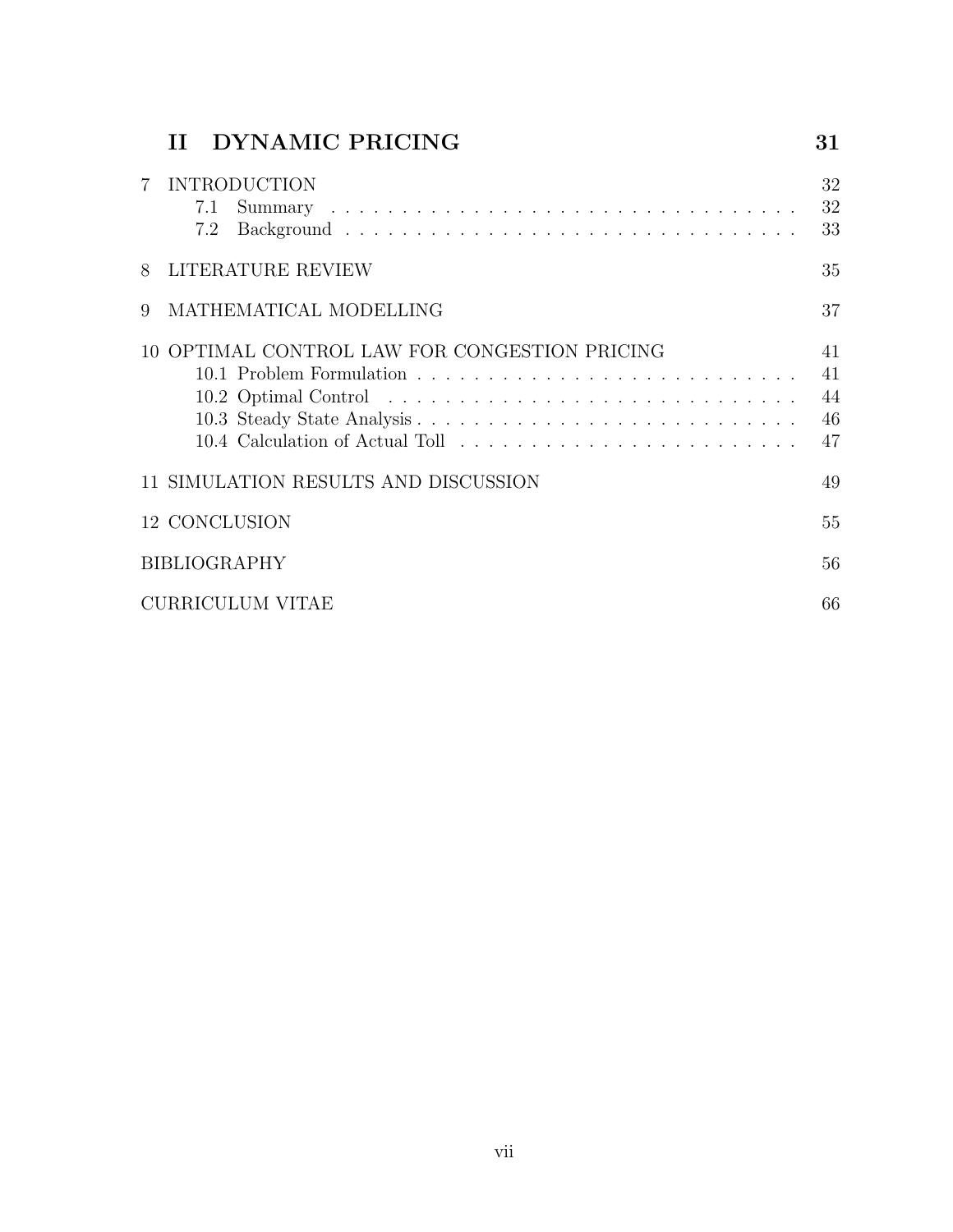### LIST OF TABLES

|  |  |  |  |  |  |  |  |  |  |  |  |  |  |  |  |  |  |  |  |  |  |  |  |  |  |  |  |  |  | -38 |
|--|--|--|--|--|--|--|--|--|--|--|--|--|--|--|--|--|--|--|--|--|--|--|--|--|--|--|--|--|--|-----|
|--|--|--|--|--|--|--|--|--|--|--|--|--|--|--|--|--|--|--|--|--|--|--|--|--|--|--|--|--|--|-----|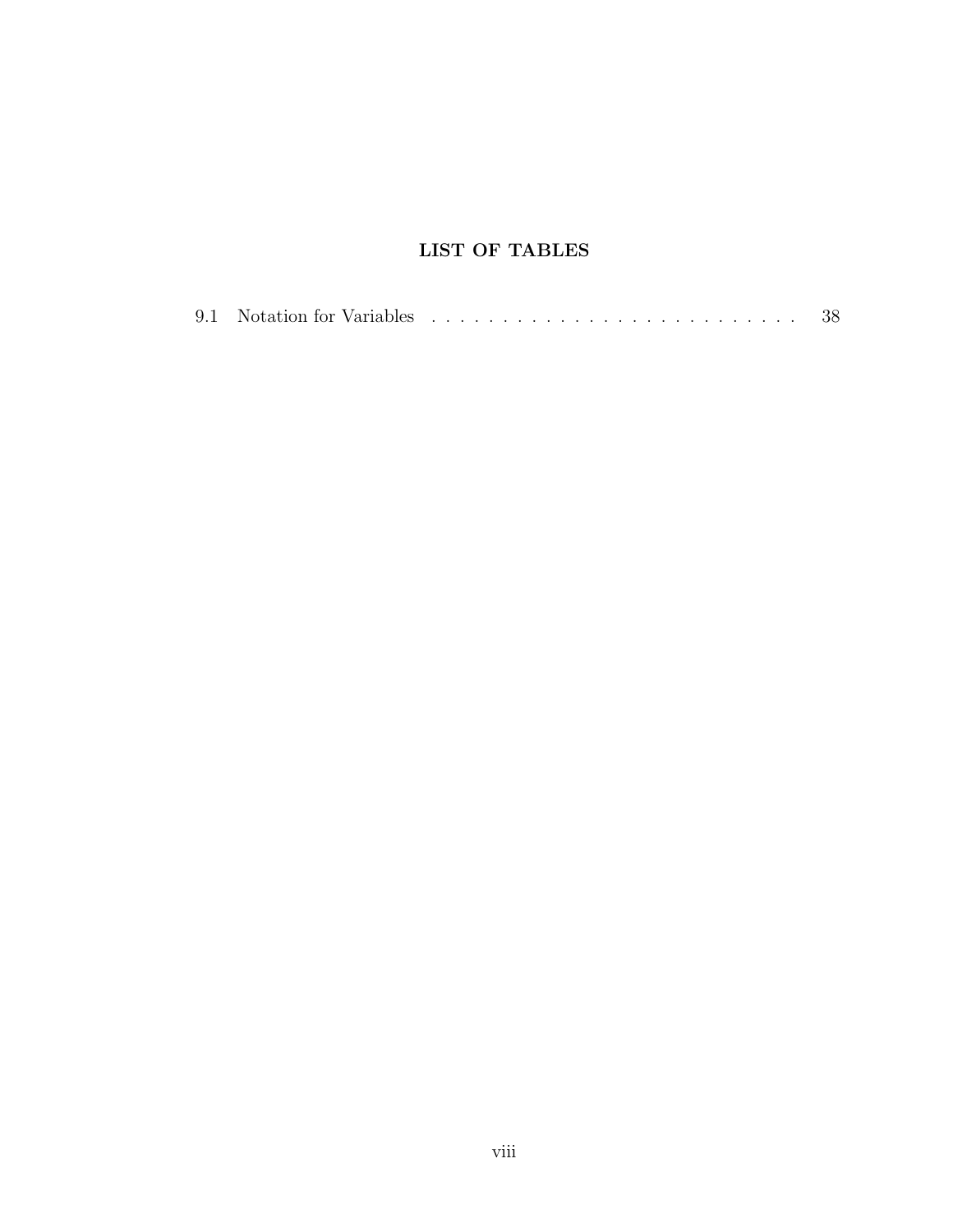### LIST OF FIGURES

| 1.1 | 3                                                                                                 |
|-----|---------------------------------------------------------------------------------------------------|
| 1.2 | Representational Graph of Las Vegas Freeway Network $\ldots \ldots \ldots$<br>$\overline{4}$      |
| 1.3 | $\overline{5}$                                                                                    |
| 1.4 | Fundamental Diagram using Greenshields' Model<br>6                                                |
| 4.1 | 21                                                                                                |
| 5.1 | 24                                                                                                |
| 5.2 | 25                                                                                                |
| 5.3 | 26                                                                                                |
| 5.4 | 29                                                                                                |
| 9.1 | 37<br>System Setup $\ldots \ldots \ldots \ldots \ldots \ldots \ldots \ldots \ldots \ldots \ldots$ |
| 9.2 | 39                                                                                                |
| 9.3 | 40                                                                                                |
|     | 11.1 Simulation Result (with chattering) for $\gamma = 1$<br>50                                   |
|     | 11.2 Simulation Result (with chattering) for $\gamma = 1.5$<br>50                                 |
|     | 11.3 Simulation Result (with chattering) for $\gamma = 2$<br>51                                   |
|     | 52                                                                                                |
|     | 53                                                                                                |
|     | 53                                                                                                |
|     | 54                                                                                                |
|     | 54                                                                                                |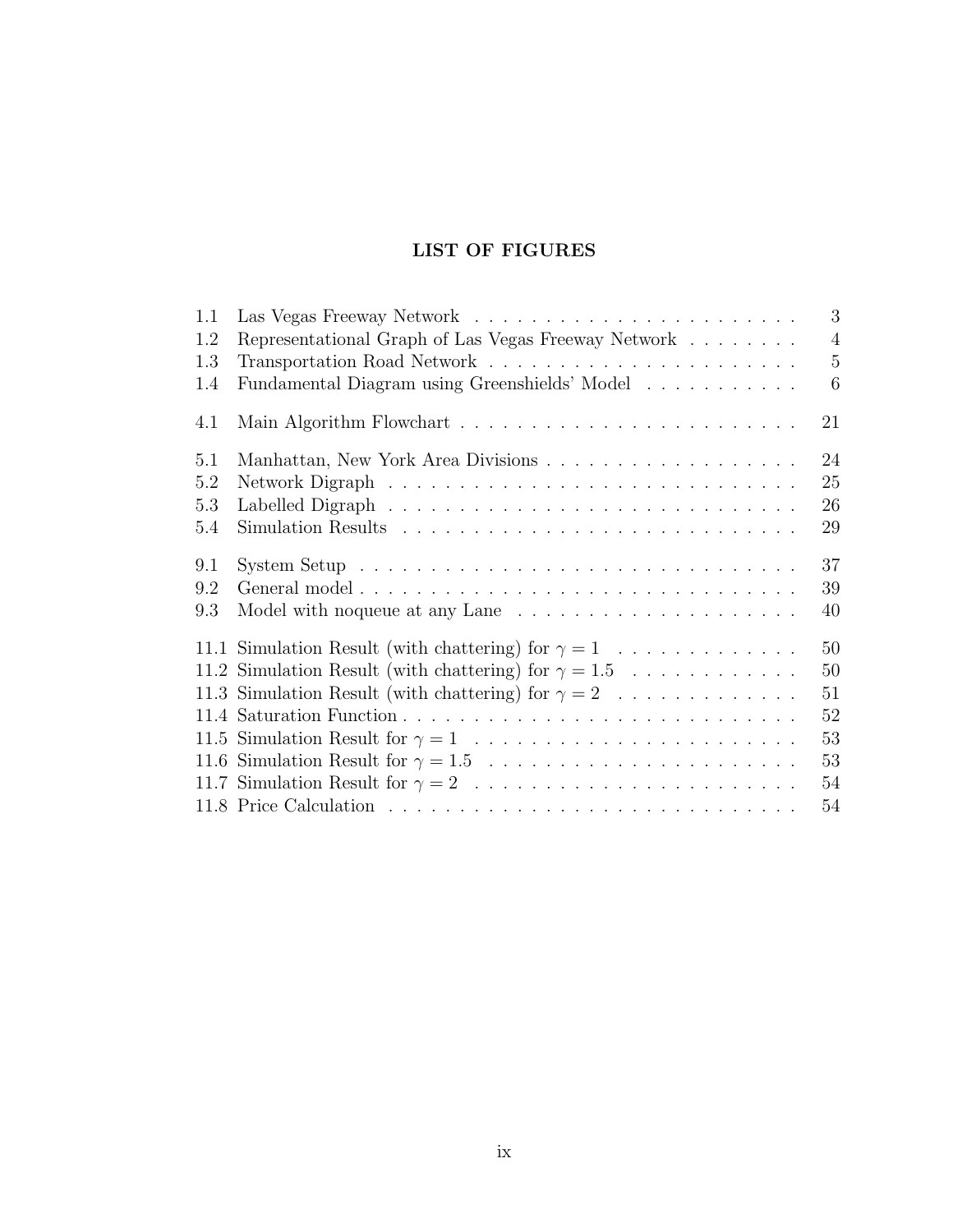### CHAPTER 1

### INTRODUCTION

### 1.1 Complex Networks

Albert-László Barabási stated that behind every complex system there is a network. If we consider any real world system like internet, human body, human society, economy, transportation, biological, they are a type of complex networks. Each complex network structure has millions of nodes and links. There are lot of studies going on network analysis which includes node significance ranking, routing optimization, hub detection, network modeling.

Real-world Networks have so many challenges as they are under random attacks and targeted attacks. Researches are working to design resilient networks that are robust against attacks and faults. The study of robustness and resilience of complex networks is important topic of network analysis. Networks must be robust to both targeted attacks and to the random attacks. Metrics, like degree centrality, eigen vector centrality, Katz centrality, Page rank centrality, Betweenness and closeness centrality, assess the robustness of a network. More specifically if we consider Internet as an example for real word network, it was concluded that the Internet exhibited this, "Robust yet Fragile," nature (Robust yet Fragile implies that the Internet might survive (robust) against random attacks but it might be susceptible to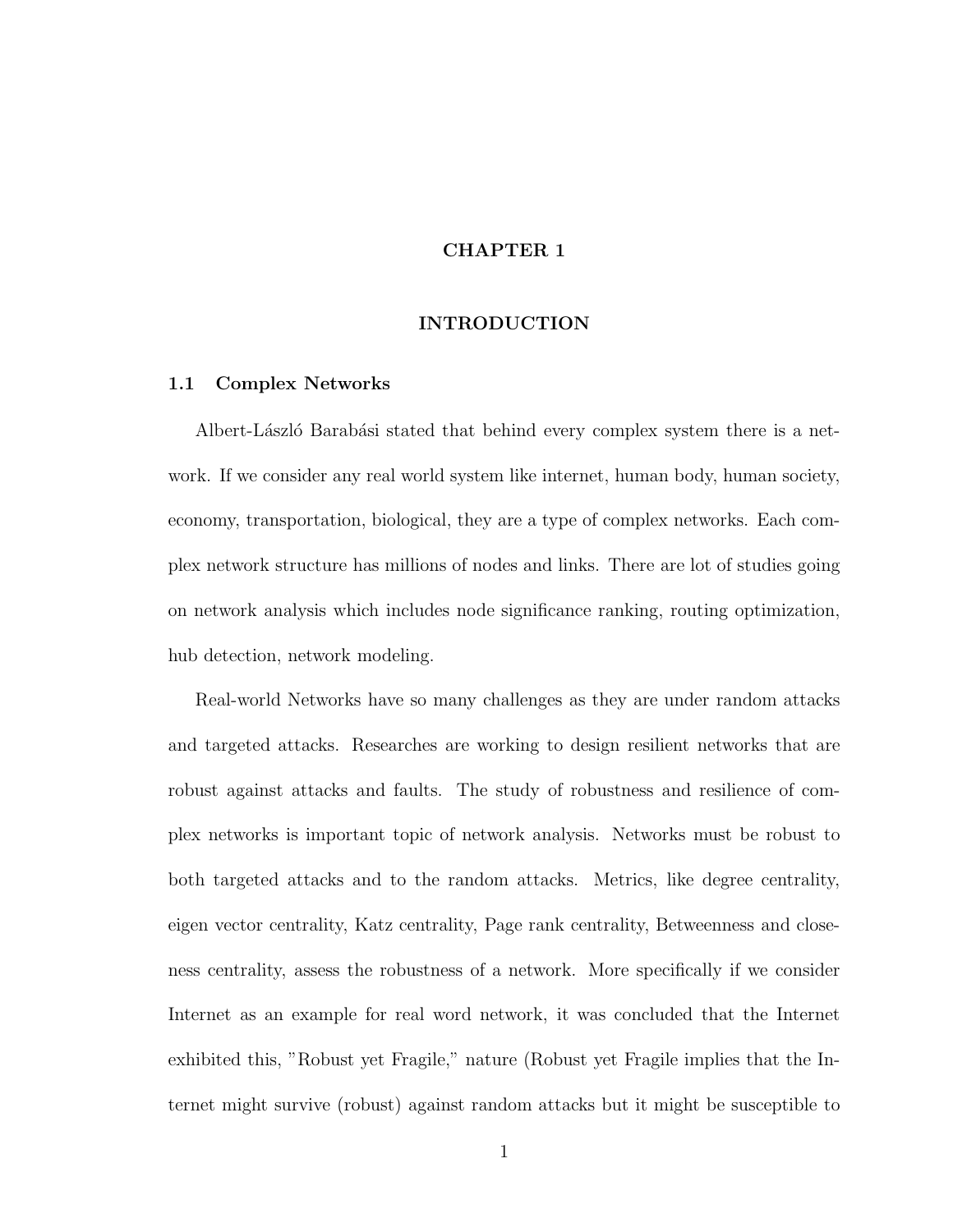the targeted attacks). This conclusion was based on experiments performed using structural metrics. It was showed that the Internet's robustness was due to its selforganizational properties and its fragilities were due to Internet hijackings. Although the Internet's topology indeed was scale-free, the high node degree hubs were on the periphery of the network. Therefore, attacks to highly connected vertices would only affect the network locally, the core would remain unaffected. Thus metrics which capture a network's robustness with respects to its connectivity are insufficient and generally provide misleading conclusions about a network's robustness with respect to its behavior.

Transportation systems are complex network in which roads or streets are form a network structure. There is noticeable progress in the analysis of transportation system using the knowledge of complex network theory. Figure 1.1 shows the freeway network of Las Vegas area. One way of representing this freeway network is shown in 1.2, where  $O - 1$  and  $O - 2$  represent the starting (origin) nodes and  $D - 1$  and  $D-2$  represent the final (destination) nodes.

Figure 1.3 shows a generalized topology of road network where nodes like  $O, A, B, C$ etc, are connected by edges  $1, 2, 3$ .  $f_{in}$  represents the number of vehicles flowing in node O and parameters  $\ell_1, v_{f_1}, \rho_{m_1}$  are the properties of Edge 1.  $\ell_1$  represents length,  $v_{f_1}$  represents free-flow speed whereas  $\rho_{m_1}$  represents bumper to bumper density or jam-density.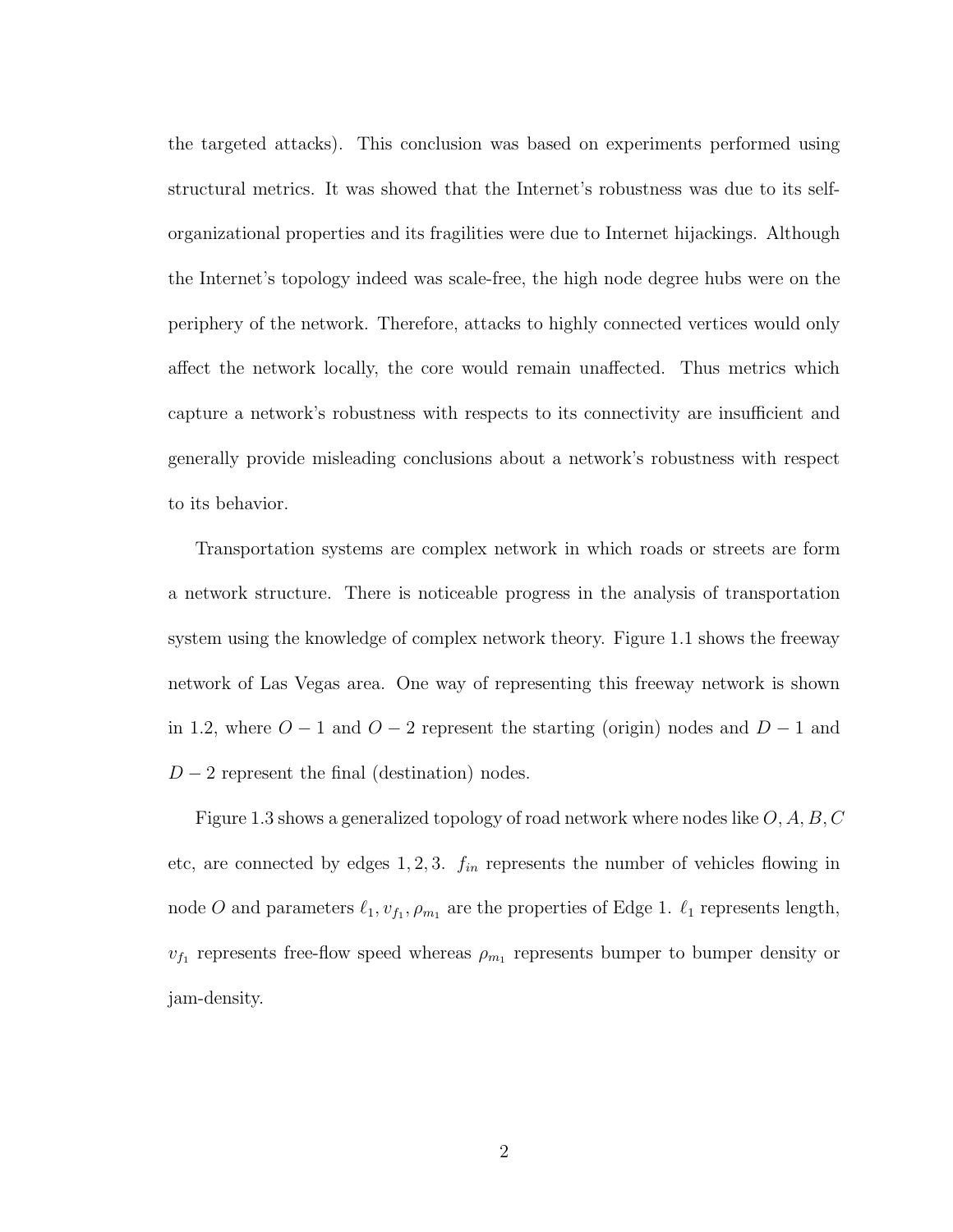

Figure 1.1: Las Vegas Freeway Network

### 1.2 LWR and Greenshields' Model

The Lighthill-Whitham-Richards (LWR) model is a macroscopic traffic model. It is represented mathematically by equation (1.1). This is basically the conservation law.

$$
\frac{\partial}{\partial t}\rho(t,x) + \frac{\partial}{\partial x}f(t,x) = 0\tag{1.1}
$$

here, f represents the flux, and  $\rho$  represents the traffic density. There are several models which establish a relationship between traffic density to speed. For example Greenshield's Model, Underwood Model etc. Greenshield's model uses a linear model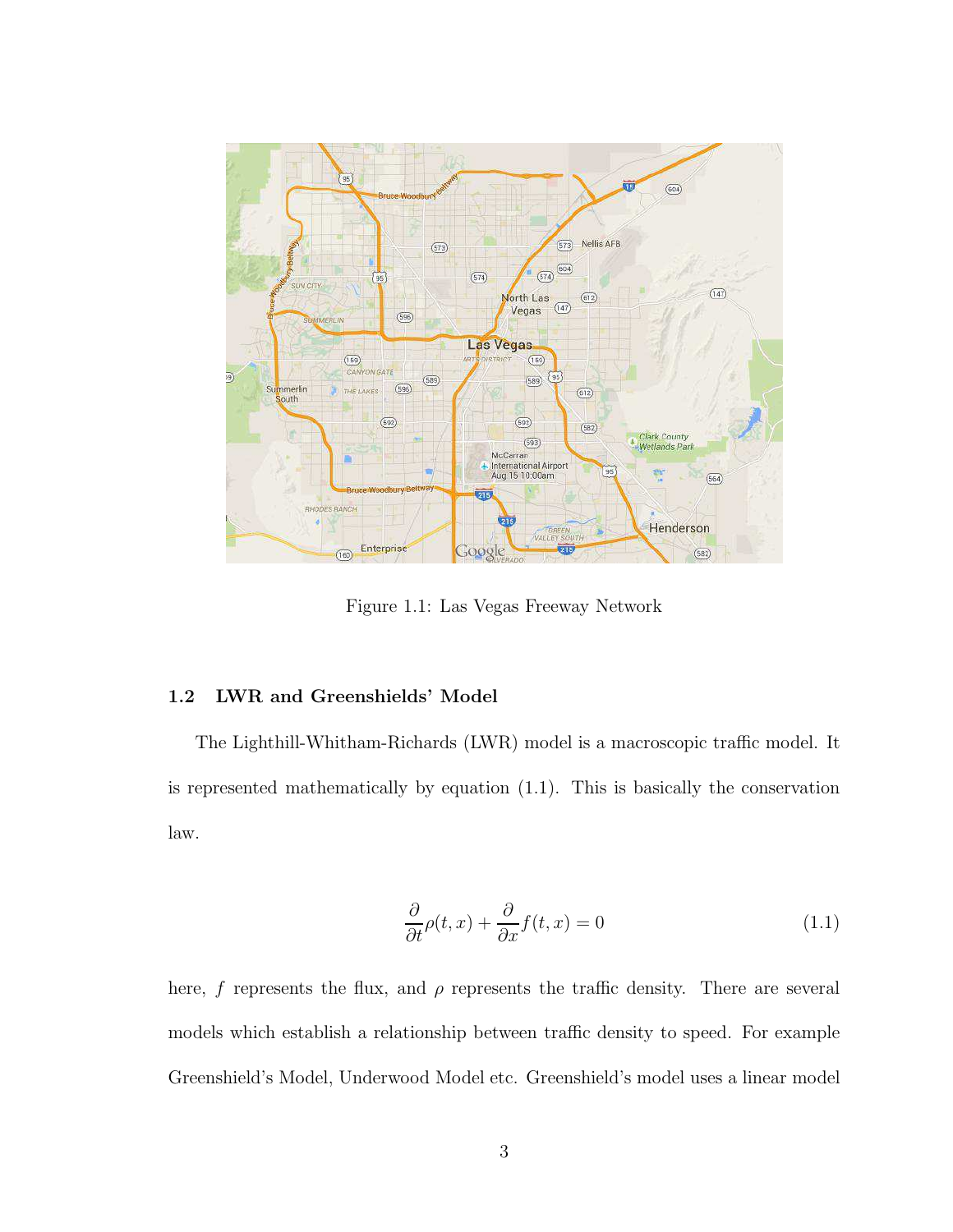

Figure 1.2: Representational Graph of Las Vegas Freeway Network

to establish the relationship between  $\rho$  and  $v$ . In the Greenshields' model [1],  $v$  is a an affine function of  $\rho$  given by

$$
v(\rho) = v_f \left( 1 - \frac{\rho}{\rho_m} \right) \tag{1.2}
$$

Here,  $v_f$  indicates the free flow speed.  $\rho_m$  indicates the maximum possible density or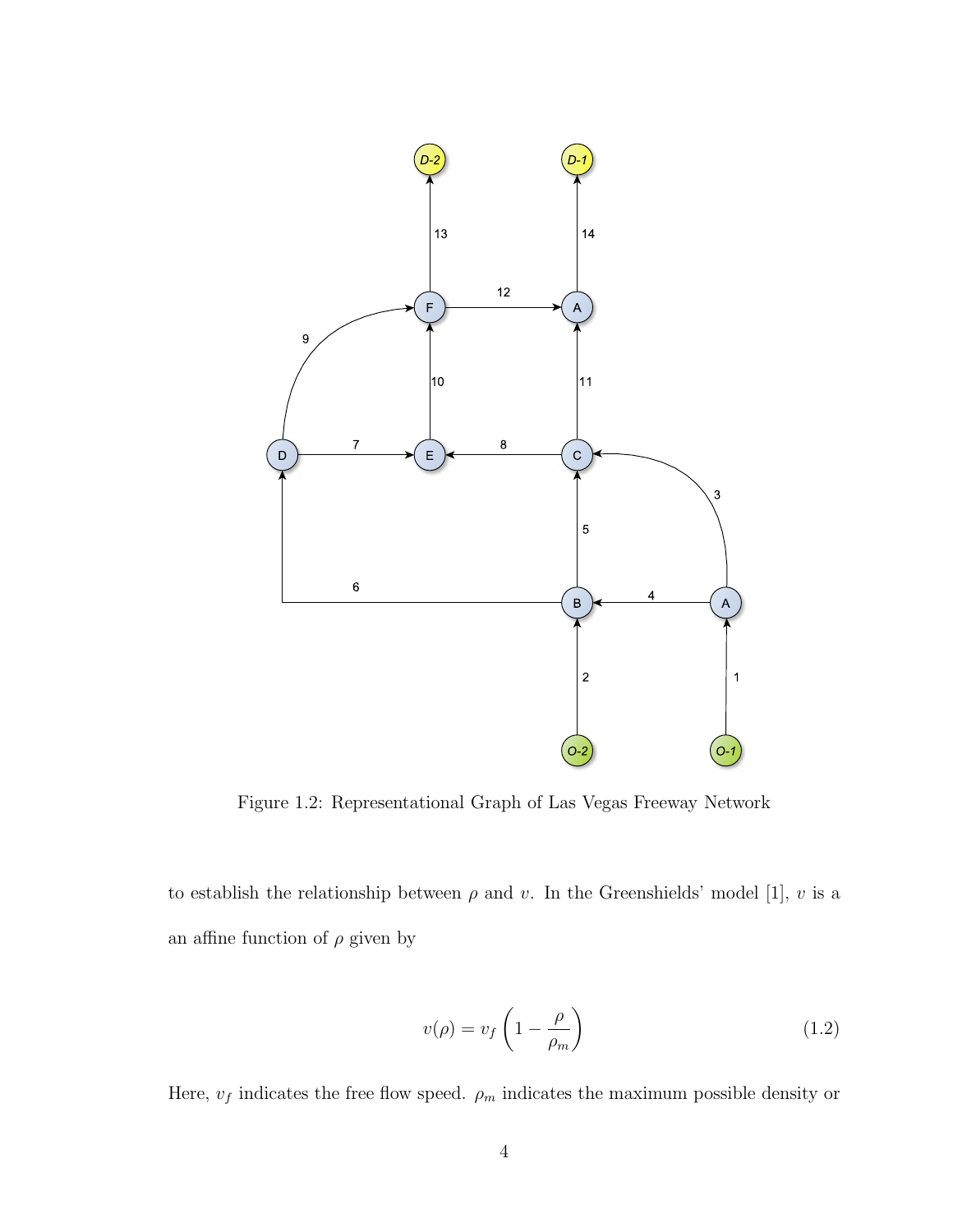

Figure 1.3: Transportation Road Network

jam density.

 $f$  is the product of speed and density, hence we get

$$
f(\rho) = v_f \rho \left( 1 - \frac{\rho}{\rho_m} \right) \tag{1.3}
$$

These two relationships for this model are shown in Figure 1.4, which is called the fundamental diagram.

Traffic on the roads can be modeled microscopically or macroscopically. The microscopic dynamics of vehicles include models such as the car-following models. Starting from these models we can derive macroscopic dynamics of traffic (for example the LWR model) [2]. Both of these modeling techniques are important. Macroscopic traffic dynamics and modeling is extremely helpful in designing aggregated controls such as ramp metering [3], observability and controllability analysis [4] [5], financial analysis and modeling [6] etc. In addition to micro and macro models, there also exists mesoscopic models. Apart from control and management strategies, knowledge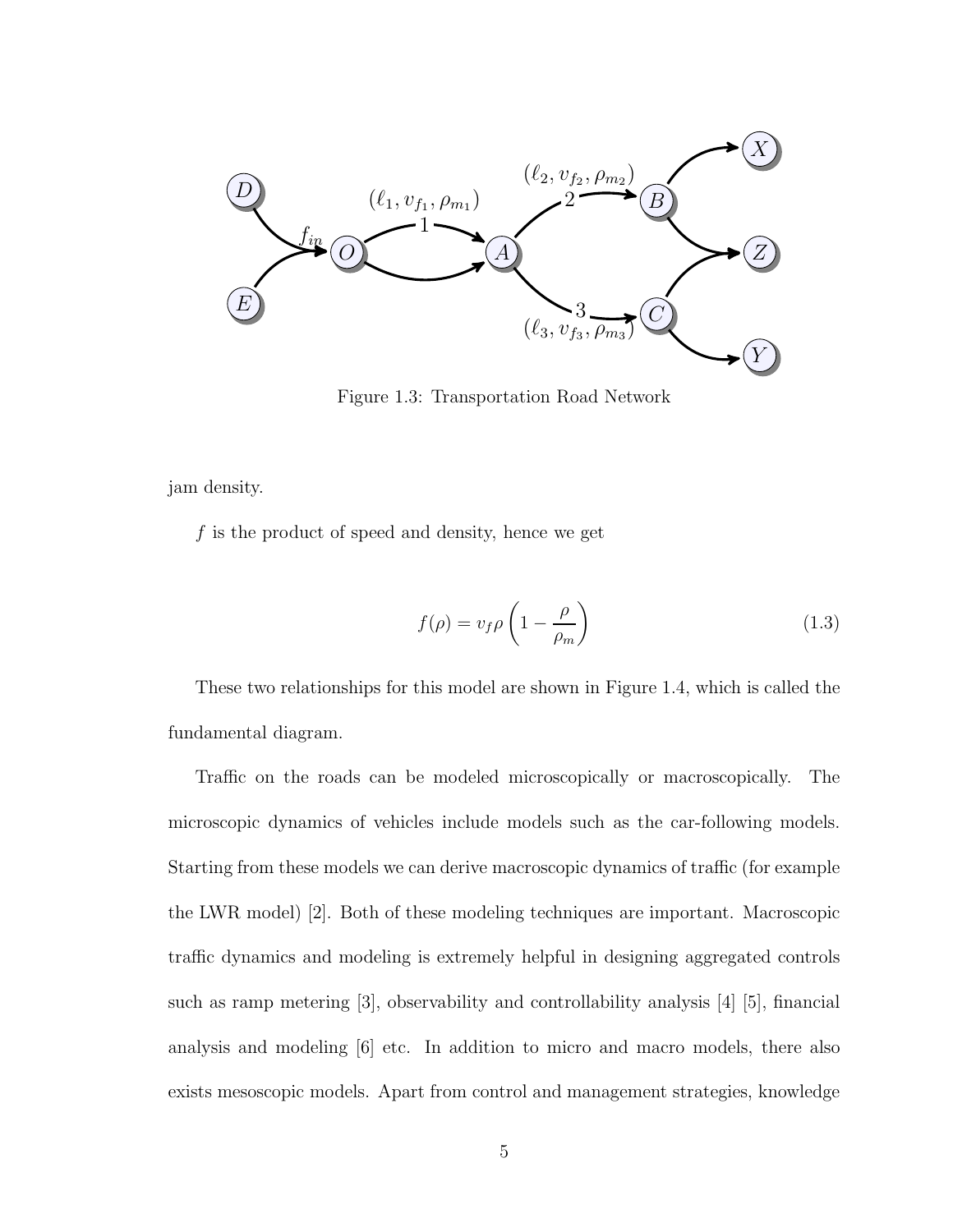

Figure 1.4: Fundamental Diagram using Greenshields' Model

of these studies are also very insightful in enhancing traffic safety [7] [8] and developing behavioral models [9].

Additionally, models that combine both microscopic and macroscopic systems (mesoscopic models) have been widely used by researchers to evaluate transportation systems for infrastructure and economic improvements [10]. Furthermore, the inbuilt interdependence of transportation systems with other Environmental, Economic, and Social systems were also studied to understand the broader concept of interconnected systems and networks [11] [12]. Also, the dynamic nature of transportation systems was analyzed for sustainability using dynamical systems, system dynamics and other modeling designs [13]. The results of such studies have helped decision makers and authorities to propose and implement suitable control mechanisms for policy making [14] [15].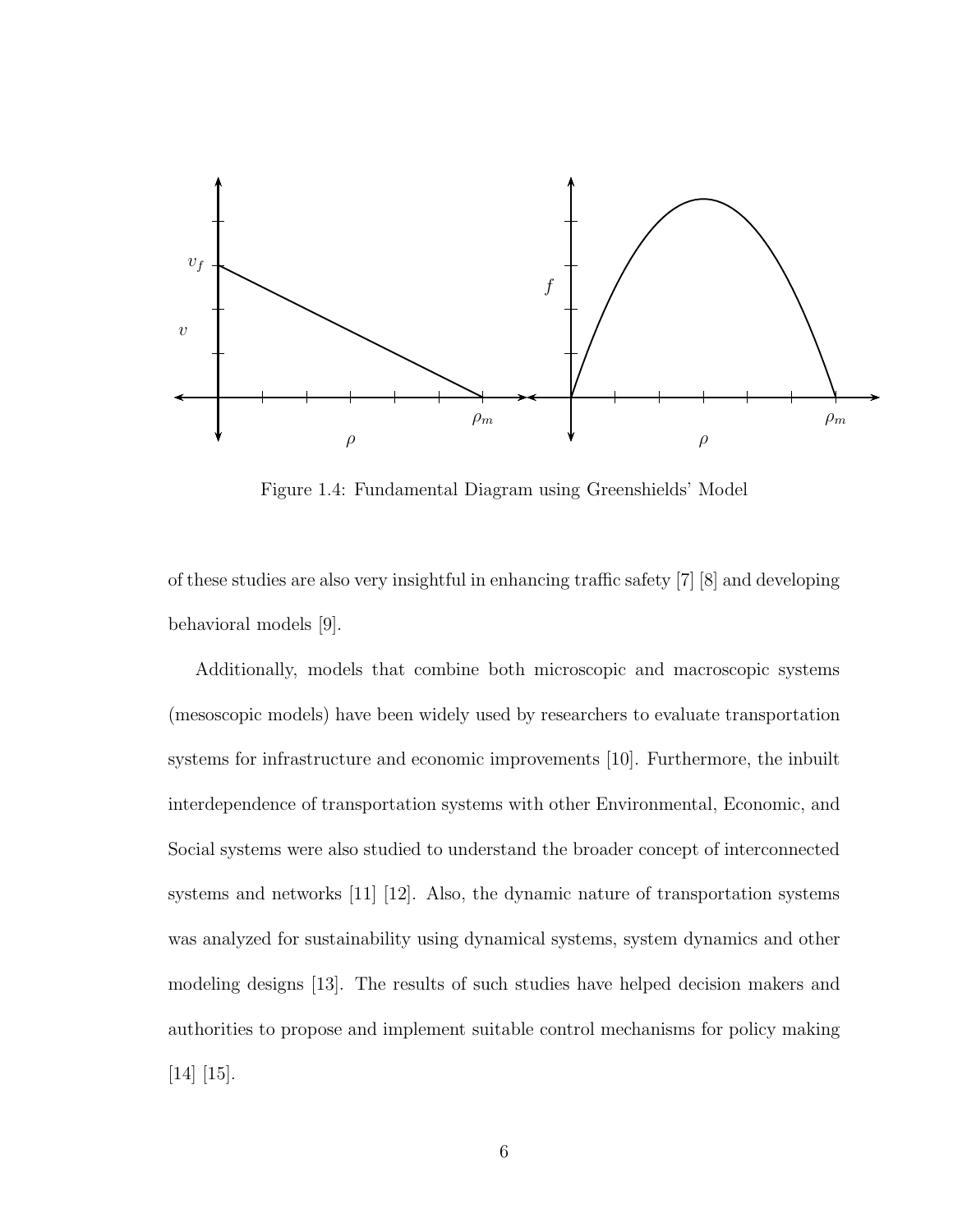### 1.3 Macroscopic Fundamental Diagram

Aggregation of traffic variables over a region has interested researchers for a while, as understanding of aggregated pattern of traffic behavior can lead to efficient management of traffic in bigger regions. The idea of MFD has existed for some time now, but has only recently started to gain a significant traction and attention from researchers. Although the concept of MFD is promising and has a lot of potential, its existence is not guaranteed [16]. A well defined MFD exists only under certain conditions [17]. Authors in [17] laid down the network properties required for a well defined MFD with low scatter and without hysteresis effects. Geroliminis and Boyaci further investigated the effect of signal characteristics and link lengths, on urban network characteristics and generation of an MFD [18].

Applying the MFD aggregation principle to speed aggregation in Greenshields' model we obtain

$$
v(\rho_a) = \frac{1}{n} \sum_{i=1}^{n} v(\rho_i)
$$
\n
$$
(1.4)
$$

where  $v(\rho)$  is given by equation (1.2). Denoting aggregated traffic density  $\rho_a$ , aggregated traffic speed, and aggregated traffic flow by

$$
\rho_a = \frac{1}{n} \sum_{i=1}^n \rho_i, \quad v_a = \frac{1}{n} \sum_{i=1}^n v(\rho_i), \text{ and}
$$
  

$$
f_a = \frac{1}{n} \sum_{i=1}^n f(\rho_i)
$$
 (1.5)

we see that (see equations  $(1.4)$  and  $(1.5)$ ) the aggregated speed and aggregated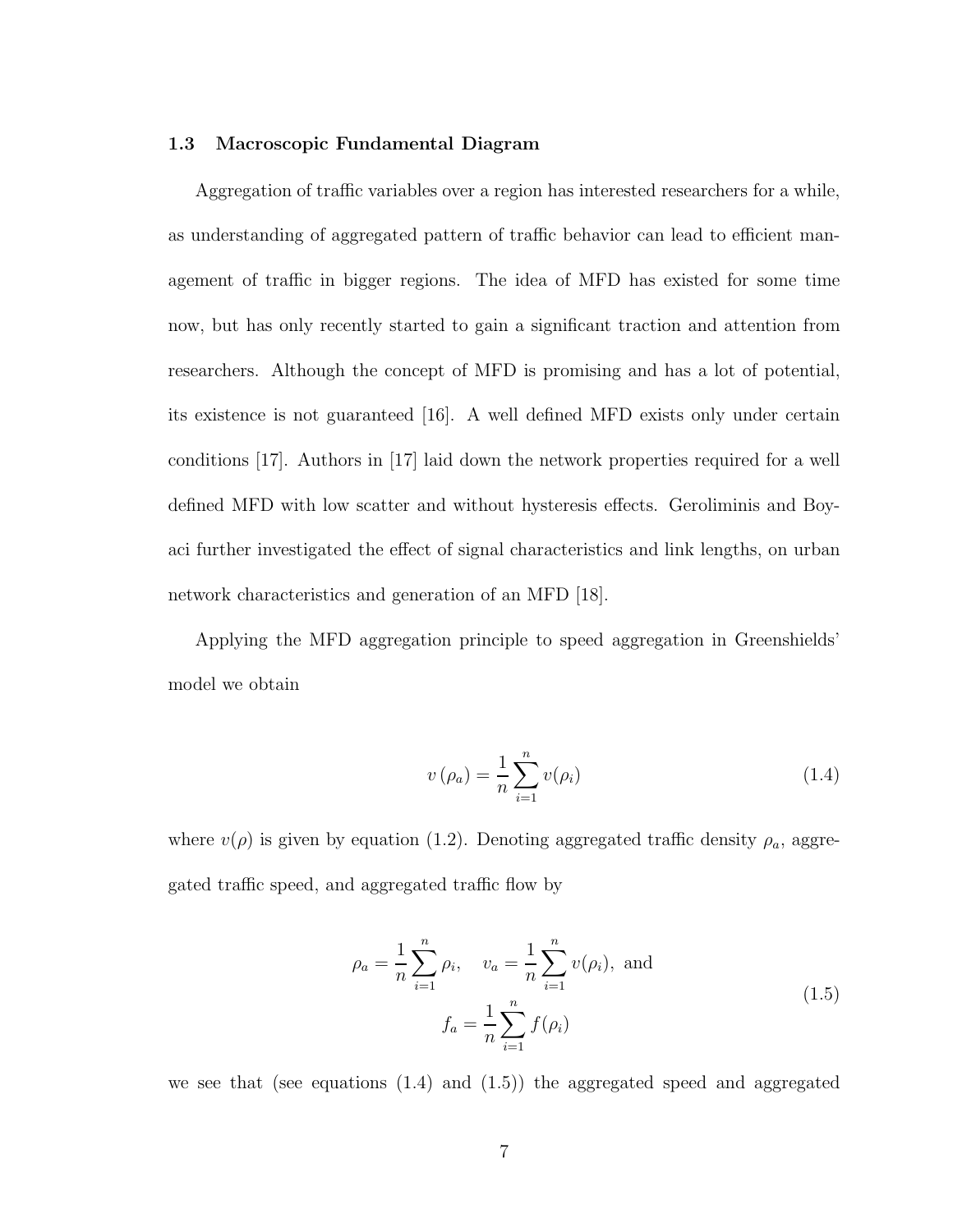density have the Greenshields' relationship as well, i.e.

$$
v_a = v \left( \rho_a \right) = v_f \left( 1 - \frac{\rho_a}{\rho_m} \right) \tag{1.6}
$$

This results is based on aggregation over sections where the parameters  $v_f$  and  $\rho_m$  are the same.

### 1.4 Motivation

Controlling and organizing the enormous urban traffic networks always remains a big challenge for managers and researchers. Challenges include uncertainty in user behavior, accurate estimation of OD trip matrices, and a good estimate of a network state. In such a large scale urban network its not easy to have microscopic network control strategy due to high amount of stochasticity involved in traveler behavior and network parameters as at each link and intersection. Therefore, researchers prefer macro control approach in which the idea is to perform perimeter control of a area based on aggregation of traffic conditions in a network. Therefore the concept of MFD came into existence and researchers have utilized this concept to improve urban mobility. However, due to large network size, sometimes existence of MFD is not guaranteed. Hence, the idea to subdivide the network into smaller regions for the existence of sub-MFDs in each of these subregions. These concept are very important in designing macroscopic traffic controls for large-scale urban networks.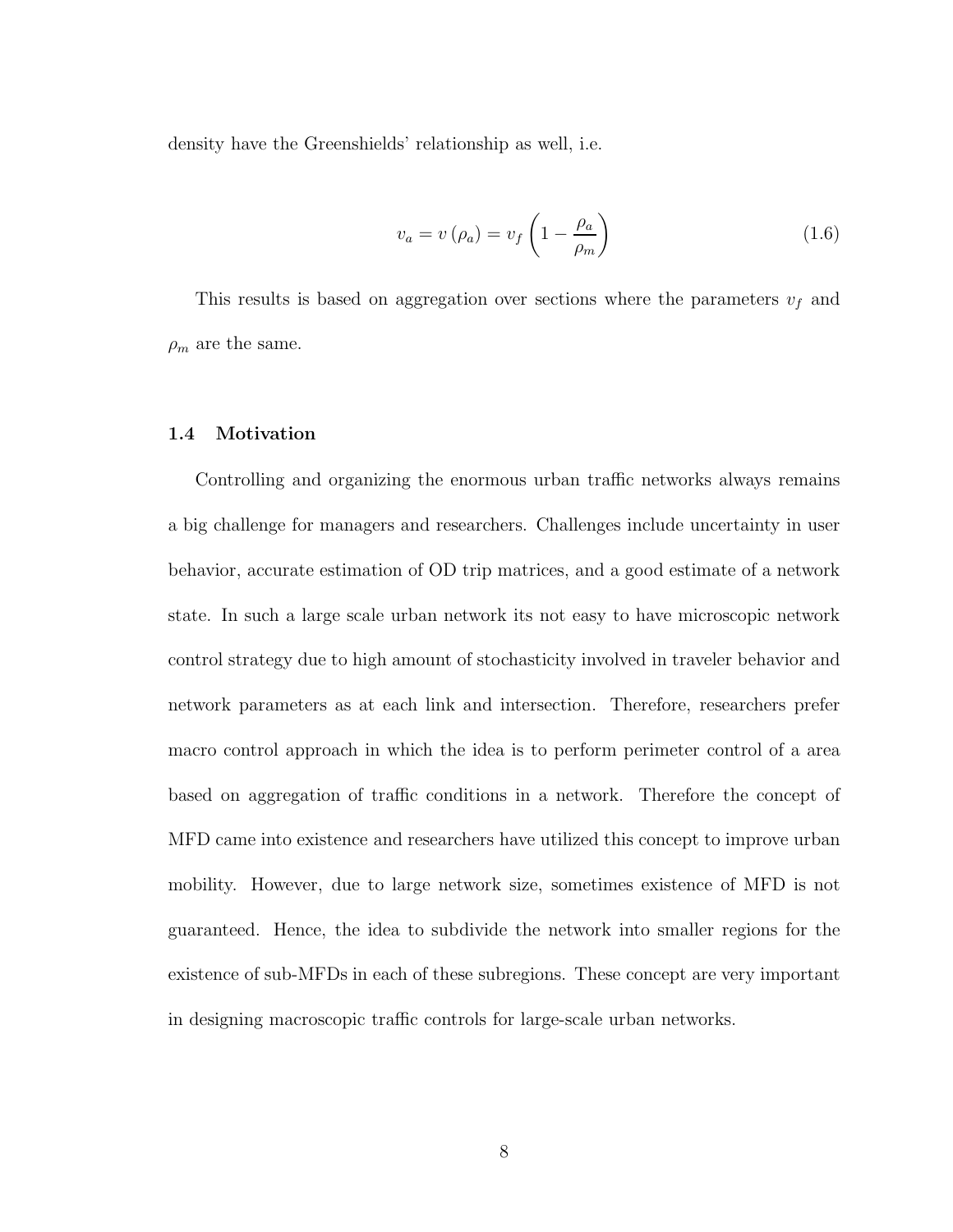### 1.5 Contribution

In our work we have performed the control techniques on the sub-MFD region of a road network and then further performed hierarchical area control by dynamically varying toll prices. We present a novel methodology to divide an urban network into sub-networks so that in each sub-network an MFD can be used to determine the state of that sub-networks. The region division is based on the theory of complex networks. We exploit the inherent network characteristics through PageRank algorithm to identify the most significant nodes in the traffic network. We then use these significant nodes as the seeds for a Voronoi diagram based partitioning mechanism of the network. A network wide hierarchical feedback controller is then presented which controls these sub regions individually. Another novelty of our work is that it present a method for hierarchical control of a whole network. This method is dynamic pricing of toll lanes which maintains inflow into the network.

### 1.6 Structure

This thesis is a work on control techniques which are applied on road transport complex network. Now to apply control techniques we have to perform modeling of these complex road networks. The structure of the thesis has two parts. Part One is about road network modeling. We have utilized the inherent network characteristics through PageRank centrality algorithm to identify the most significant nodes in the traffic network. Then we use these significant nodes as the seeds for a Voronoi diagram based partitioning mechanism of the network into sub refions. This algorithm then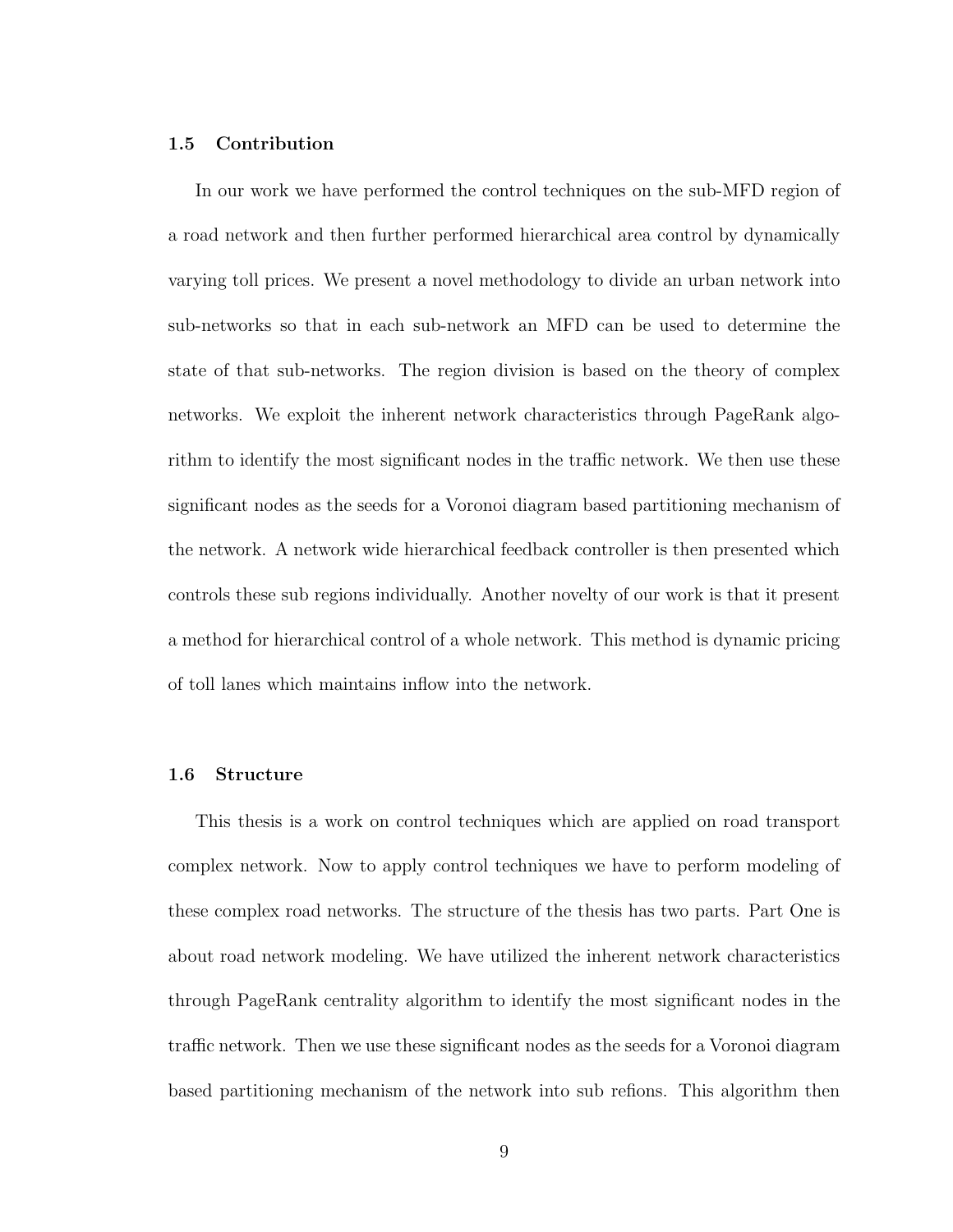use MFD for each sub region to develop feedback control law on these sub regions. Part Two of the thesis is about presenting a model to achieve a higher level of traffic control, such as to control an inflow into the network, for instance at a bridge to the entire region. We have designed a model based on dynamic congestion pricing.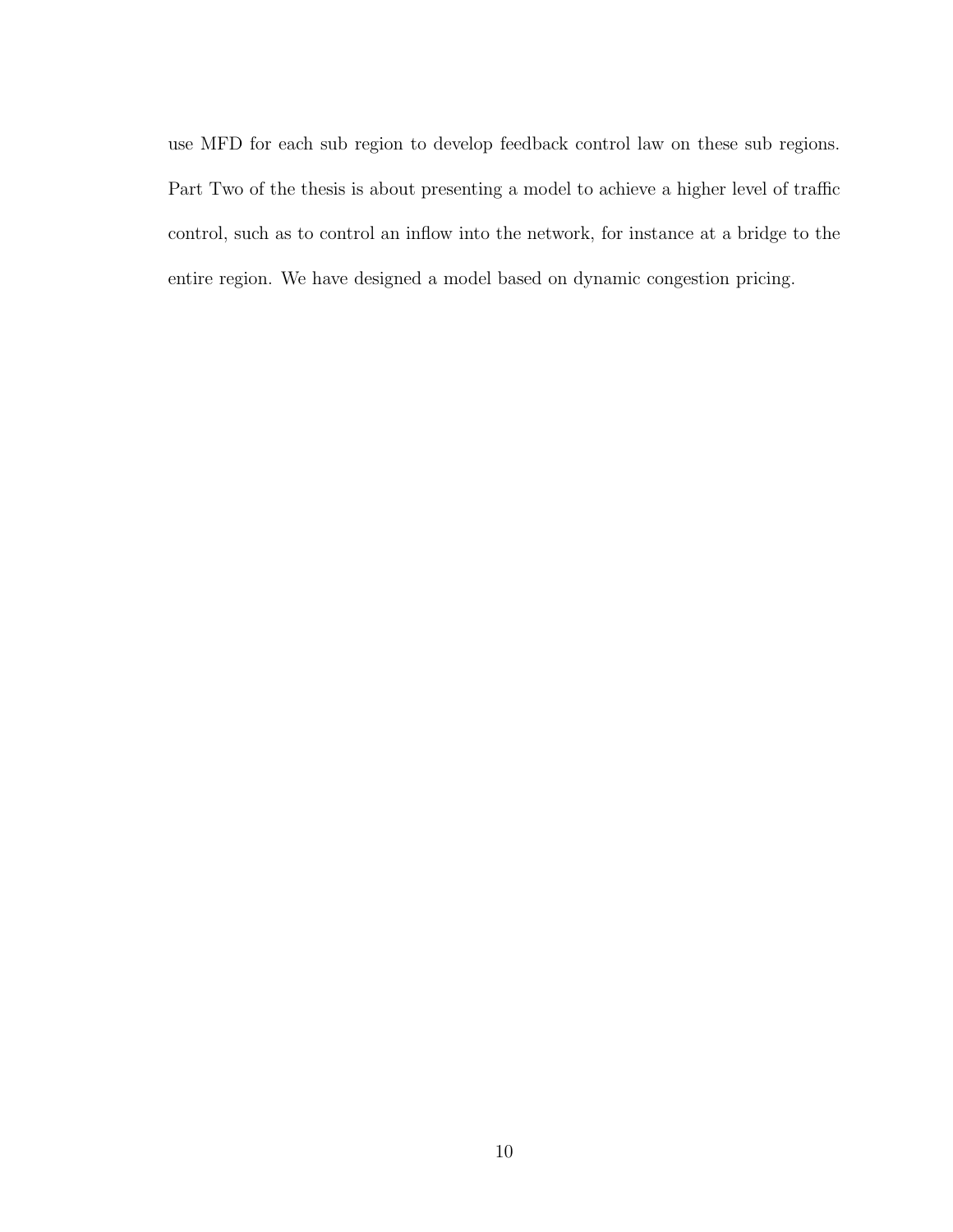Part I

# COMPLEX TRAFFIC

## NETWORK MODELING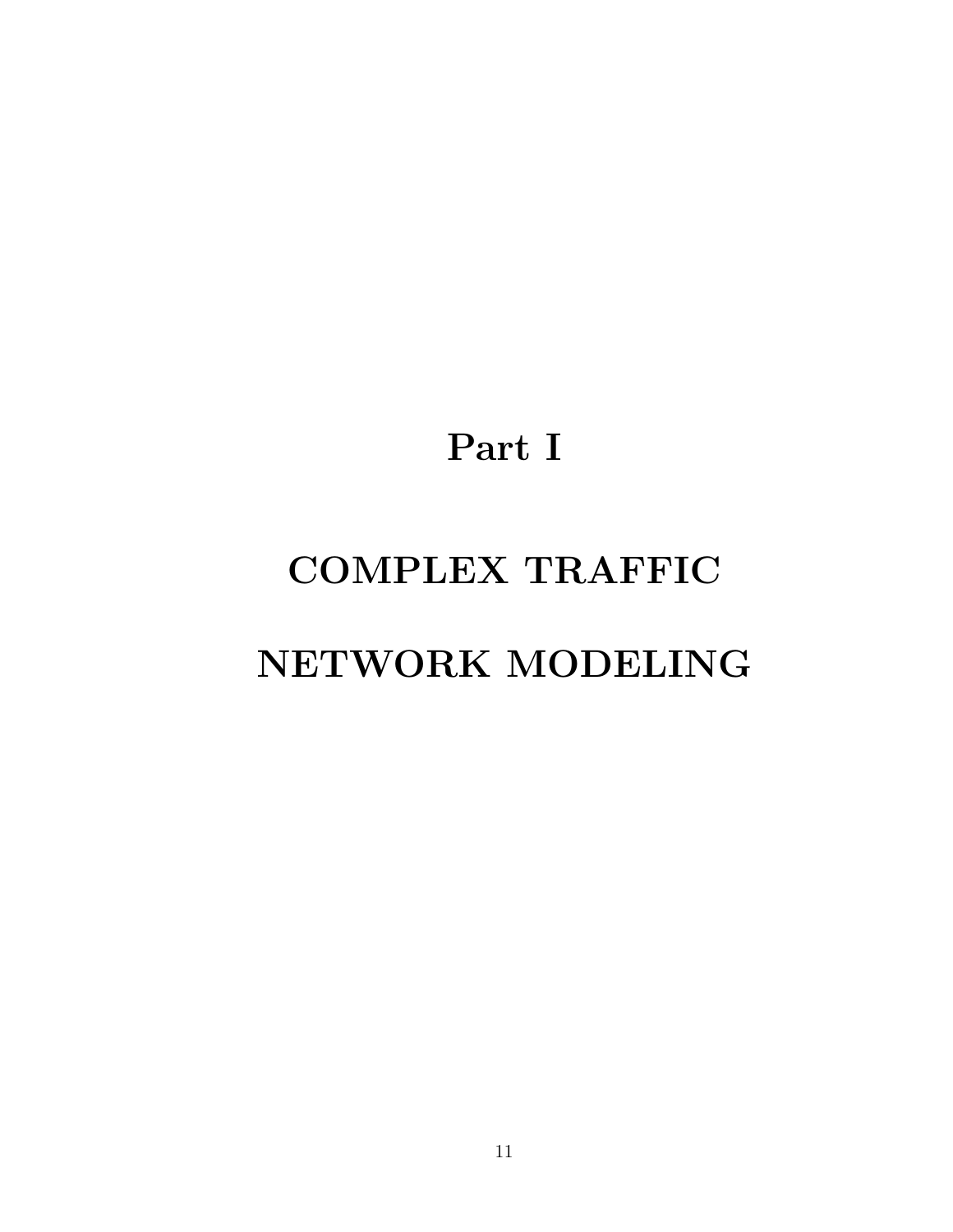### CHAPTER 2

### INTRODUCTION

### 2.1 Summary

This part of thesis presents a novel methodology to divide a region into subregions so that in each subregion a MFD can be utilized to determine the state of that subregion. The region division is based on the theory of complex networks. We exploit the inherent network characteristics through PageRank centrality algorithm to identify the most significant nodes in the traffic network. We use these significant nodes as the seeds for a Voronoi diagram based partitioning mechanism of the network. A network wide hierarchical feedback controller is then presented which controls these sub regions individually and the network as a whole. A case study is performed for the Manhattan area in New York city and results are provided through simulations.

### 2.2 Introduction and Literature Survey

Optimal control of big urban traffic networks remains a big challenge. Challenges include uncertainty in user behavior, accurate estimation of OD trip matrices, and a good estimate of a network state. Traditionally, the developed control algorithms were focused on controlling each link and signalized intersection individually. There are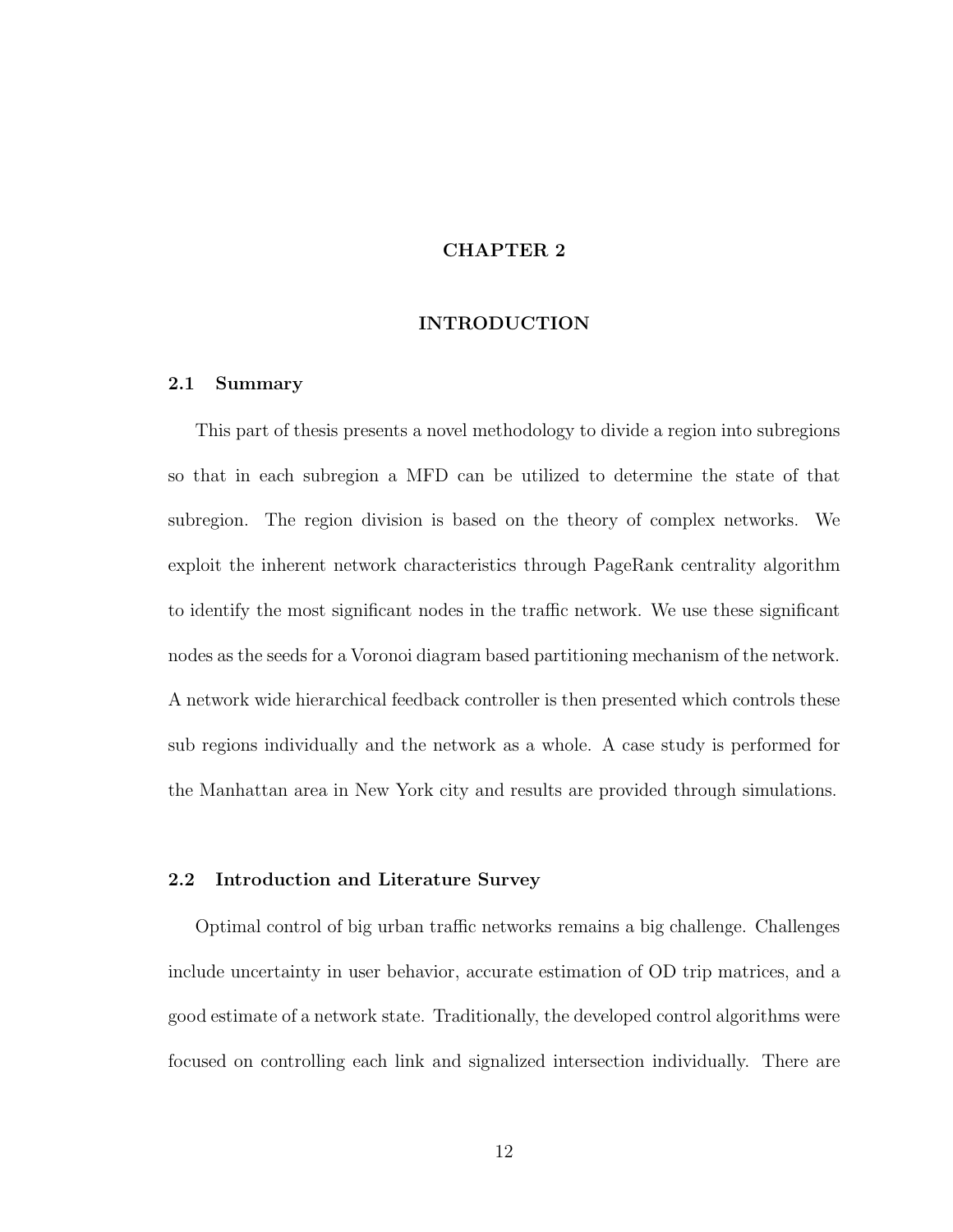multiple problems associated with this microscopic network control strategy. Firstly, it is very complex to model traffic dynamics at every link on a huge urban traffic network. Secondly, these models or simulation scenarios are very difficult to calibrate due to high amount of stochasticity involved in traveler behavior and network parameters. Thirdly, even if we manage to develop a realistic model or simulation scenario, a large number of input/output variables associated with the control design makes the implementation infeasible and issues such as controllability and observability of the network come into play  $([19], [5], [4])$ . Hence, a macro approach seems more logical than the micro approach when dealing with large scale dynamical networks. Researchers have started paying attention to the idea of performing perimeter control of a area based on aggregation of traffic conditions in a network. This approach helps in reducing the complexity of the modeling and control design, as well as in the deployment of the traffic control methodologies.

Using aggregation of traffic variables over a region has recently been of active interest to researchers due to the desire to efficiently manage traffic in bigger regions. The concept of MFD is not new, but has only recently started to gain a significant traction and attention from researchers. Godfrey was the first to present the idea of MFD through his research in 1969, where he reported the network-wide relationship among observed speed and density [20]. Paper by Herman and Prigogine [21] presented the idea of aggregation of traffic variables for a city, where they consider moving vehicles as well as the portion of stopped vehicles to estimate aggregated traffic conditions in a traffic network. Recently, the existence of MFD by using experimental data from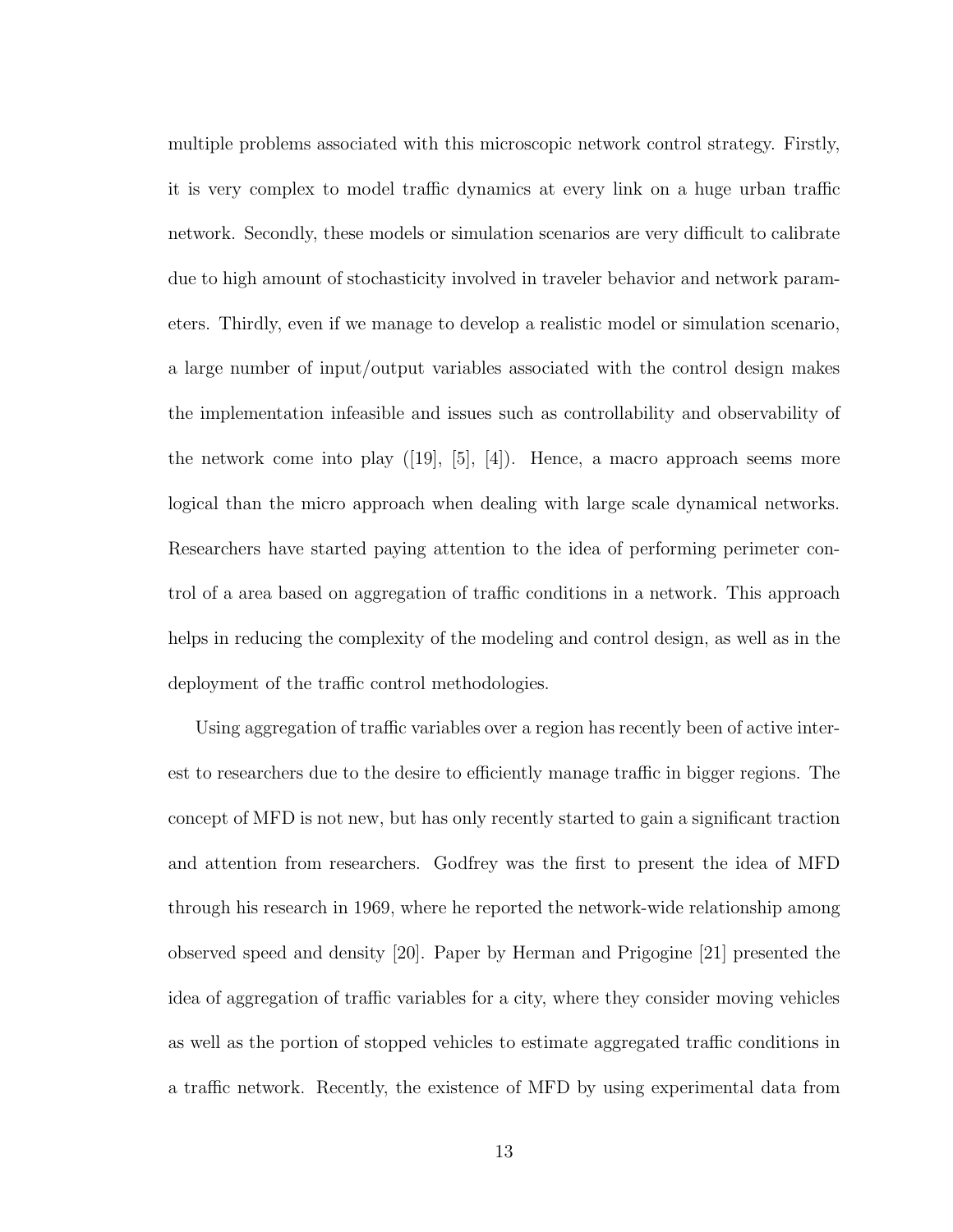downtown Yokohama, Japan was proved in [22] by Daganzo and Geroliminis. The authors further made the case for the existence of the MFD relation between average speed and densities over the network of a certain class, and provided some analytical treatment as well in ([23]). A generalized MFD which uses the inhomogeniety of the traffic has been proposed in [24].

As an example of the importance of MFD and its usage in practical problems, Haddad et. al. ([25]) use the model for the model predictive perimeter control of an area modeled as two aggregated regions. Geroliminis et. al. also developed an optimal perimeter control problem for twin-regions by utilizing MFD concept in [26], and solved it by using model predictive control approach. Another study based on using a model predictive control is [27]. Daganzo developed an adaptive control method to decrease delays and congestion in [28] by observing and controlling aggregate vehicular accumulations in neighborhoods. Ekbatani et. al. also explored the idea of MFD to increase throughput and decrease congestion by applying gating techniques using feedback control [29]. Although the concept of MFD is promising and has a lot of potential, its existence is not guaranteed. A well defined MFD exists only under certain conditions, which were discussed in [17]. Authors in the paper laid down the network properties required for a well structured MFD with negligible spread and without hysteresis effects. Geroliminis and Boyaci further investigated the effect of road lengths on urban network characteristics and generation of an MFD [18].

However sometimes due to large network size and variations within the network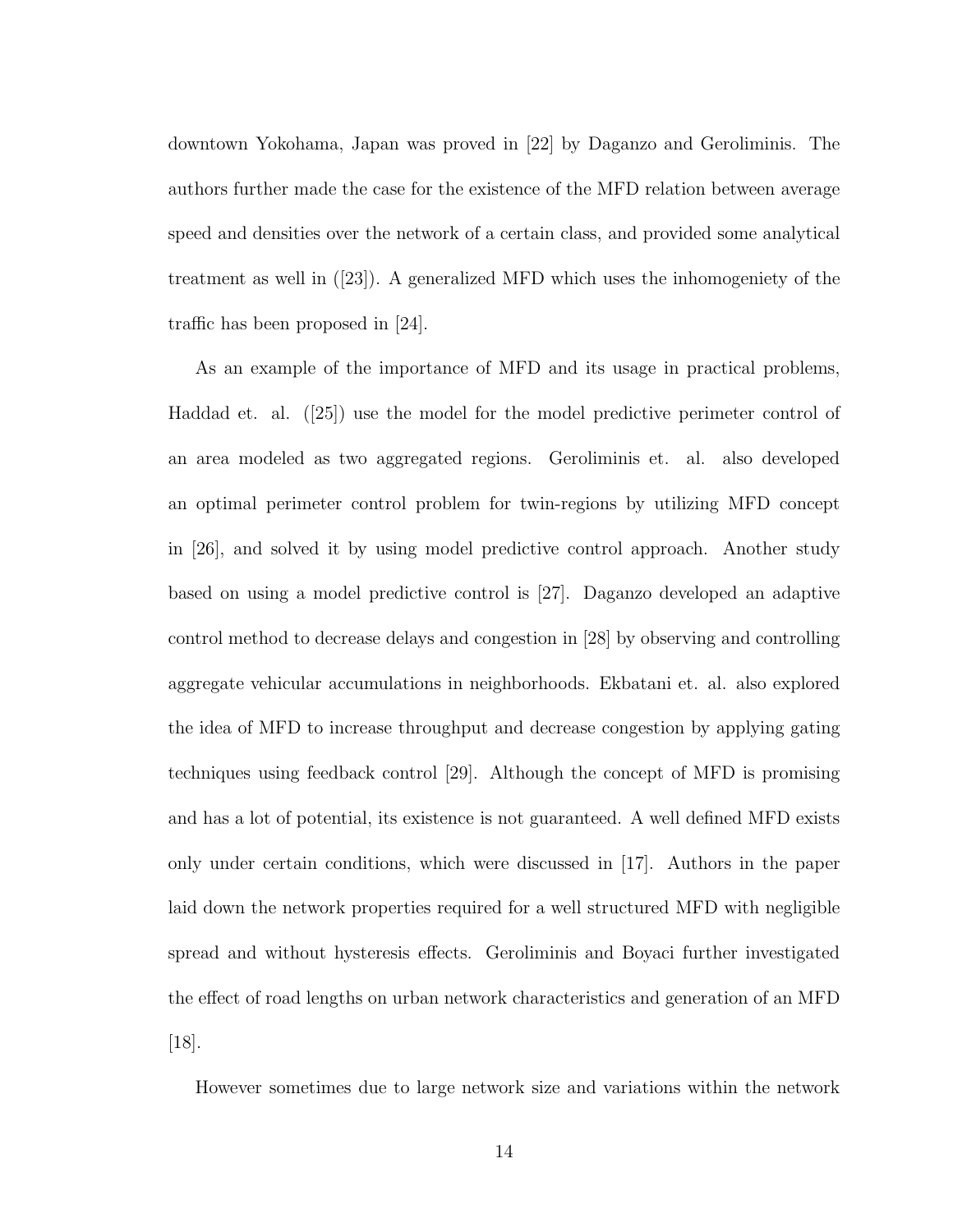based on dynamics and other conditions, aggregated variables do not truly represent the entire network. Recent research indicates that link density heterogeneity is very crucial in determining the shape and scatter of MFD [16]. Moreover, heterogeneity can also be a cause for hysteresis loops and degradation of network performance [30]. An MFD is expected to be well defined under the condition that is a homogeneous network, i.e. it has similar link properties. However, in reality, large scale urban networks are expected to have congestion varying differently from link to link. Now, to exploit the usefulness of MFD in designing macroscopic control strategies, it becomes very important to subdivide the network into smaller regions for the existence of sub-MFDs in each of these subregions. First attempt in this direction was made by Ji & Geroliminis in [31], focusing on clustering of the network based on spatial congestion distribution for a given time period. The objectives of clustering were as follows (i) link densities inside a cluster have low scatter or variance, and (ii) spatial compactness of each cluster. To achieve this objective a mechanism involving three consecutive algorithm was used. Ji et. al. further extended this methodology and proposed a dynamic partitioning algorithm using probe-data [32]. Authors studied the spatiotemporal relation of congested links and observed congestion propagation from a macroscopic perspective. Maximum connected component of congested links was utilized to capture congestion propagation in a region and to partition the region dynamically.

Using the notion of well defined MFDs in carefully chosen sub-regions, Aboudolas and Geroliminis presented a methodology for perimeter control using feedback in a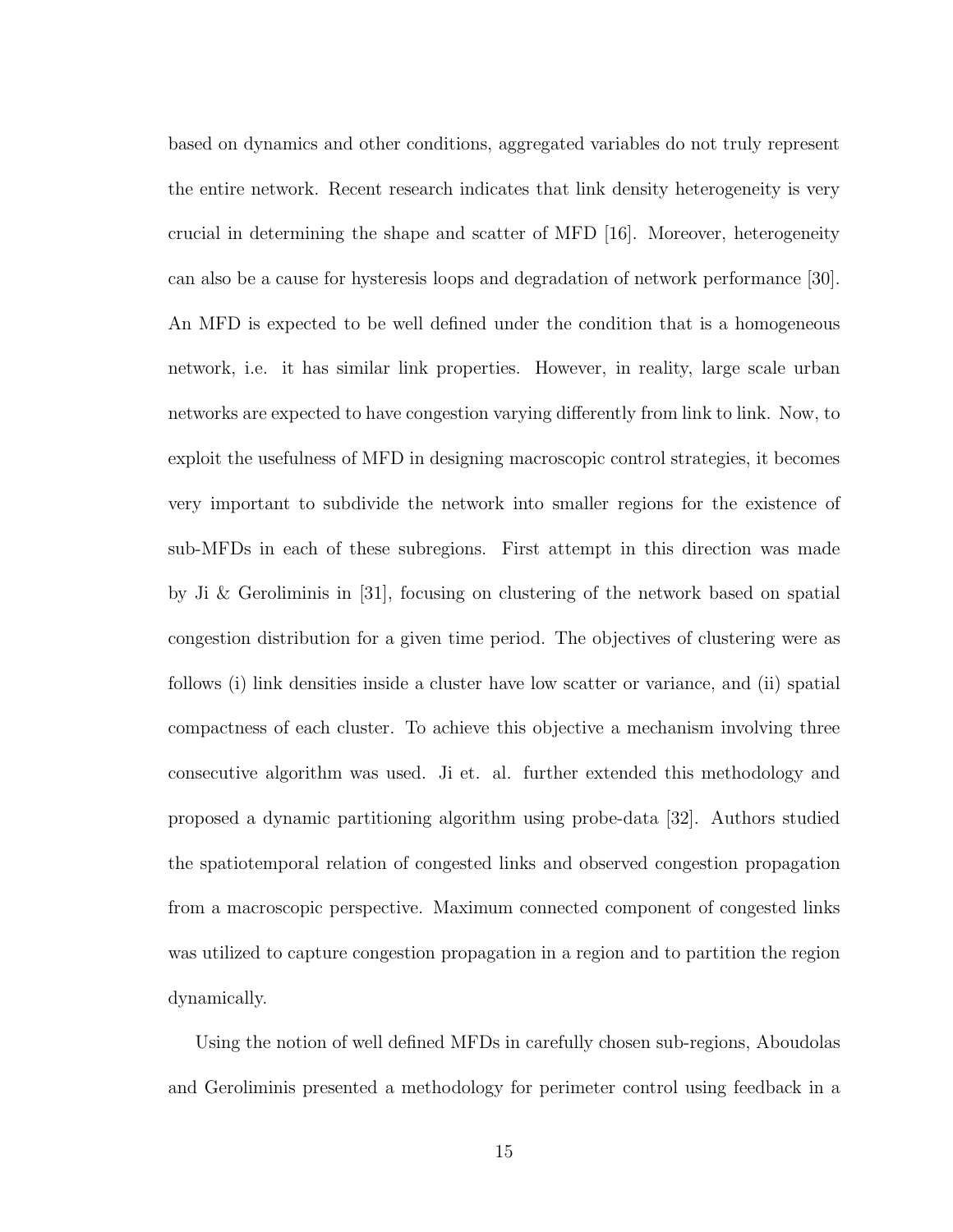multi-reservoir system [33]. Another feedback control based gating mechanism has been developed in [34]. The work was expanded and a novel control strategy for twin cities using MFD and feedback-based gating was introduced in [35]. The gating mechanism was further modified to work well with time-delays in [36]. Haddad proposed modeling and control of uncertain MFD systems for multiple-region networks in [37]. Ramezani et. al. presented two aggregated models for region- and subregion-based MFD and designed a hierarchical perimeter flow control using them [38].

The discussion above, highlights the importance of MFD in designing macroscopic traffic controls for large-scale urban networks and discusses some recent attempts to exploit the idea. However, it also points towards the need for careful study of MFD's existence and for robust methodologies to sub-divide then network into smaller regions. Studies such as [31], [32] and [33] are positive steps in this direction laying the foundation for further research. Our work aims at complementing the existing methodologies and tries to exploit some inherent network characteristics sub-division algorithms. This work shows a specific way, various regions can be identified, where traffic aggregation can be used for network control. We present a novel methodology to divide an urban network into sub-networks so that in each sub-network an MFD can be used to determine the state of that sub-networks. The region division is based on the theory of complex networks [39]. We exploit the inherent network characteristics through PageRank algorithm [40] to identify the most significant nodes in the traffic network. We then use these significant nodes as the seeds for a Voronoi diagram based partitioning mechanism of the network [41] [42]. A network wide hierarchical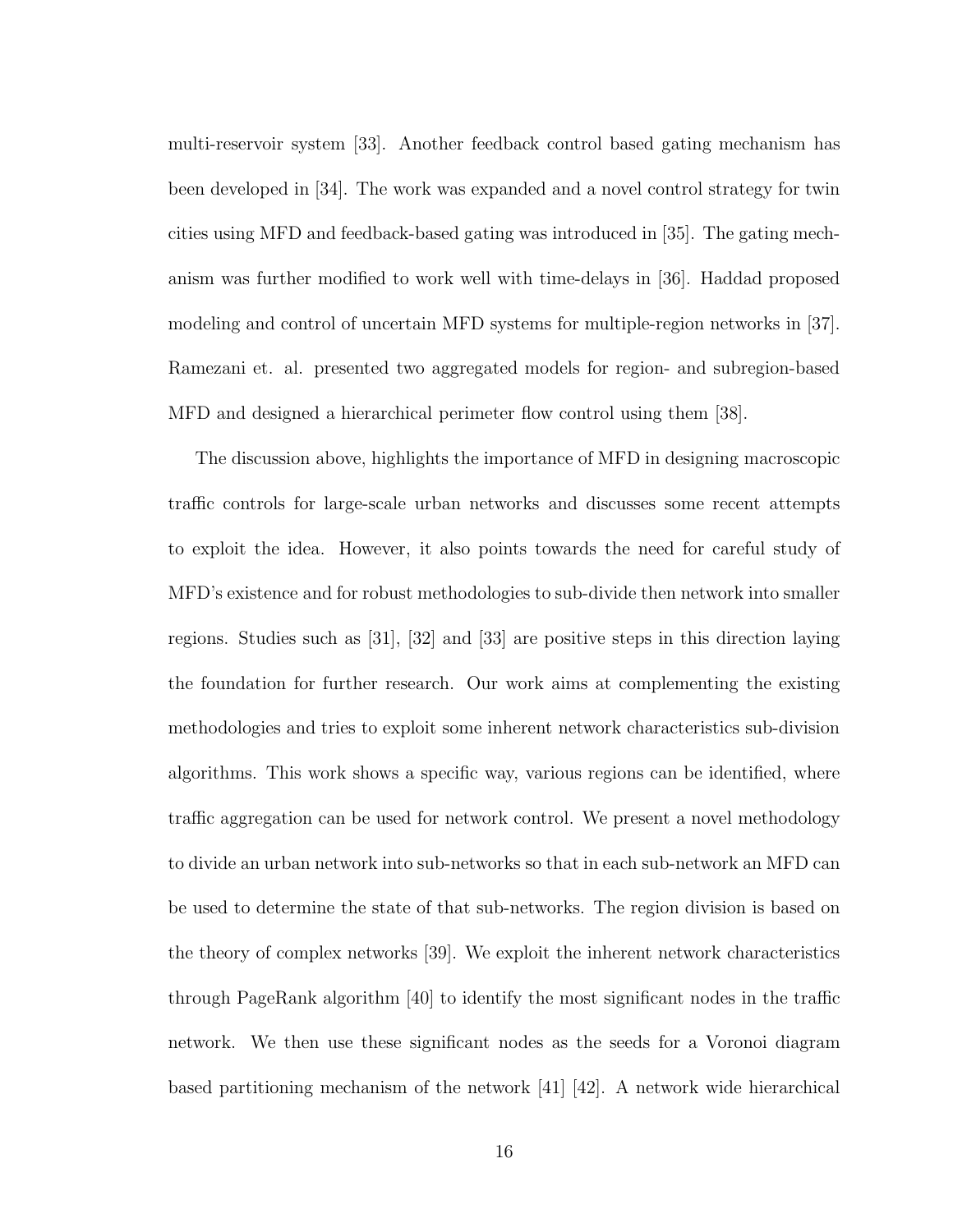feedback controller is then presented which controls these sub regions individually and the network as a whole. A case study is performed for the Manhattan area in New York city and results are provided through simulations.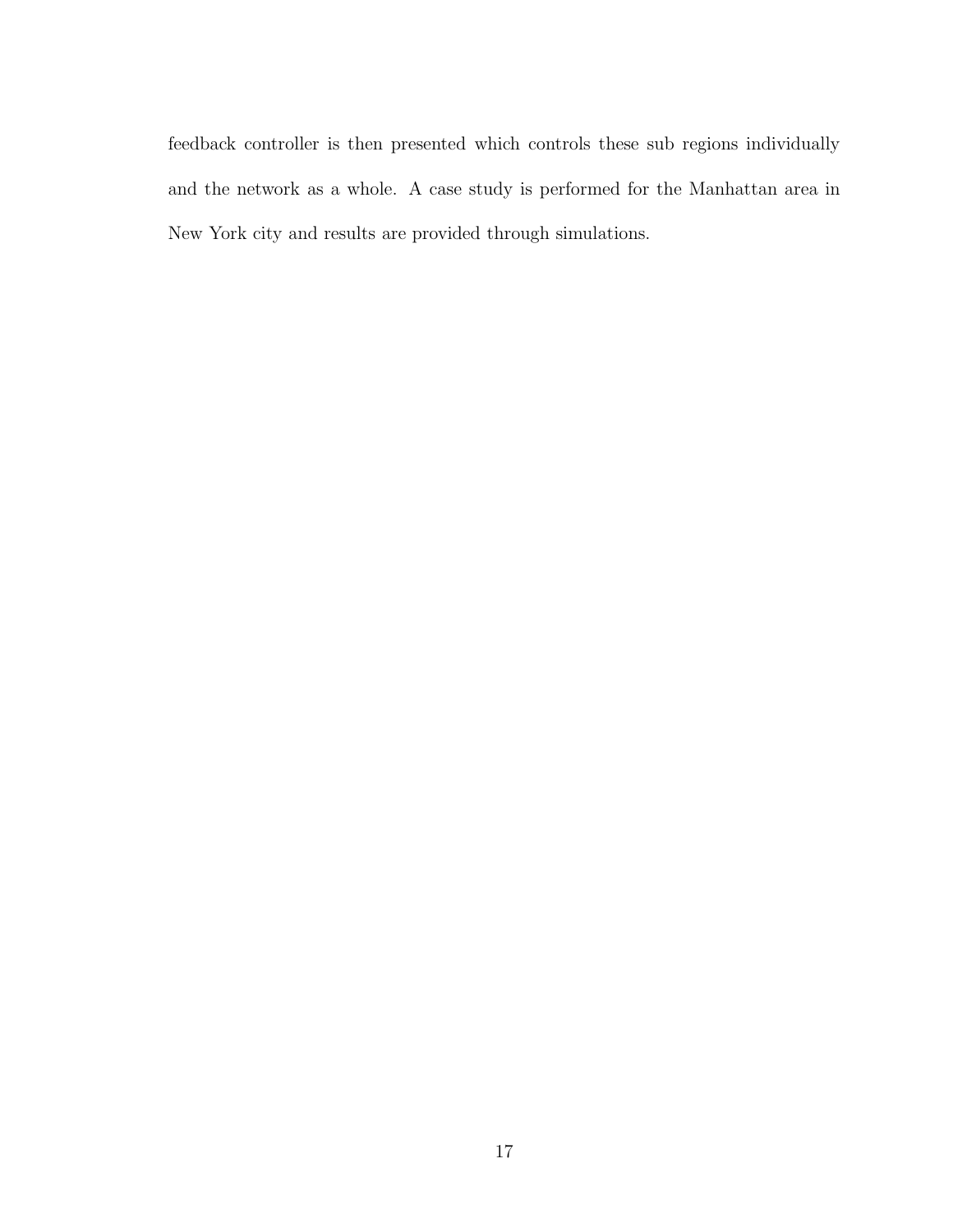### CHAPTER 3

### BACKGROUND

### 3.1 Complex Networks

Cyber-physical systems are becoming the backbone of the modern society. These systems have a very high level of connectivity and the study area of *complex networks* has been developing to answer many questions in this field. Many introductory survey papers ([39], [43]) and several books exist that provide details of the theory and applications of complex networks ([44], [45], [46]). Different types of networks that come under this area of study include computer networks, social networks, economic networks, biological networks, and also transportation networks. This paper uses the theory of complex networks to perform dynamic aggregation of regions so that MFD based control strategies can be applied to the overall network. Specifically, we use the page rank algorithm to identify the most important nodes in a transportation network. This can be performed based on the structure of a directed graph. It can also be performed on a weighted directed graph where the weights represent the dynamic traffic conditions, for instance using time varying densities, on the links of a graph.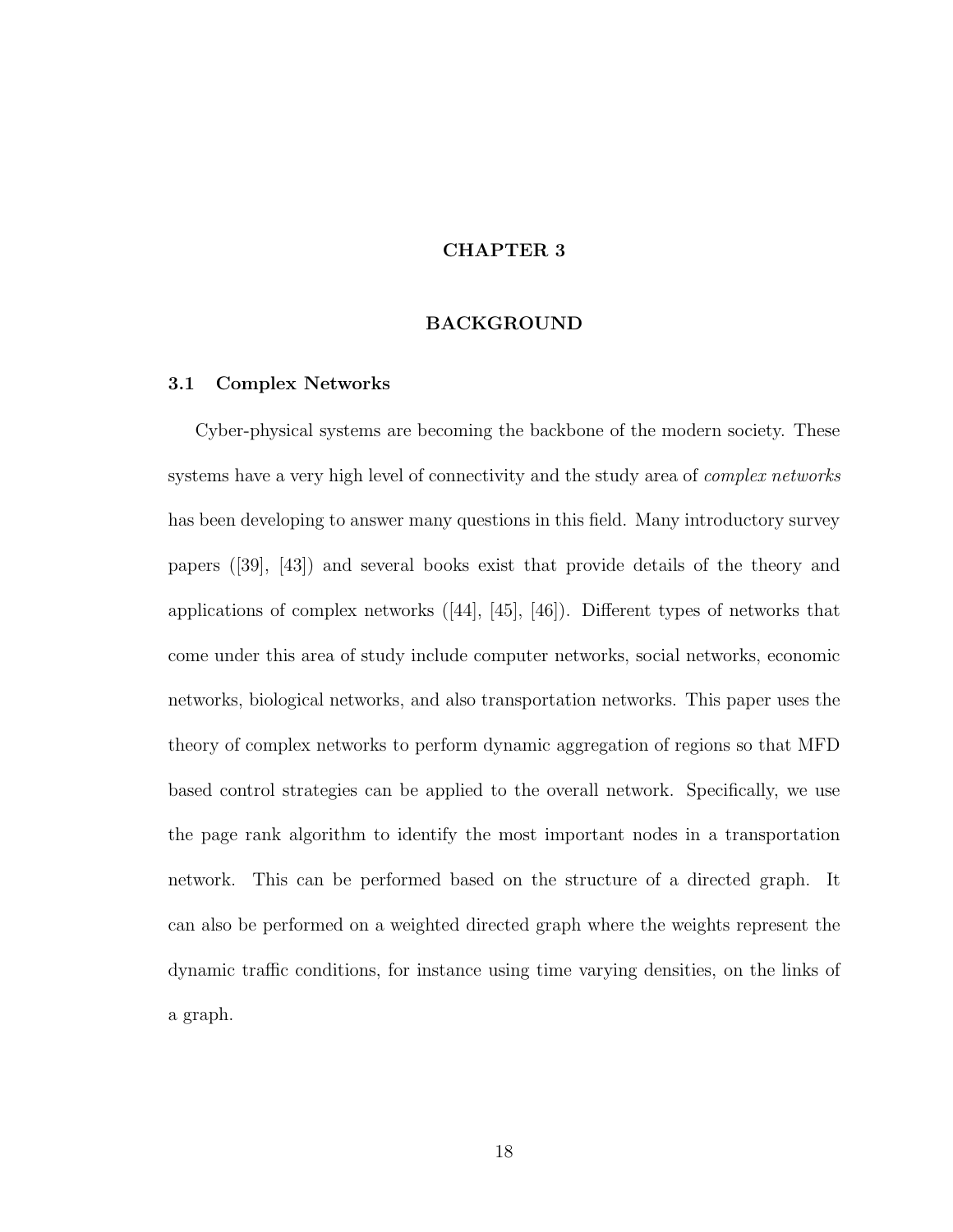### 3.2 PageRank Algorithm

PageRank algorithm is used by Google to rank webpages. PageRank algorithm measures the importance of webpages by counting the number and quality of links. We will provide next some basic terminology and discussion on the subject.

Consider a non-weighted network  $(N, \mathcal{E})$ , where N is a set representing nodes, and  $\mathcal E$  is a set representing edges, hence:

$$
\mathcal{N} = \{a, b, c, d, \ldots\}, \quad \mathcal{E} = \{(a, b) \mid \text{for each valid pair of connected nodes}\} \tag{3.1}
$$

Now the basic node centrality/significance index can be defined in terms of degree of the node. For instance, the degree of node  $a$  is representative of the direct number of links it has and is defined as

$$
degree (a) = |\{(a, b) \in \mathcal{E}\}|,
$$
\n
$$
(3.2)
$$

where |.| is the degree operator giving the total count of valid connections of the node  $\boldsymbol{a}.$ 

Another idea following immediately after the degree centrality concept is that the node centrality to be proportional to the cumulative degree of its direct neighbors. Mathematically speaking:

$$
centrality (a) = \sum_{(a,b)\in \mathcal{E}} \text{degree} (b), \tag{3.3}
$$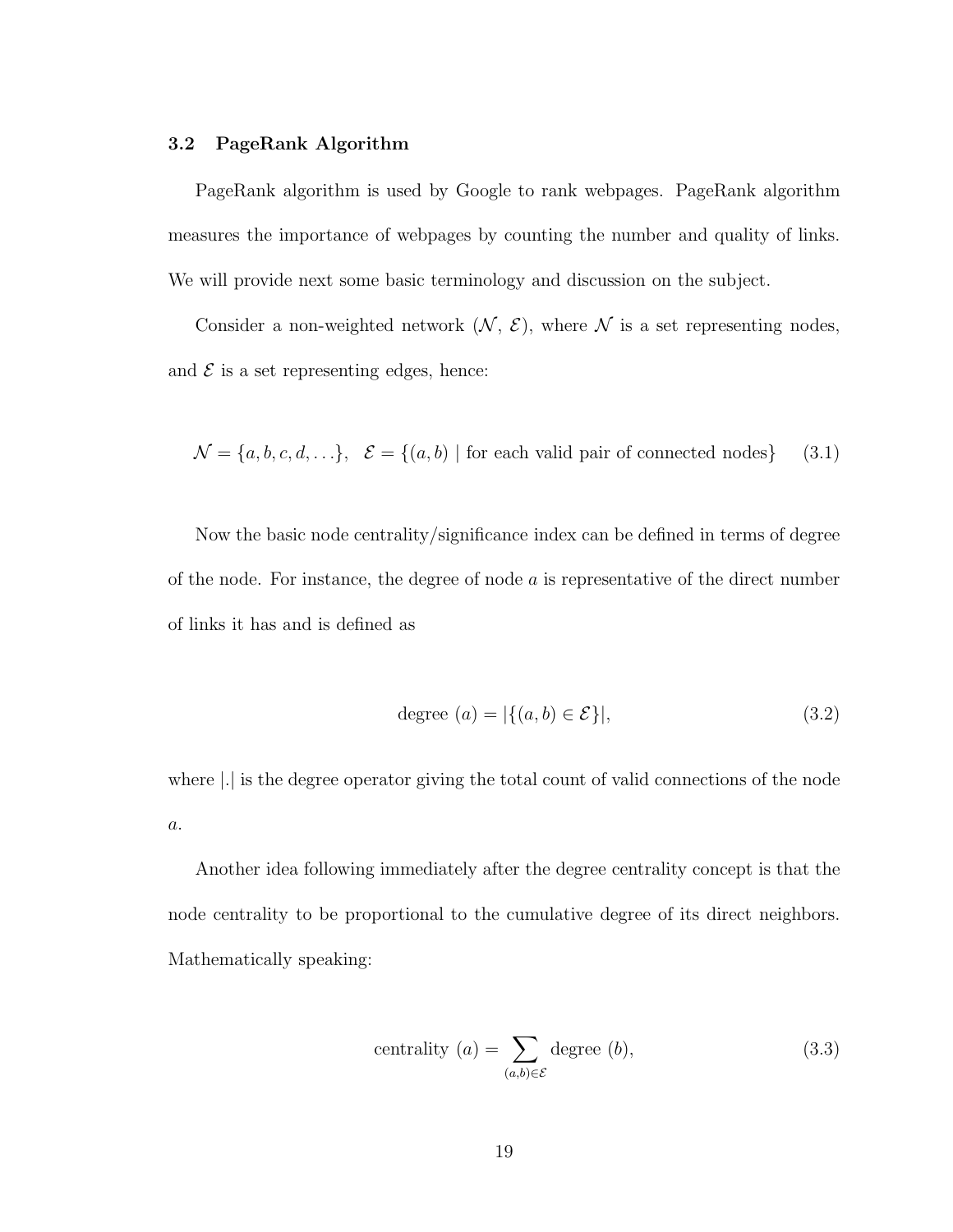Now the underlying argument in the PageRank algorithm is that the weight distribution of each connection is not uniform. Rather, it is inversely proportional to the number of other connections that the neighboring nodes have. PageRank centrality is defined by the following recursive formula:

PageRank (a) = 
$$
\alpha \sum_{(a,b)\in \mathcal{E}} \frac{\text{PageRank}(b)}{\text{degree}(b)} + \frac{1-\alpha}{n}
$$
 (3.4)

where  $0 < \alpha < 1$  is the damping parameter and n represents total nodes.

### 3.3 Voronoi Diagrams

Voronoi diagrams provide a computational geometric method to divide a region into subregions based on distance from a given set of seed points ([41], [7]). The problem for the Voronoi diagram is as follows.

**Problem 3.3.1** (Voronoi Problem). Given  $\Omega \subset \mathbb{R}^n$ , and  $s_i \in \Omega$ ,  $i \in \{1, 2, \cdot, N\}$ , then find  $v_i, v_i \subset \Omega, i \in \{1, 2, \cdot, N\}$ , such that

$$
\bigcup_{i=1}^{N} v_i = \Omega, \quad v_i^0 \cap v_j^0 = \emptyset \quad and \quad v_i = \{x \in \Omega \mid d(x, s_i) \le d(x, s_j), \forall j \neq i\} \tag{3.5}
$$

Here the subscript on the regions such as  $v_i^0$  means the interior of the set, and  $d(x, y)$ is the function representing distance between the points  $x$  and  $y$ .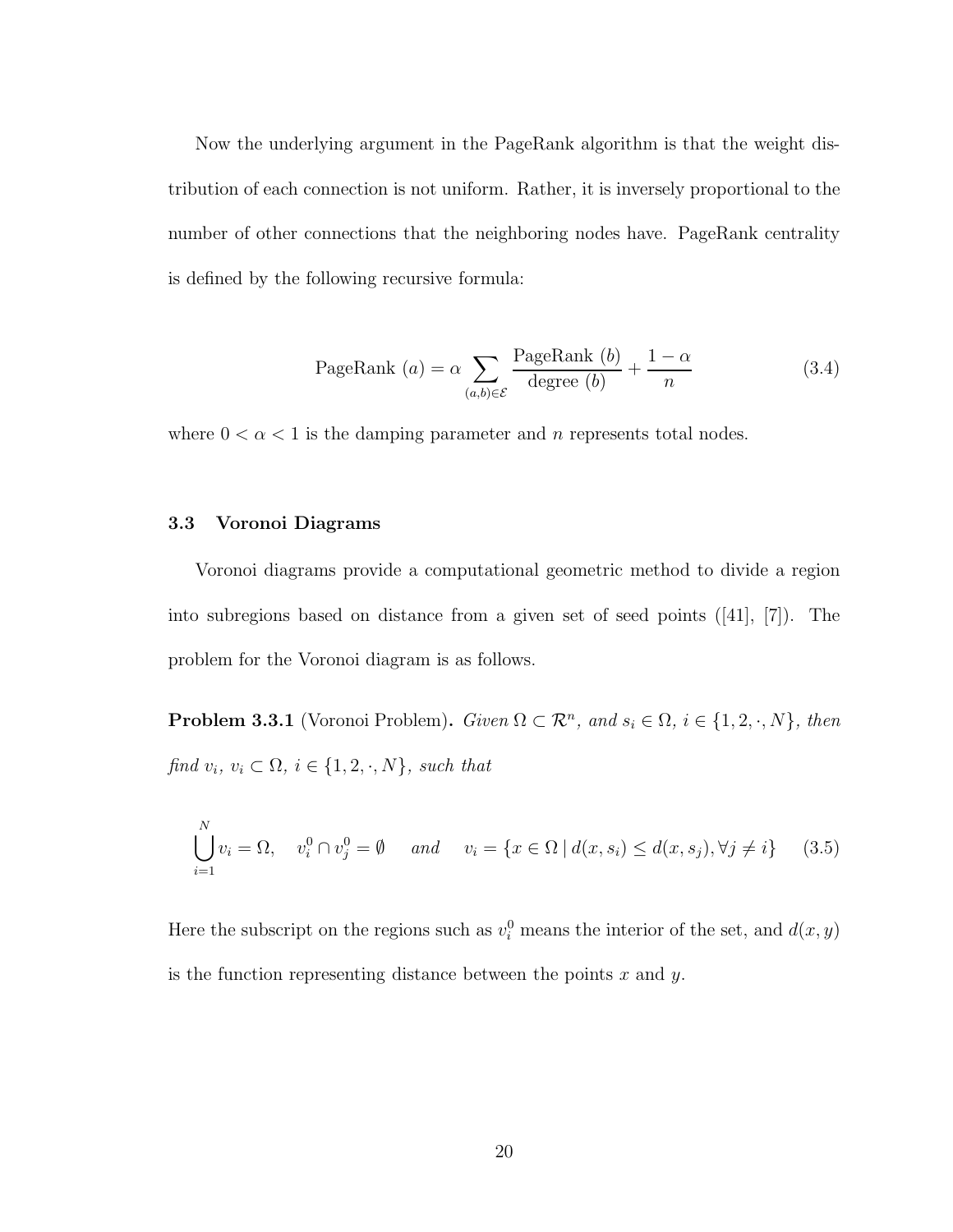### CHAPTER 4

### CONTROL ARCHITECTURE

### 4.1 Main Algorithm

The flowchart for the algorithm for the overall subdivision, aggregation, and region feedback control is shown in Figure 4.1.



Figure 4.1: Main Algorithm Flowchart

The task of creating subregions based on page rank algorithm can be performed once in a static setting or can be repeatedly applied as the traffic in the system changes which can produce changing boundaries of various regions in a time varying fashion. The static map data can be used as an input in the static setting to perform the page rank algorithm and obtain the most important nodes of the digraph. Alternately, in a dynamic setting we can create weighted digraph, where the weights on the links are obtained via traffic densities, and this would give a changing set of the most important nodes as the traffic conditions change. After the nodes are obtained, we apply the Voronoi algorithm to divide the overall region into subregions. Once the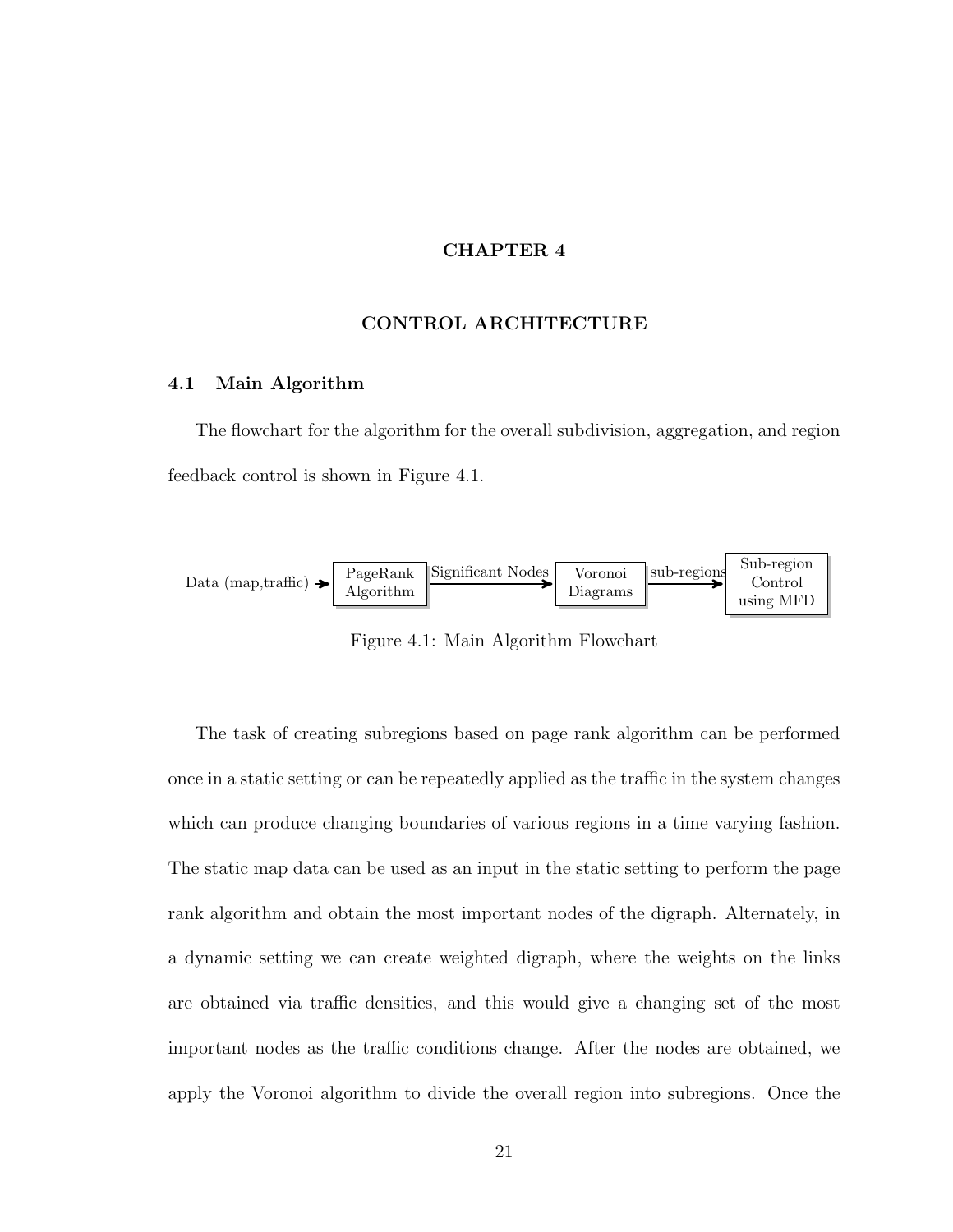regions are obtained, we can use MFD for each region in order to develop control law on the simplified network model.

### 4.2 Traffic Control Design

Once the subregions have been established with their corresponding MFDs, we can write down the conservation flow dynamics for traffic densities for each subregion being its state variable. This provides us with state space control dynamics where control variables are also used to indicate how traffic control has to be performed. For instance if the perimeter control in the region has to be performed using a ramp control ([47]) or a gating mechanism, a corresponding control variable will be present in the dynamics. Once the dynamics are established, we can design a feedback control law to satisfy some design requirements such as some asymptotic performance or optimality ([48], [49]). An example of dynamics using MFD is given in [26].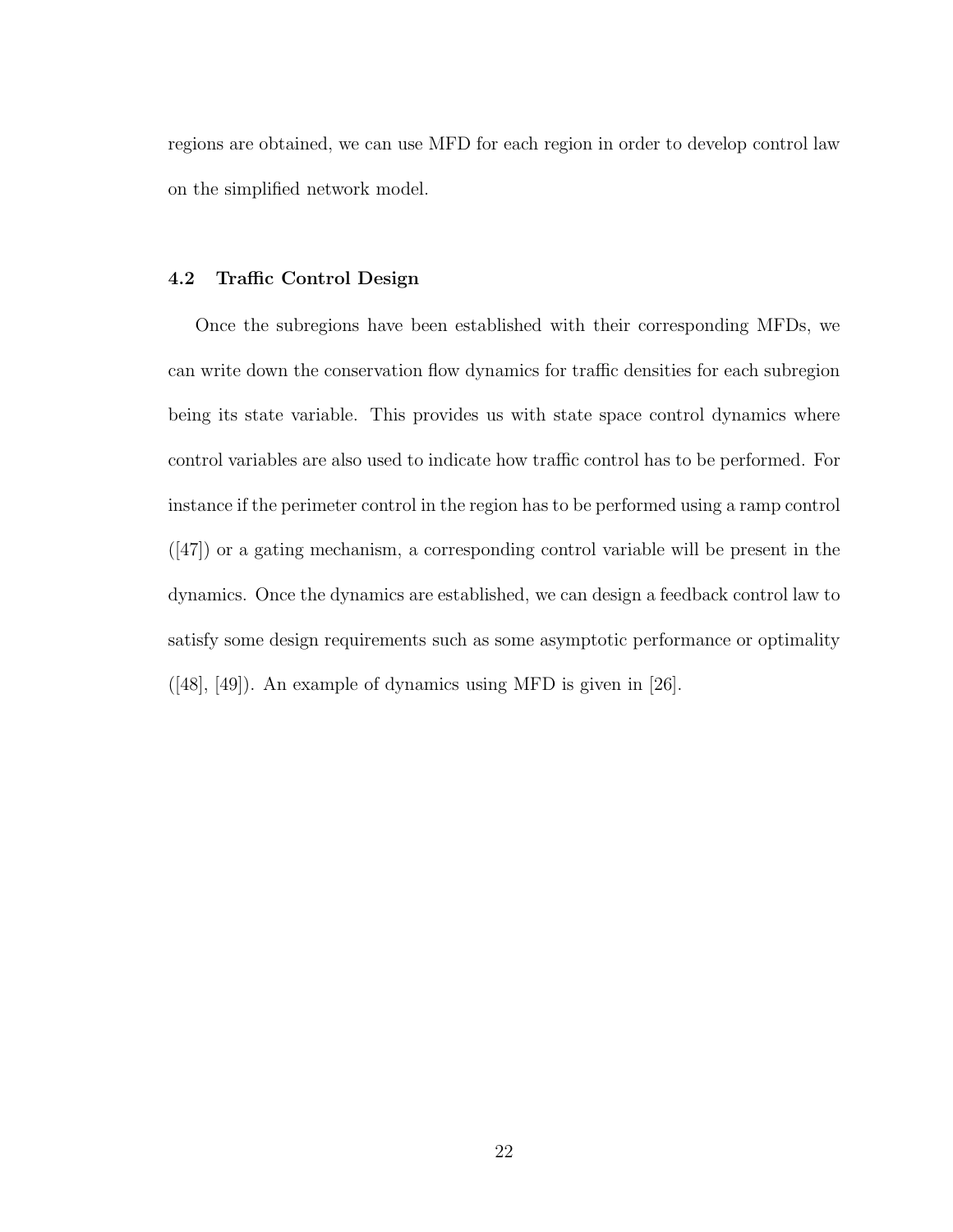### CHAPTER 5

### CASE STUDY

We consider Manhattan road network for application of the proposed approach and dividing it into sub-networks based on PageRank algorithm. The Manhattan Open Street Map network was downloaded from www.openstreetmap.org. Which was then further parsed and processed to extract the valid nodes (intersections) and their latitude-longitude values. Total number of valid nodes in the data for Manhattan road network were 446, 415.

We next analyze the data using *NetworkX* package in *python* and apply PageRank algorithm to obtain ten most significant nodes. Figure 5.1a shows the top significant nodes marked on the Manhattan road network. Two sets of two nodes which were very close and overlapping were considered as one.

Figure 5.1b shows the markings of nodes on a google map. It is quite interesting to note that most of these node are close to the major entry bridges/tunnels into the Manhattan area. We next apply Voronoi diagram method to divide the network into sub-networks, using these significant nodes as seeds. The divided regions are shown in figure 5.1c.

The subdivided network can now be represented as a weighted digraph so that we can generate a state space representation of finite dimensional traffic dynamics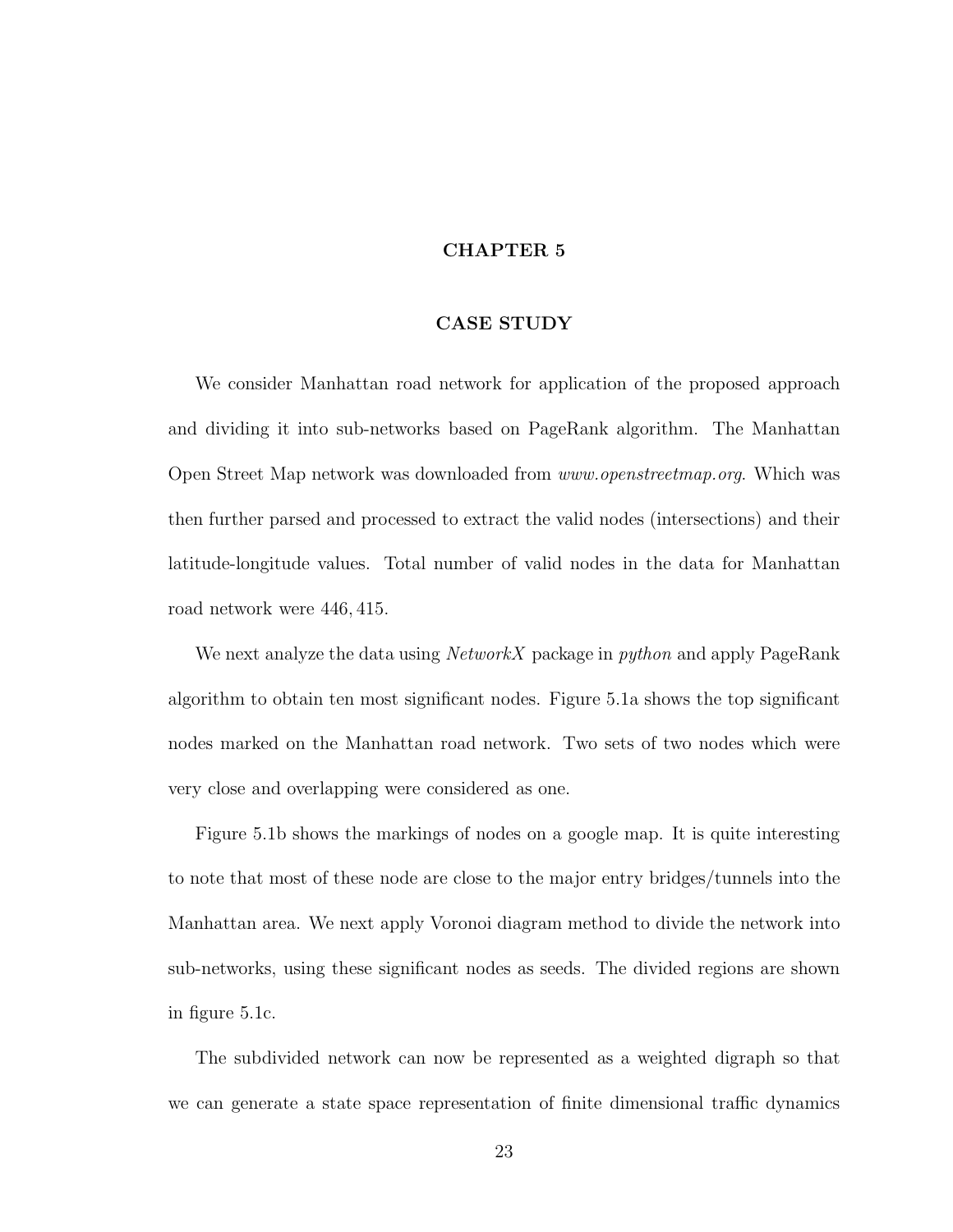







(c) Subnetworks

Figure 5.1: Manhattan, New York Area Divisions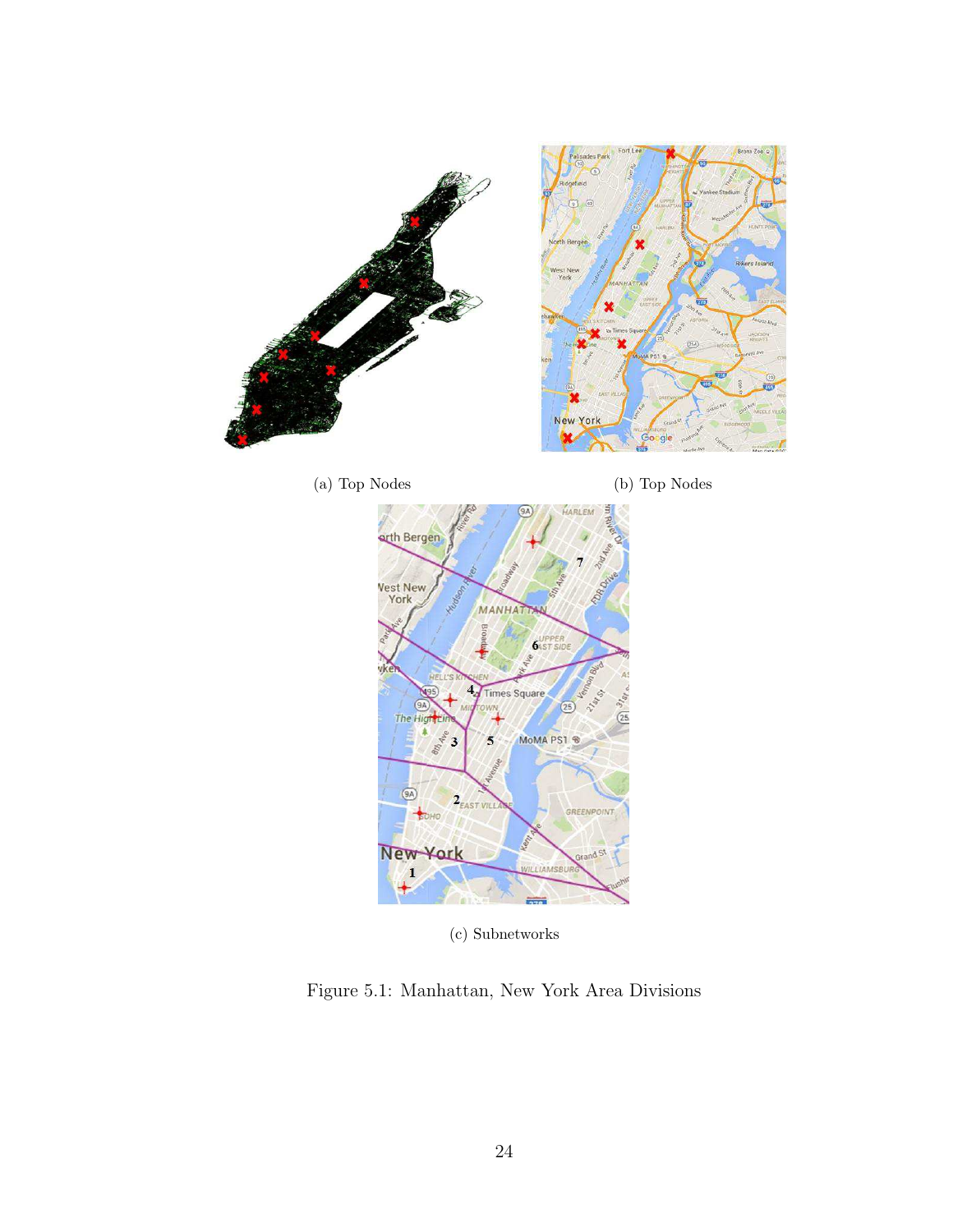for the entire network. The directed graph is shown in Figure 5.2. In fact, we can process the output of the Voronoi diagram and add more features, such as some extra subregions, depending on the local geography as well as the traffic density distribution. For instance, in this example the water way divides the nodes 2 and nodes 5 further. Each MFD region should have a low variance in its internal traffic density distribution. Hence, the region boundary design can be performed combining the results of the Voronoi algorithm, geographical features and traffic density variance. We can modify the digraph based on these additional changes.



Figure 5.2: Network Digraph

We can now develop the dynamics for the system for the traffic moving on the digraph in Figure 5.2. Control variables can appear at multiple places in the equations depending on what actual mechanism is available in the system. For instance congestion pricing might be in use to control the inflow at a location, or some ramp flows or signalized intersections. Control objectives can be created based on the MFD variables in the system dynamics and control law designed.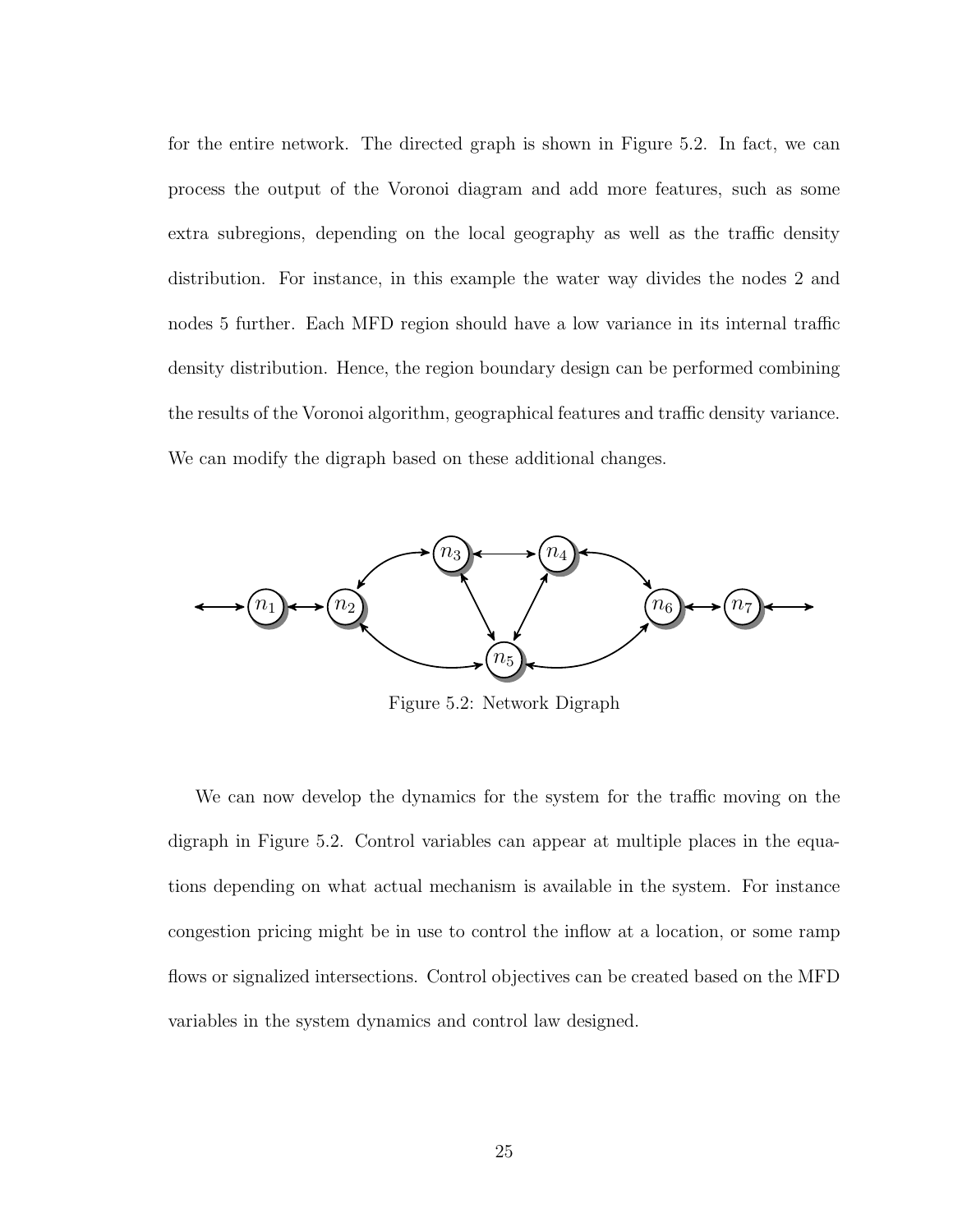### 5.1 Hierarchical Control

The MFD framework automatically lends itself into a natural hierarchical control structure. Each MFD region should have a low variance traffic density distribution for the MFD to be valid in that region. So, at the higher level MFD can be used to control an inflow, for instance at a bridge to the entire region. Similarly, at a lower level, the traffic signals and ramps inside the region can be used to maintain a smooth flow in the region which would create the uniform traffic density in that region.

### 5.2 Two Region Simulation Study

An example of dynamics using MFD is given in [26]. Borrowing the dynamics from there we have its labeled digraph and equations in (5.1).



Figure 5.3: Labelled Digraph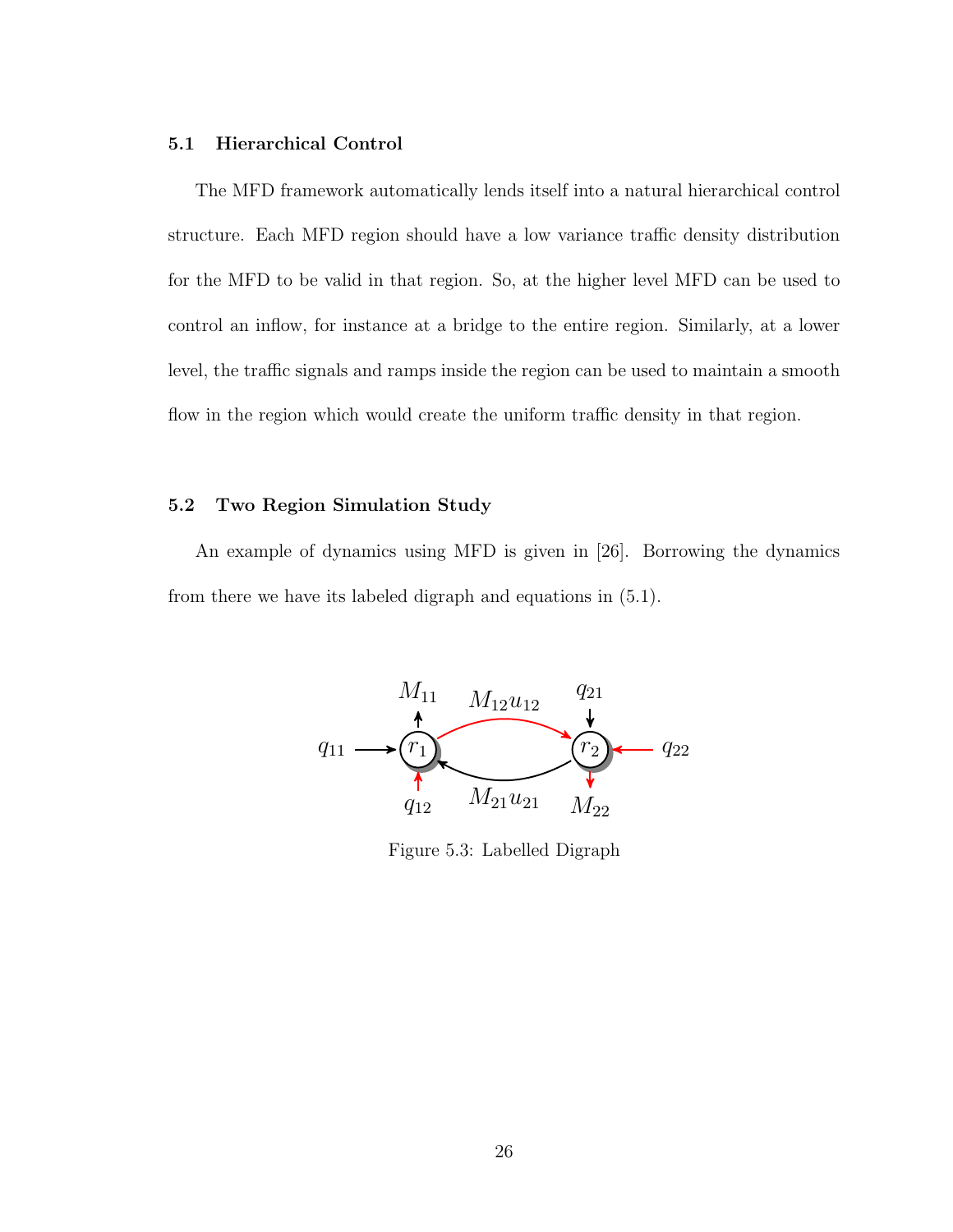$$
\frac{dn_{11}(t)}{dt} = q_{11}(t) + u_{21}(t)M_{21}(t) - M_{11}(t)
$$
\n
$$
\frac{dn_{12}(t)}{dt} = q_{12}(t) - u_{12}(t)M_{12}(t)
$$
\n
$$
\frac{dn_{21}(t)}{dt} = q_{21}(t) - u_{21}(t)M_{21}(t)
$$
\n
$$
\frac{dn_{22}(t)}{dt} = q_{22}(t) + u_{12}(t)M_{12}(t) - M_{22}(t)
$$
\n(5.1)

The region  $r_1$  has  $n_1$  total number of vehicles which is a sum of  $n_{11}$ , the number of vehicles in  $r_1$  with destination in  $r_1$ , and  $n_{12}$ , the number of vehicles in  $r_1$  with destination in  $r_2$ . The variables for region  $r_2$  are defined analogously. The variable  $q_{ij}$ indicates the trips starting from region  $i$  with destination in region  $j$ . The variable  $M_{ij}$  indicates the trips ending in region j with origin in region i. The control variables  $u_{ij} \in [0, 1]$  indicate the fraction of the flow  $M_{ij}$  they allow to go through. The flow variables  $M_{ij}$  are related to  $n_i$ ,  $n_{ij}$ , and  $G_i(n_i)$  where  $G_i(n_i)$  is the MFD variable indicating the average flow in a region as a function of the total number of vehicles (the product of the average density in a region and the total lane length in the region) in that region. These relationships are noted in equation (5.2).

$$
n_i(t) = n_{ii}(t) + n_{ij}(t), i \neq j, \text{ and } M_{ij}(t) = \frac{n_{ij}(t)}{n_i(t)} G_i(n_i)
$$
 (5.2)

In order to design control laws to try to achieve desired flows obtained by maintaining critical densities (or number of vehicles) in each region we combine equation (5.1) with equation  $(5.2)$  to obtain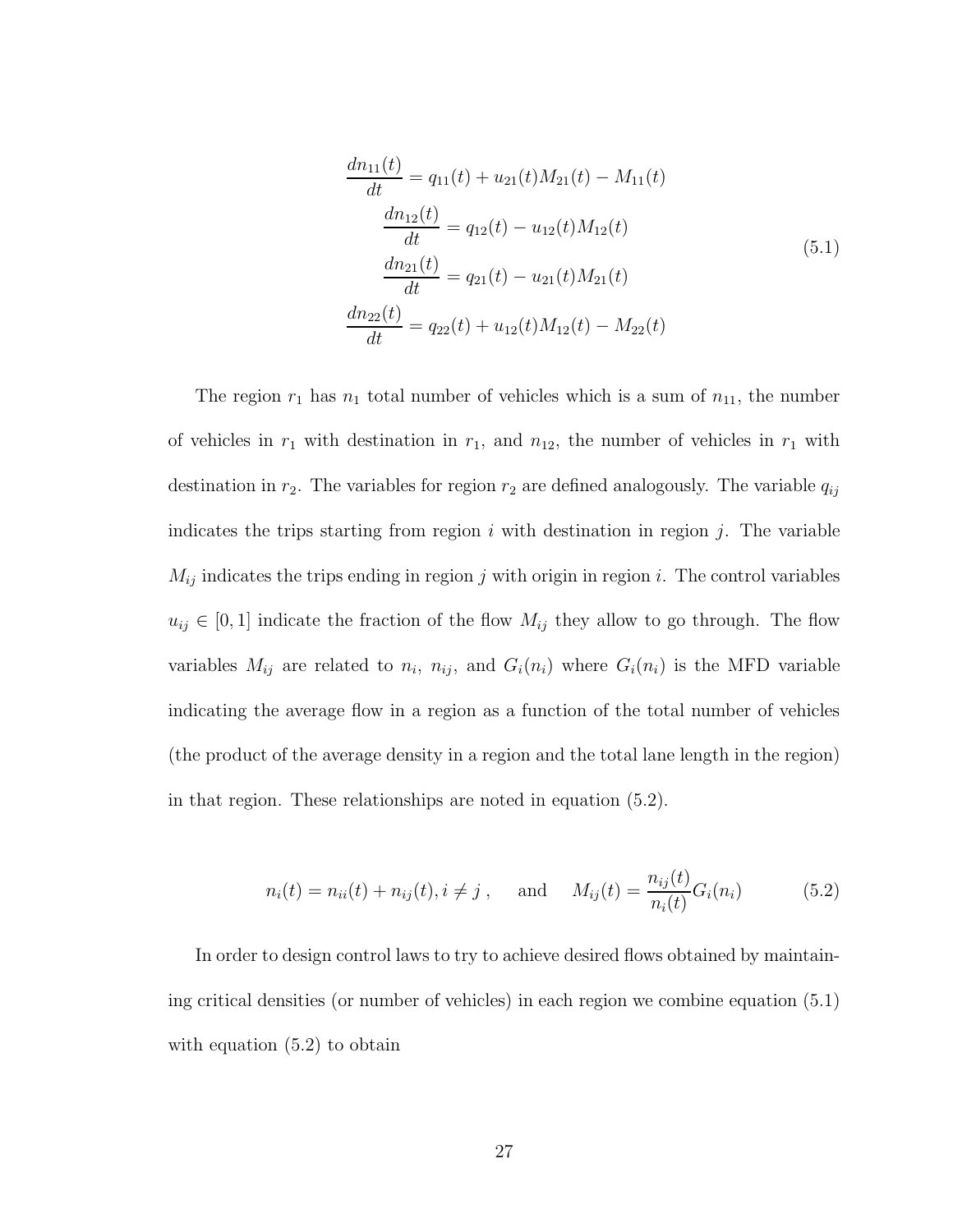$$
\frac{d}{dt}\begin{bmatrix} n_1(t) \\ n_2(t) \end{bmatrix} = \begin{bmatrix} q_{11}(t) + q_{12}(t) - M_{11}(t) \\ q_{21}(t) + q_{22}(t) - M_{22}(t) \end{bmatrix} + \begin{bmatrix} M_{21}(t) & -M_{12}(t) \\ -M_{21}(t) & M_{12}(t) \end{bmatrix} \begin{bmatrix} u_{21}(t) \\ u_{12}(t) \end{bmatrix}
$$
(5.3)

We rewrite equation (5.3) using matrix notation which is implied by that equation as

$$
\frac{dn(t)}{dt} = Q(t) + M(t)u(t)
$$
\n(5.4)

Equation (5.3) is decoupled by the control law:

$$
u(t) = M^{-1}[-Q + v] \tag{5.5}
$$

where the vector  $v$  has components  $v_1$  and  $v_2$  that are chosen as

$$
v_i(t) = -K_i(n_i(t) - n_{id})
$$
\n(5.6)

In order to make the vector  $n(t)$  with components  $n_i(t)$  follow a desired vector of number of vehicles in each region given by the vector  $n_d$  which has components  $n_{id}$ , we choose positive values for  $k_i$  the control gains. This control is designed to ensure  $n(t) \rightarrow n_d(t)$  as  $t \rightarrow \infty$ . Figure 5.4 show the simulation results for two regions. Values of  $K_1$  and  $K_2$  are fixed at 1 and 2 respectively. Simulations result show that both the sub-regions achieve desired state (number of vehicles) by using the proposed control law. Error term also goes to zero as  $t \to \infty$ .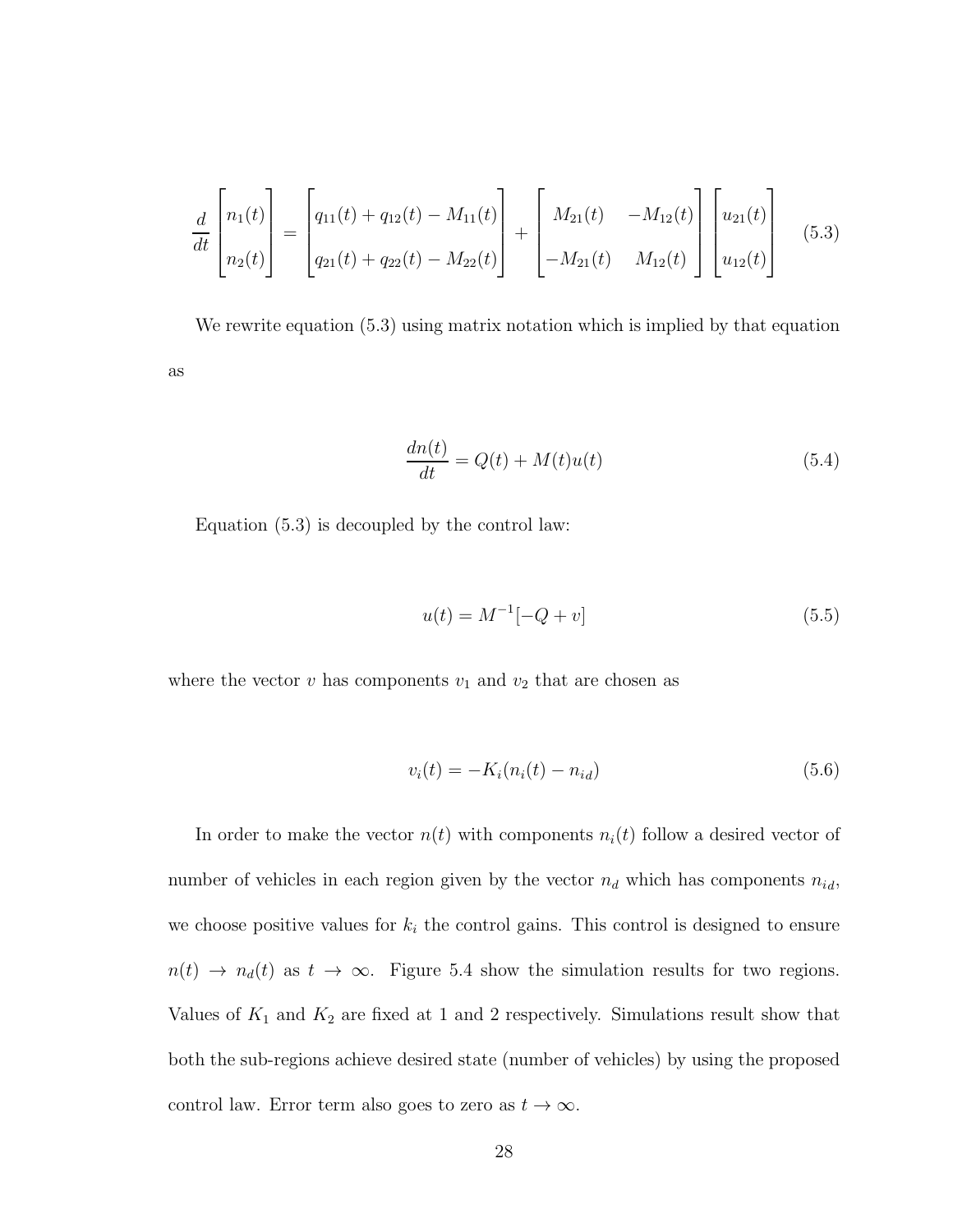

Figure 5.4: Simulation Results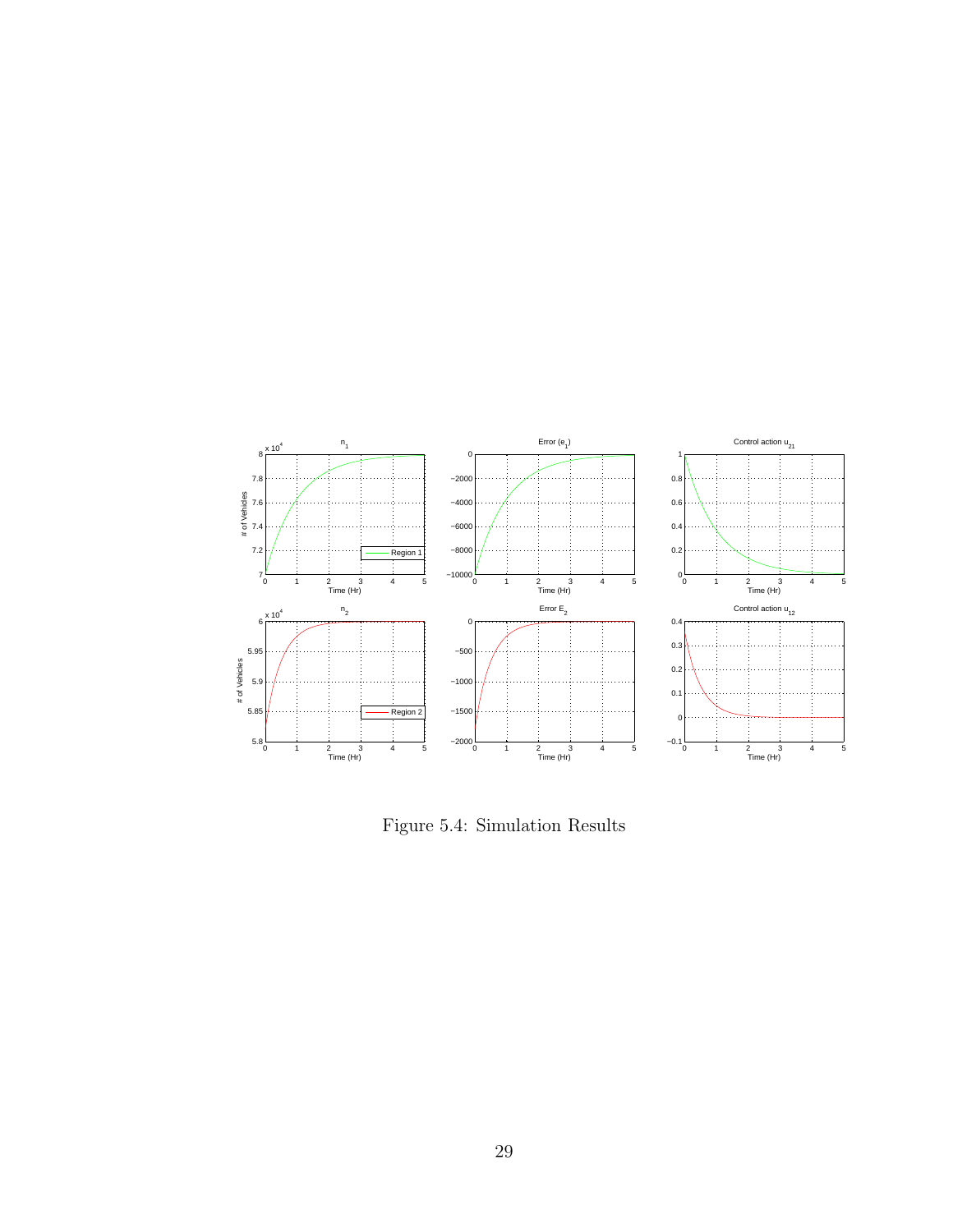#### **CONCLUSION**

This work presented a new algorithm for creating subregions for an area for traffic control based on the application of page rank algorithm from the complex networks theory to identify important nodes followed by the application of the Voronoi diagram algorithm. This algorithm then used MFD for each subregion and used feedback control design on the simplified network model. An example problem was studied showing these steps applied to that problem followed by a simulation performed in a two region network that uses a novel feedback linearization control for perimeter control. In the next part we are designing a model to achieve higher level of traffic control in a network.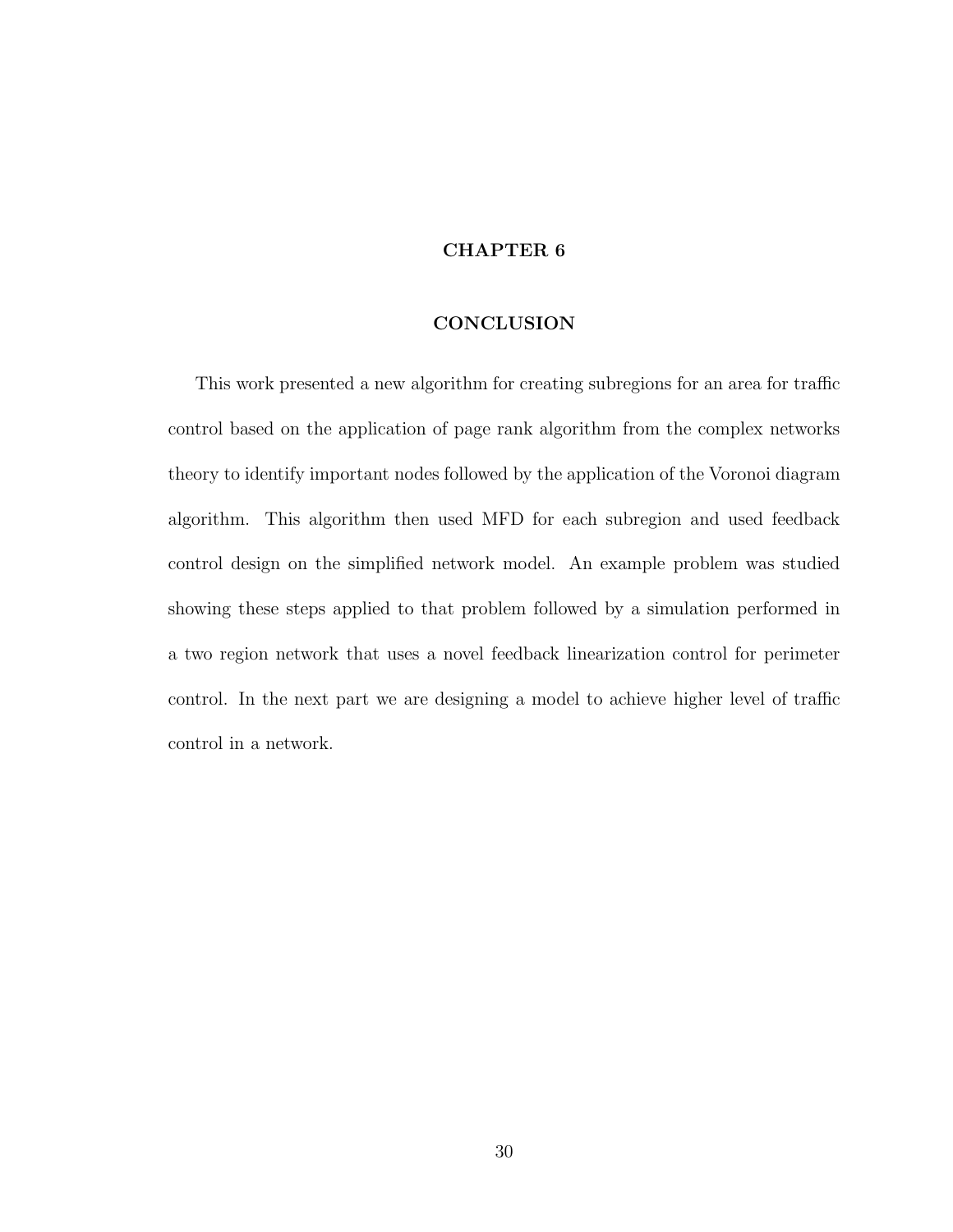# Part II

# DYNAMIC PRICING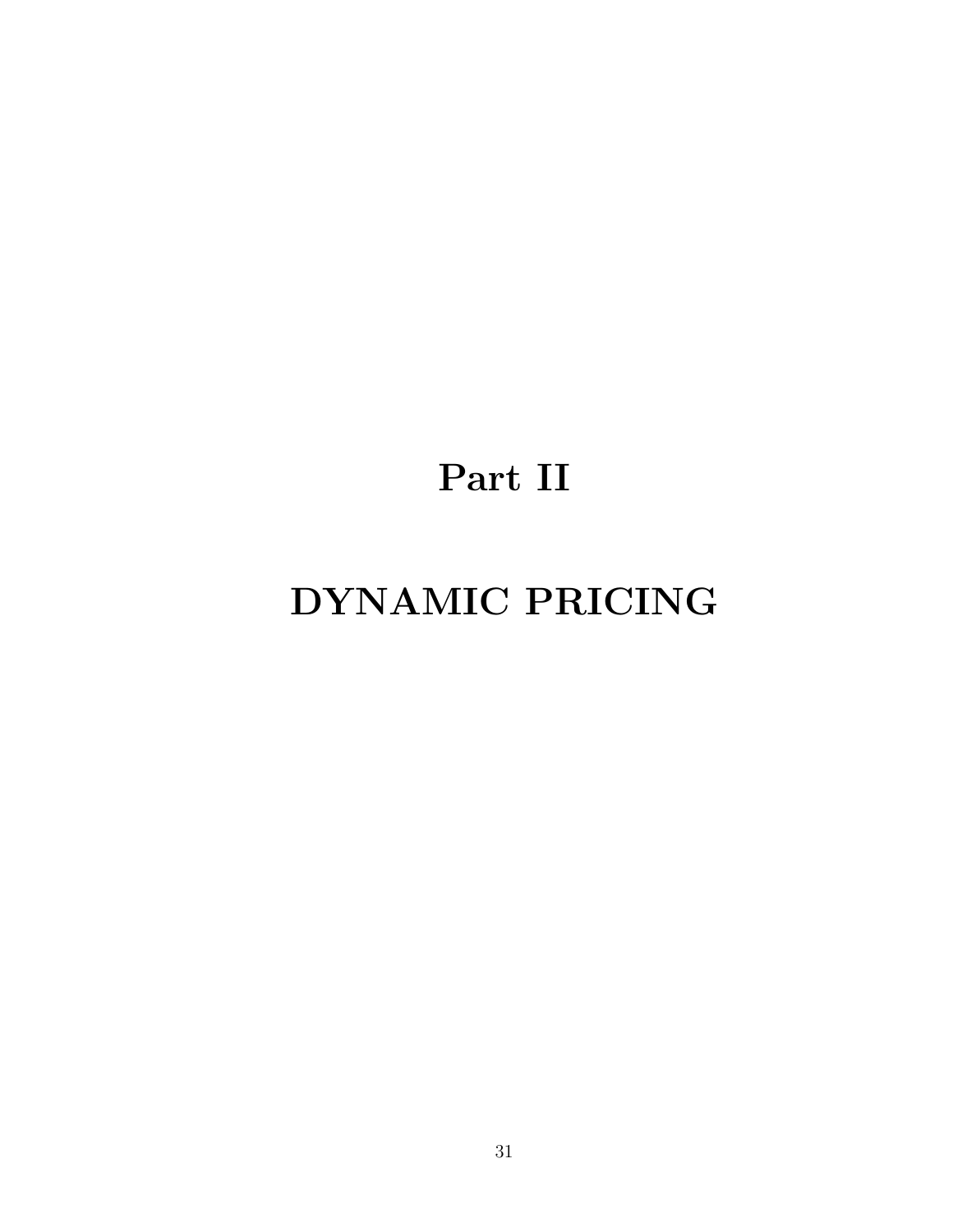### INTRODUCTION

# 7.1 Summary

In the last part we have performed traffic control on the sub-MFD regions of a road network. Part two of the thesis is about presenting a model to achieve a higher level of traffic control, such as to control an inflow into the network, for instance at a bridge to the entire region. We have designed a model based on dynamic congestion pricing. This part of thesis presents a mathematical framework for dynamic congestion pricing. The objective is to calculate an optimal toll using optimal control theory. The problem consists of tolled lanes or routes and alternate non-tolled lanes or routes. The model is developed using traffic conservation law, queuing theory and fundamental macroscopic relationships. A Logit model is used for establishing the relationship between the price and driver choice behavior. We design a cost function and then use Hamilton-Jacobi-Bellman equation to derive an optimal control law which utilizes real-time traffic parameters to determine an optimal toll price. Simulations are also performed to demonstrate the robustness of this optimal control congestion pricing algorithm.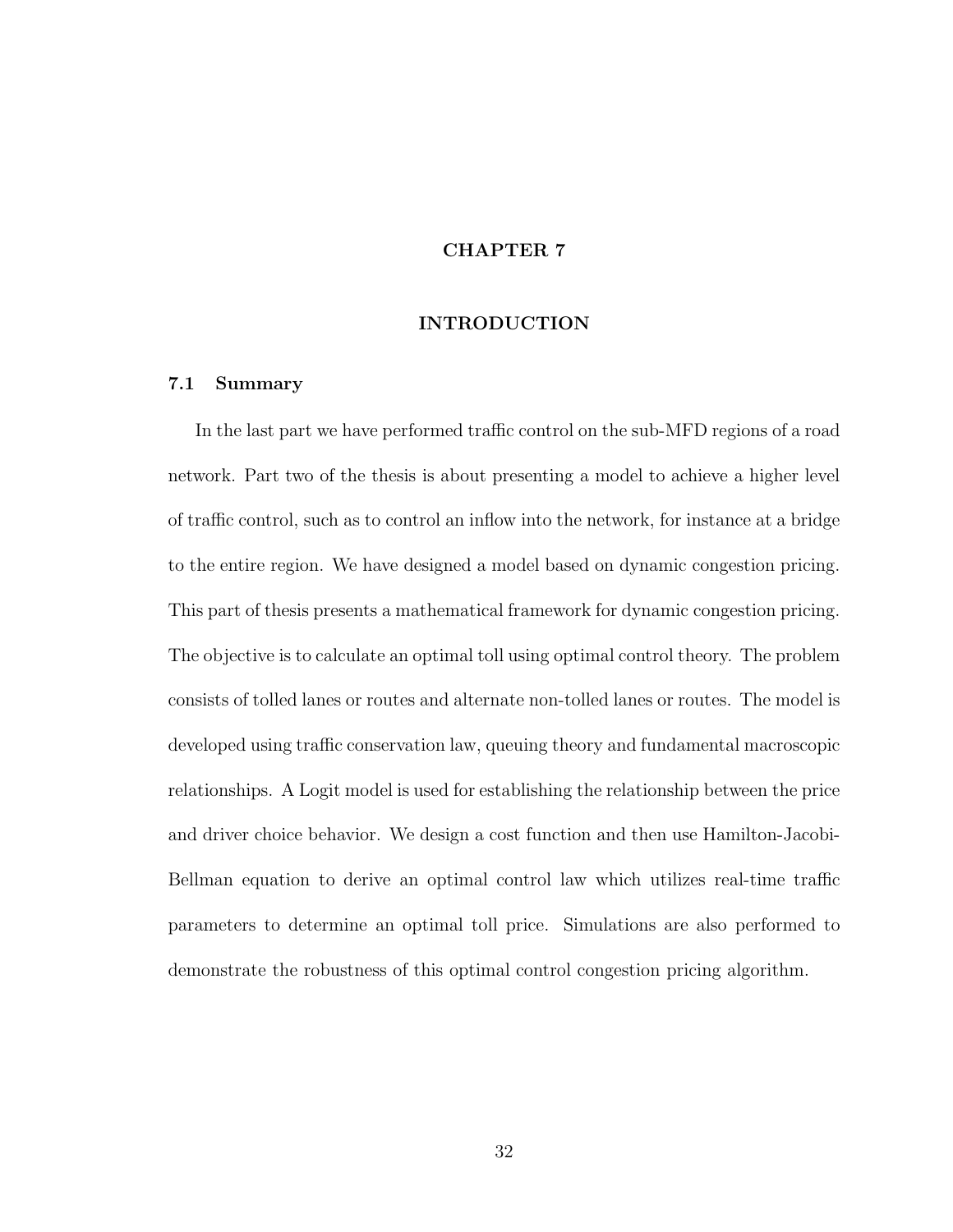#### 7.2 Background

Congestion is one of the major area of concern in transportation. Congestion pricing is one of the methods to tackle congestion problem on roads effectively. It is method which charges the vehicles for the using certain roads during certain time of the day. It is aimed at reducing the congestion during peak hours by encouraging travelers to use non-congested alternate routes by giving them benefit of travel time. According to the road pricing theory, a toll is necessary to reach social efficient system.

Congestion pricing can be designed in a static way, where it is formulated based on historical data. This is usually accomplished through hourly, weekly or monthly schedules. However, with the help of technological advancements such as real time sensors etc., dynamic tolling can also be achieved. Dynamic congestion pricing means that the toll rates can be calculated based on the current traffic situation. The dynamic optimal toll mechanism can be helpful to the users as well as to the system as a whole. However, implementing dynamic toll price has its own challenges due to user related and technological challenges. Hence, more often for practical purposes pricing is done in certain step sizes.

As discussed previously, dynamic congestion pricing algorithm is often applied using the step functions that dynamically adjust toll rates. This approach might not lead to optimally desired results. Hence this problem is really important. It requires proper analysis and development of proper mathematical framework [47]. In this work, we will first develop the problem formulation framework for the dynamic tolling problem. We will then design an optimal control methodology using dynamic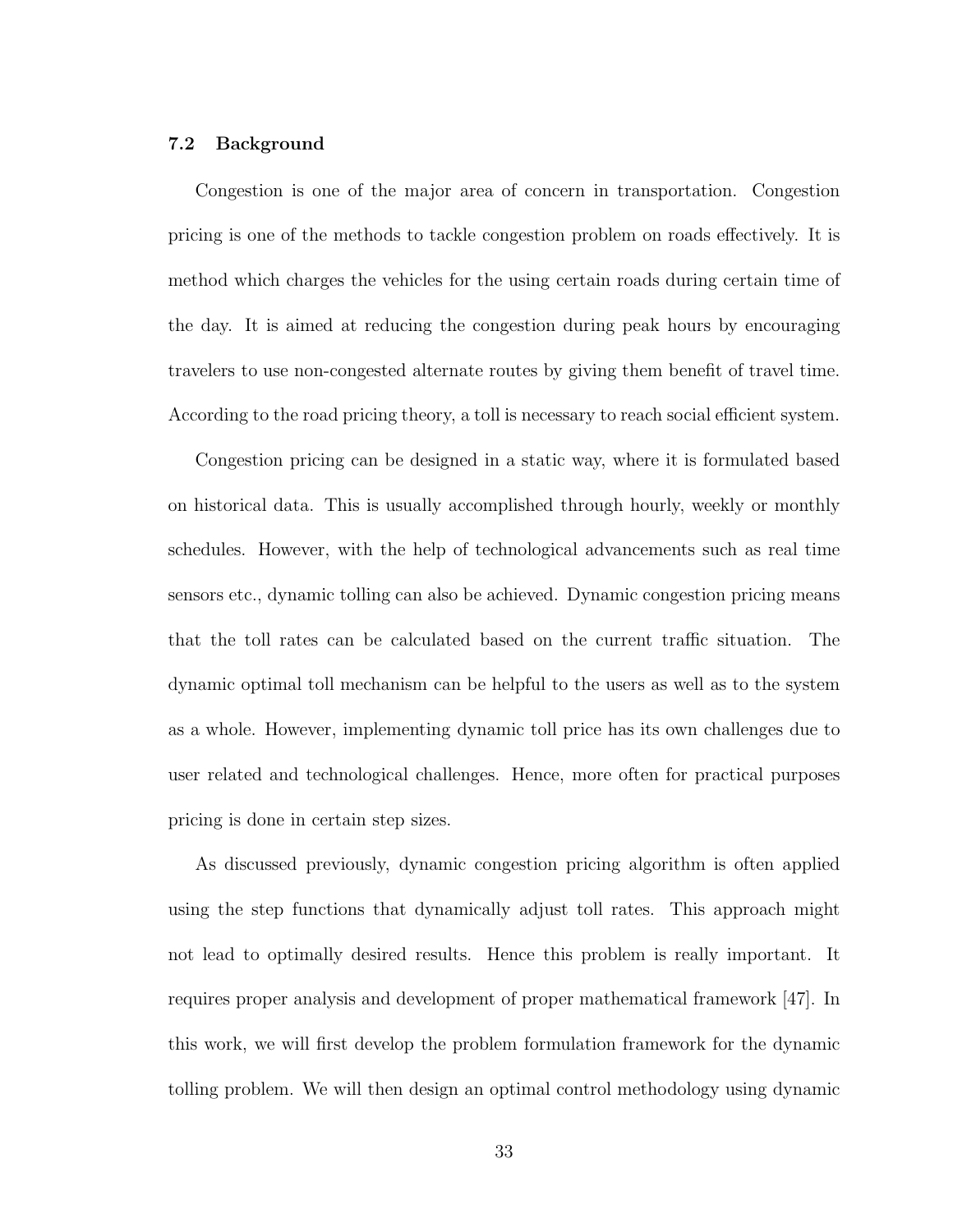tolling. This control aims at achieving the desired travel time at the toll-road while keeping the toll as low as possible.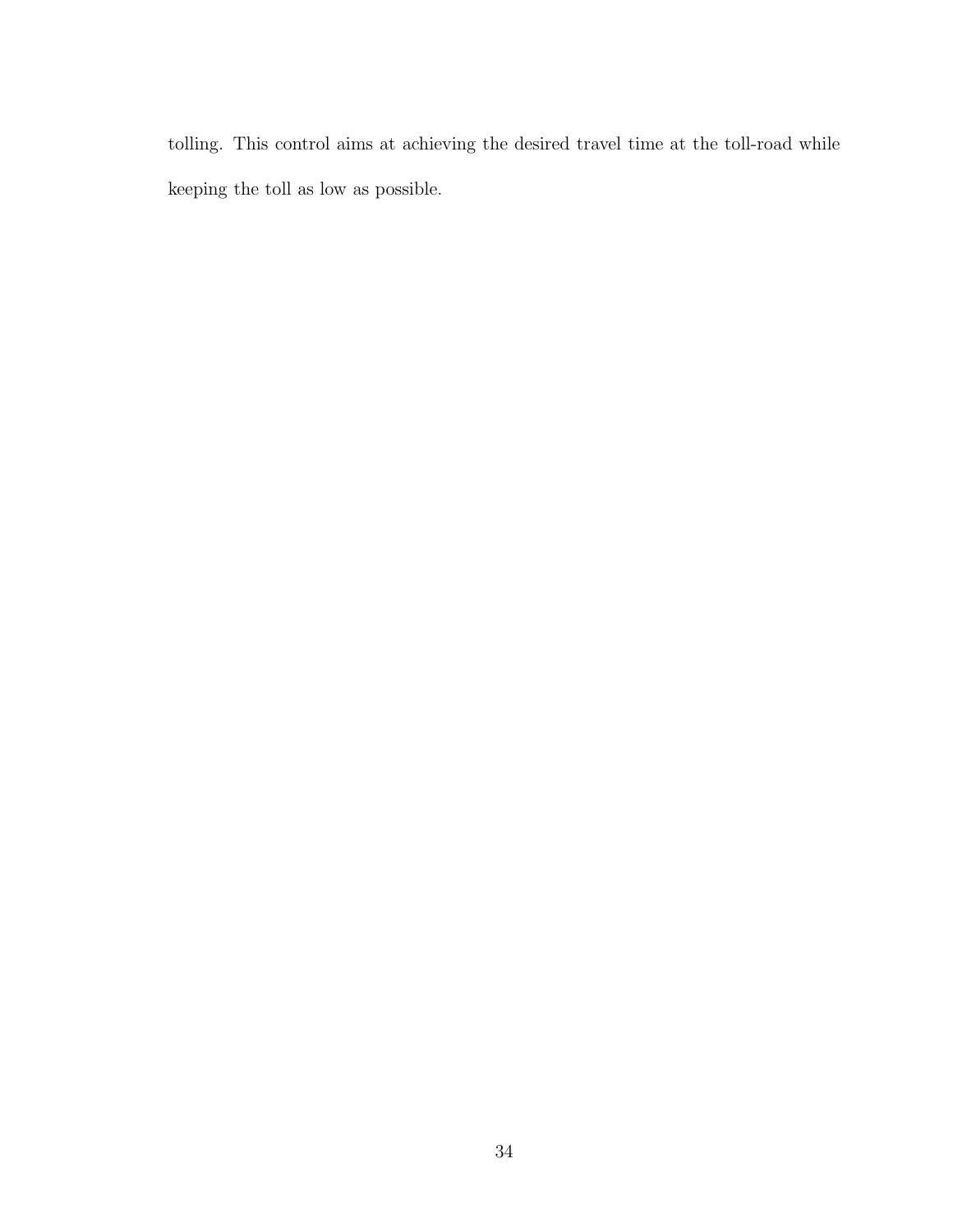#### LITERATURE REVIEW

Congestion pricing is an important research topic in traffic engineering. Various research studies have been conducted aimed at establishing the theoretical and mathematical framework for the pricing models ([50], [51], [52], [53]). Lindsey [54] reviewed road pricing applications in various countries and recommended the best practices. Congestion pricing experiences from other international countries were studied in ([55], [56], [57]). Lessons learned from these implementations were analyzed in these studies.

Congestion pricing is generally implemented by using High-occupancy toll (HOT) lanes lanes. These HOT lanes are accessed by vehicles with required occupancy or vehicles that are ready to pay tolls. There is also another methodology called cordon based pricing. Where drivers are charged upon entering a congested part of a city. This toll price is generally a flat rate rather than distance based or dynamic price. In [58], Q.Meng, Z.Liu and S.Wang, presented a toll scheme using distance calculations that can be efficiently implemented in cordon pricing scheme instead of flat toll charges.

Friesz et al. presented the theory of dynamic congestion pricing using real time optimal control theory in [59]. They analyzed the necessary conditions for optimal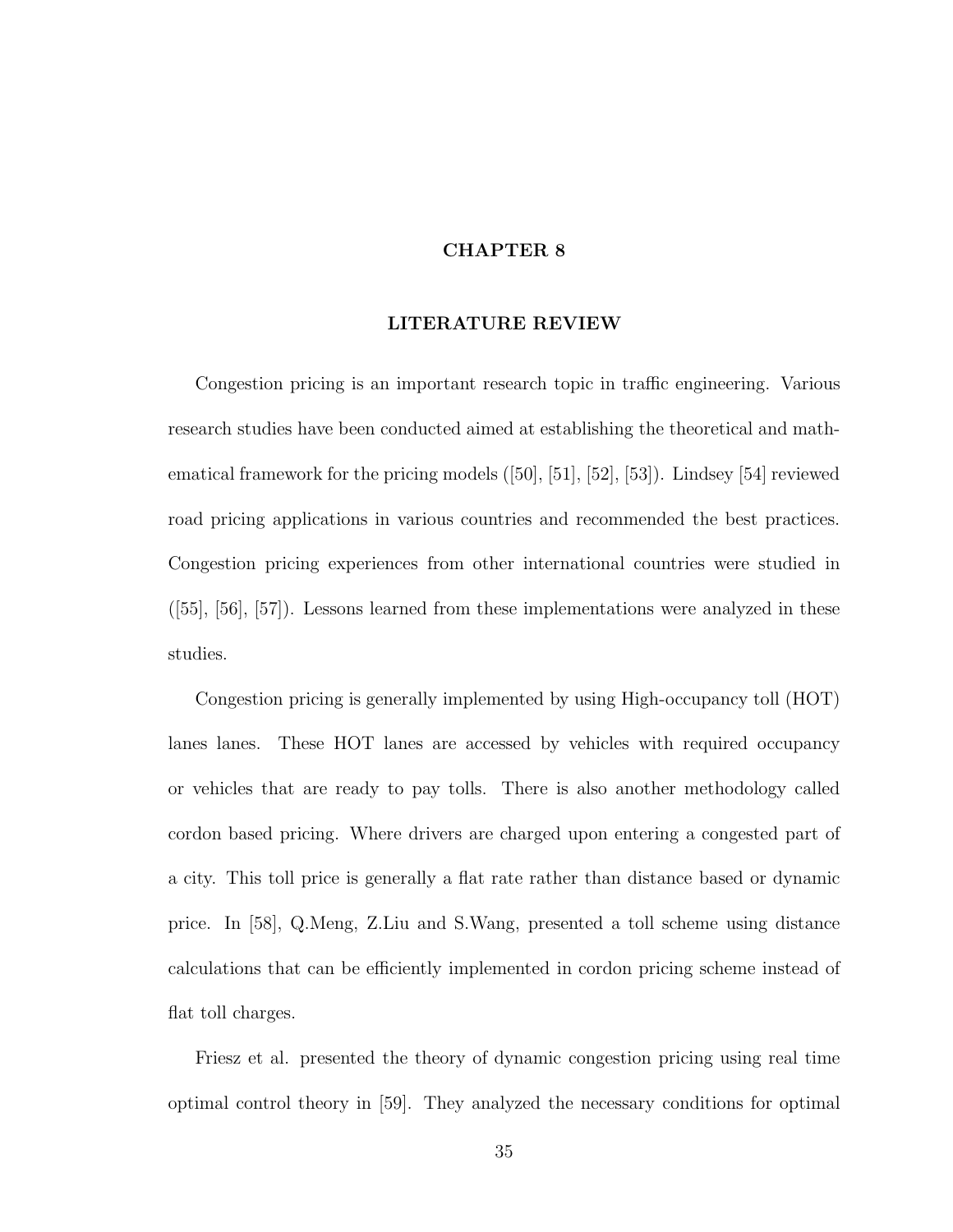congestion prices to uncover bang-bang, singular and synthesized optimal control decision rules for setting network tolls in a dynamic environment. Yang [60] proposed a system to achieve better system travel time.

Marginal-cost pricing method was implemented on an urban network in [61]. Extending the work further, Zhao and Kockelman studied an online version of the algorithm [62].

B. Hårsman and J.M.Quigley [63] proved that citizens value commute time highly by analyzing a case of road pricing. Residents of city of Stockholm voted to adopt the dynamic toll scheme permanently that reduces congestion on urban motorways. A. de Palma and R.Lindsey in their paper [64] describe different ways and different technologies which can be used for congestion pricing for a single lane or entire road networks. Variation in toll price depends on the multiple factors which are discussed in the paper. Congestion Pricing is the center of traffic implementation projects in many countries. Lot of technologies like digital photography, transponders, satellites and cellular network communications are considered, but the best technology choice depends on the local conditions and systems.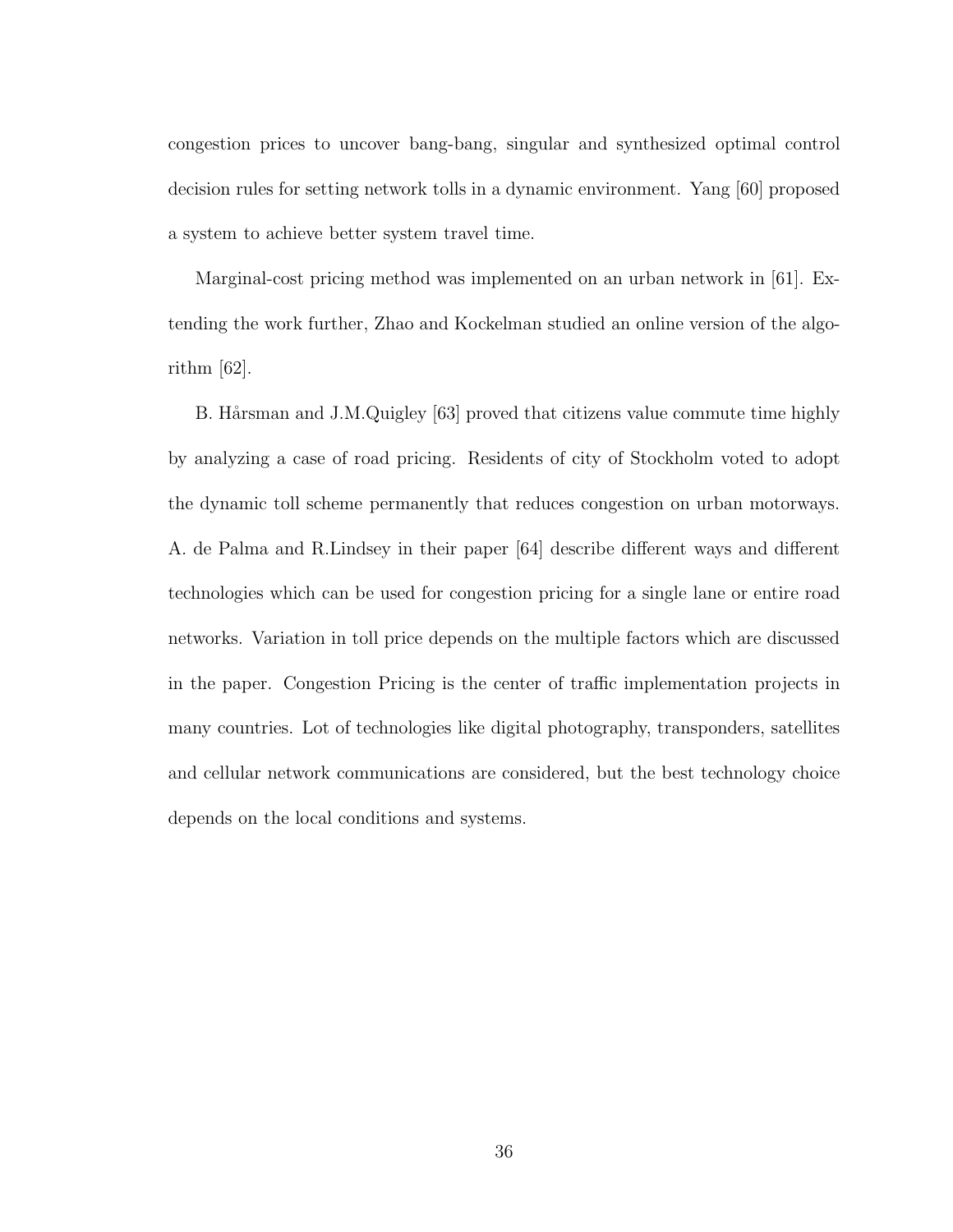#### MATHEMATICAL MODELLING

Generally, dynamic toll projects are implemented in such a way that the commuters have a choice between a tolled road and a regular road during peak hours of congestion. Prevailing traffic conditions on both roadways, travel time of both lanes, and dynamic toll rates are displayed to the commuters using signs and boards, so that commuters can make informed decision to pay the toll or take the alternate free road.

Consider the system configuration as given in figure 9.1. Variables used in the mathematical model formulation are summarized below in Table 9.1. Mathematical model and notations are directly borrowed from [47].



Figure 9.1: System Setup

Dynamics for system shown in figure 9.1 are given by: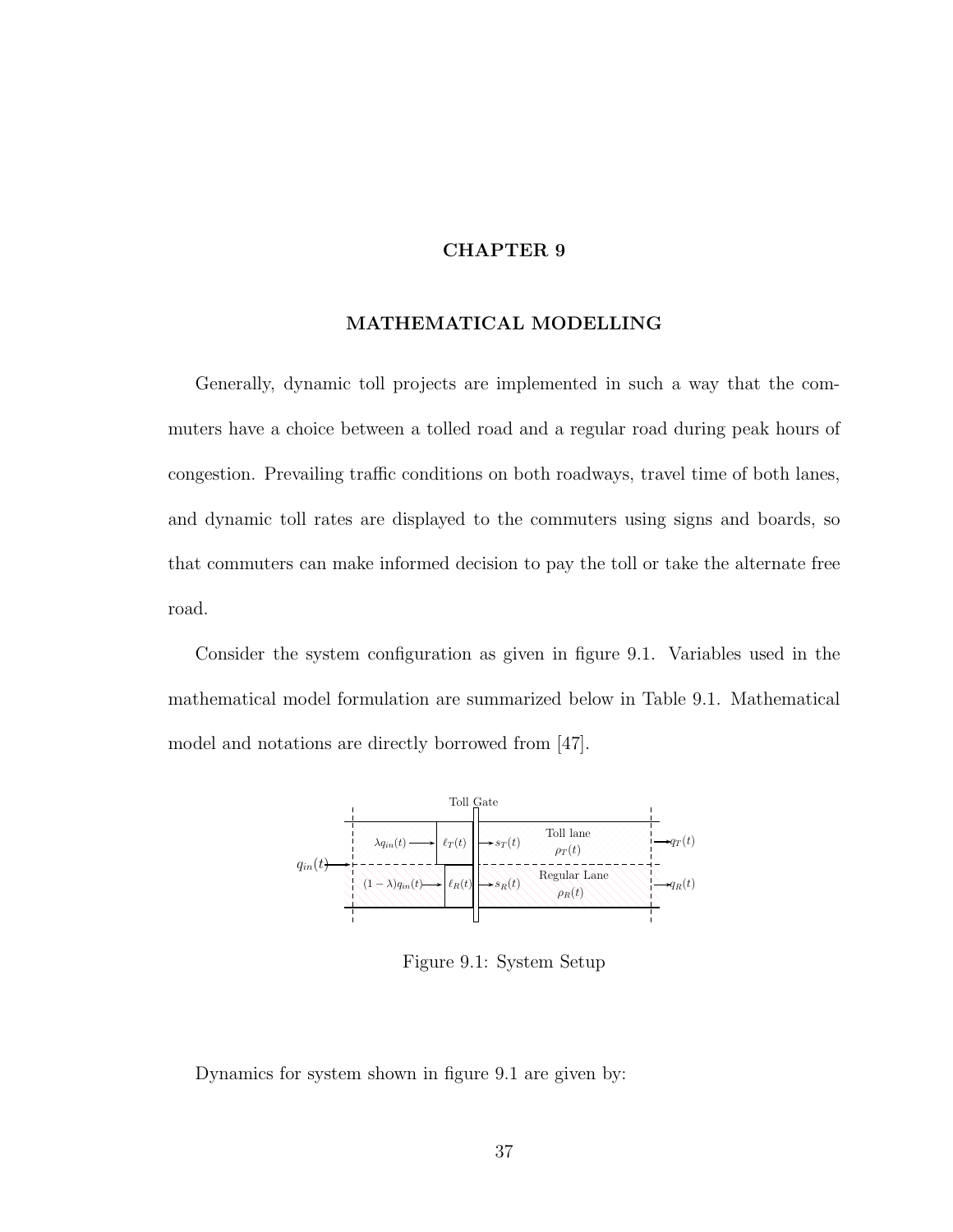| Notation  | Explanation                       |
|-----------|-----------------------------------|
| $q_{in}$  | Traffic in-flow                   |
| $\lambda$ | Percent flow using toll           |
| $\ell_T$  | Queue length for toll lane        |
| $\ell_R$  | Queue length for regular lane     |
| $S_{T}$   | Service rate for toll lane        |
| $S_{R}$   | Service rate for regular lane     |
| $\rho_T$  | Traffic density in toll lane      |
| $\rho_R$  | Traffic density in regular lane   |
| $\rho_m$  | Maximm traffic density            |
| $v_f$     | Traffic free flow velocity        |
| $q_T$     | Traffic outflow from toll lane    |
| $q_R$     | Traffic outflow from regular lane |
| $L_T$     | Length of the toll lane           |
| $L_R$     | Length of the regular lane        |
| $T_T$     | Travel time through toll lane     |
| $T_R$     | Travel time through regular lane  |

Table 9.1: Notation for Variables

$$
\dot{\ell}_T = \lambda q_{in}(t) - s_T(t)
$$
\n
$$
\dot{\rho}_T = s_T(t) - q_T(t)
$$
\n
$$
\dot{\ell}_R = (1 - \lambda)q_{in}(t) - s_R(t)
$$
\n
$$
\dot{\rho}_R = s_R(t) - q_R(t)
$$
\n(9.1)

We have the system with toll lane and regular lane. There is queuing in both lanes. Equation (9.1) gives the rate of change of the queue at the toll lane and regular lane,  $\ell_T$  and  $\ell_R$ , and the rate of change of density in toll lane and regular lane,  $\dot{\rho_T}$  and  $\dot{\rho_R},$  by the application of conservation law.

Now using the Greenshields' relationship between then density and speed, we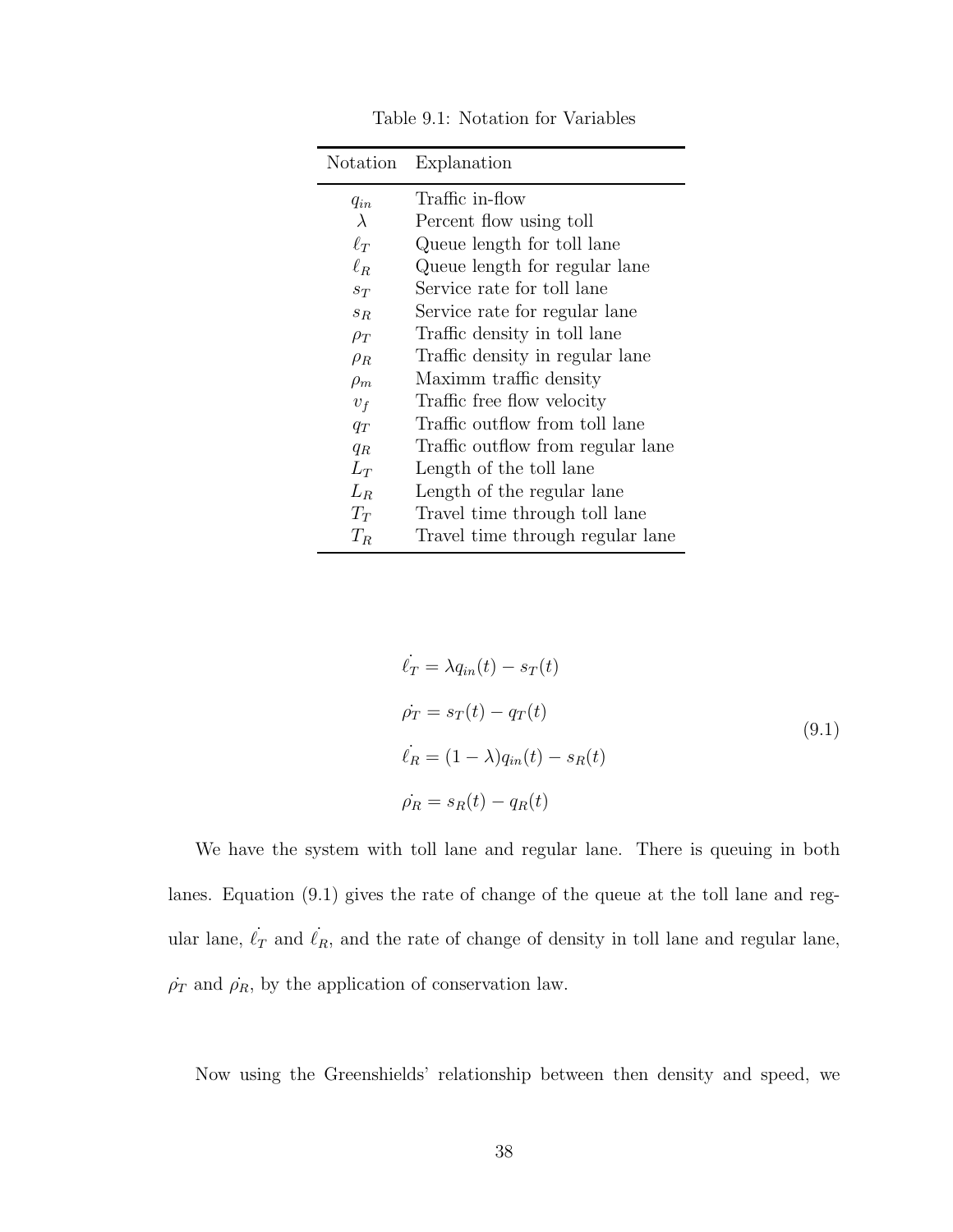have:

$$
q_T(t) = v_f \rho_T \left( 1 - \frac{\rho_T(t)}{\rho_m} \right)
$$
  
\n
$$
q_R(t) = v_f \rho_R \left( 1 - \frac{\rho_R(t)}{\rho_m} \right)
$$
\n(9.2)

If automatic tolling is also introduced using technologies such as RF-tagging or plate scanning, then the system dynamic for such model is represented by equation (9.3), assuming that such setting would allow queuing in every lane. This is the most general model. In this model as shown in Figure 9.2,  $\ell_{RF}$  is the the queue length for tagged vehicles and  $s_{RF}(t)$  as the service rate.

$$
\dot{\ell}_T = \lambda (1 - \beta) q_{in}(t) - s_T(t)
$$
\n
$$
\dot{\ell}_{RF} = \lambda \beta q_{in}(t) - s_{RF}(t)
$$
\n
$$
\dot{\rho}_T = s_T(t) + s_{RF}(t) - v_f \rho_T \left( 1 - \frac{\rho_T(t)}{\rho_m} \right)
$$
\n
$$
\dot{\ell}_R = (1 - \lambda) q_{in}(t) - s_R(t)
$$
\n
$$
\dot{\rho}_R = s_R(t) - v_f \rho_R \left( 1 - \frac{\rho_R(t)}{\rho_m} \right)
$$
\n(9.3)



Figure 9.2: General model

The basic model in equation (9.1) can be modified Based on the actual imple-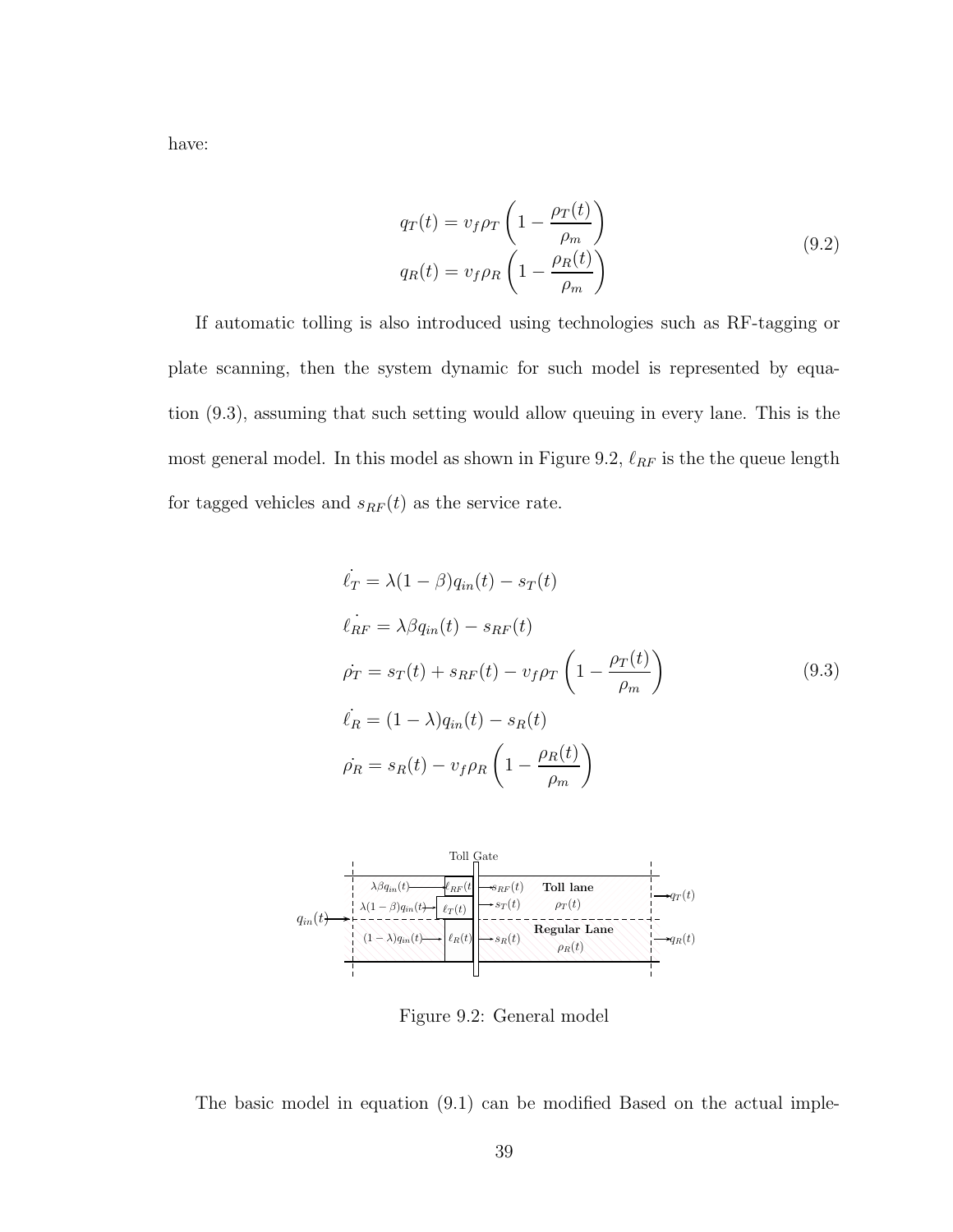

Figure 9.3: Model with noqueue at any Lane

mentation of the tolling system. For example, if there will be no queues at the toll entrance as well at the regular entrance then the system dynamics for this type of implementation are shown in equation (9.4)

$$
\dot{\rho_T} = \lambda q_{in}(t) - v_f \rho_T \left( 1 - \frac{\rho_T(t)}{\rho_m} \right)
$$
\n
$$
\dot{\rho_R} = (1 - \lambda) q_{in}(t) - v_f \rho_R \left( 1 - \frac{\rho_R(t)}{\rho_m} \right)
$$
\n(9.4)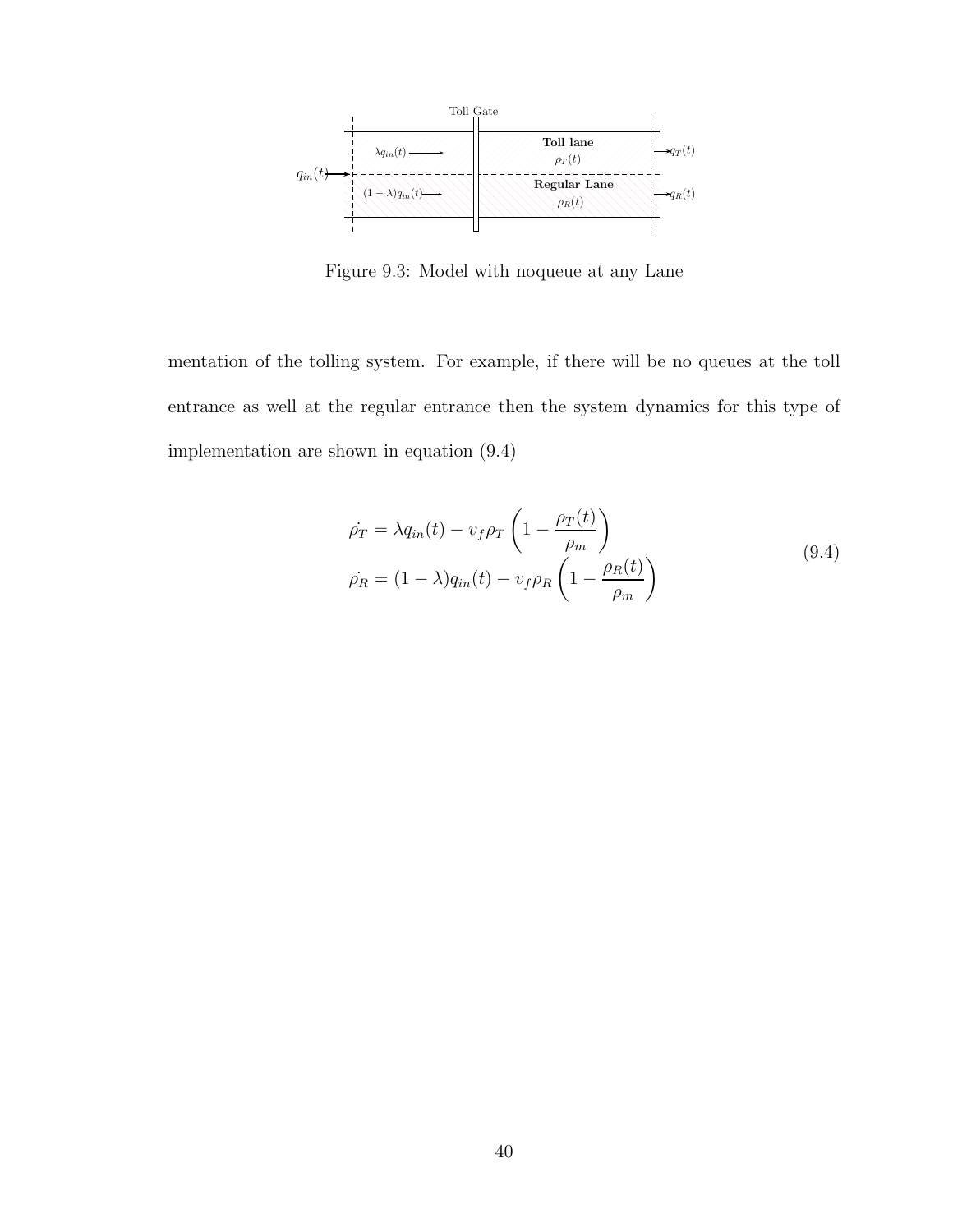### OPTIMAL CONTROL LAW FOR CONGESTION PRICING

# 10.1 Problem Formulation

User-equilibrium means to have equal travel time on lanes with common origin and destination. However, "allowable" user-equilibrium" is defined, when travel time in toll lane and regular lane is compared, to maintain lower value travel time at toll lane than the regular lane. In order to obtain an optimal control design, equation (10.1) is used. A lower travel time must be maintained at the tolling lane otherwise drivers will not be willing to pay for a worse or even equal traffic conditions.

When designing the feedback control system, the error is determined by equation (10.3) where symbol  $\gamma$  is the multiplying factor for toll lane travel time. The  $\gamma$  factor must be larger than 1 so that the tolling lane would be considered worthwhile for the driver. This parameter is taken to be constant in this paper; however, it can vary based on traffic conditions and drivers' behaviour as well as the parameters used in the logit model. In other words,  $\gamma$  could increase or decrease based on the desired  $\lambda$ which is the percent flow using toll.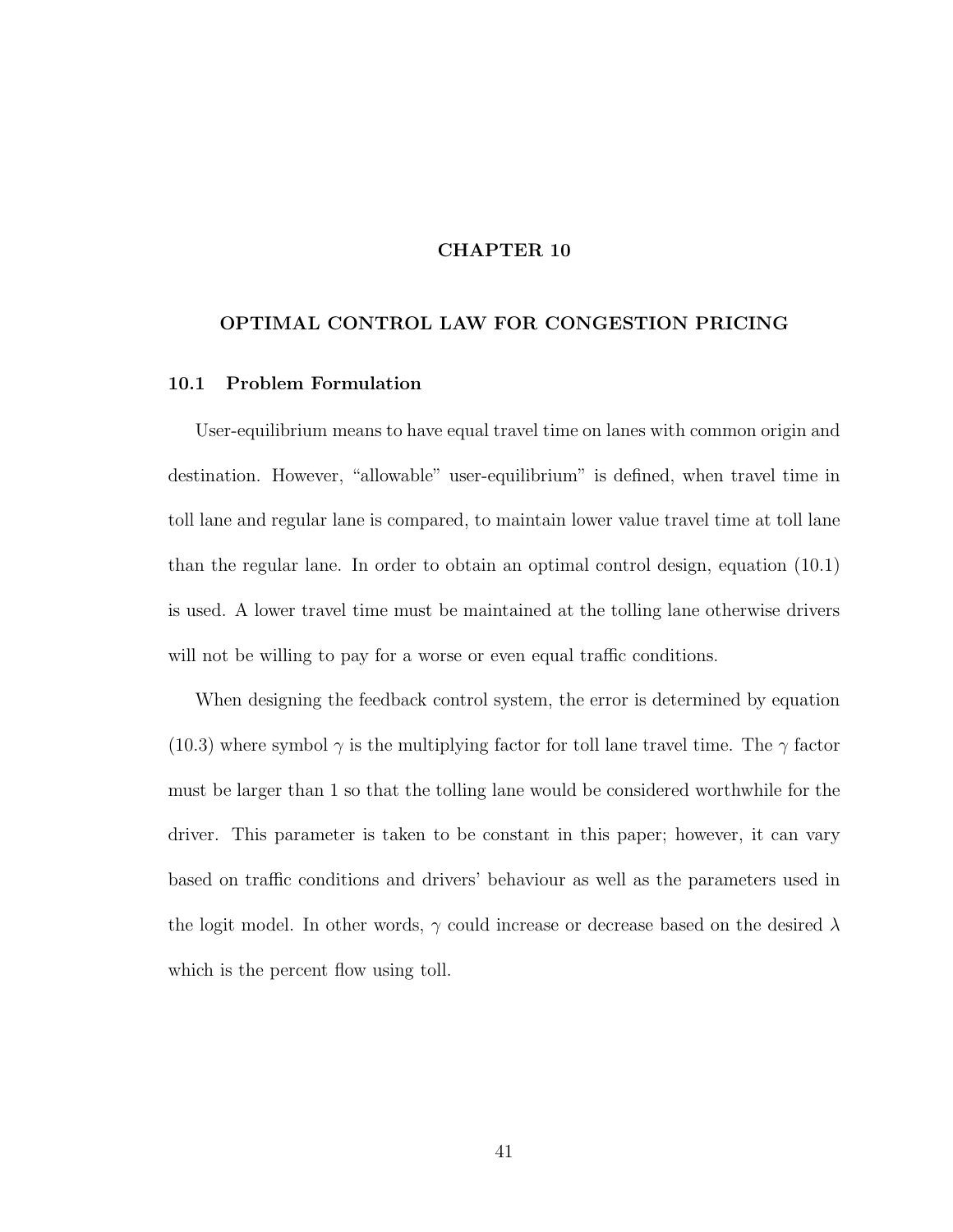$$
T_T(t) = \frac{\ell_T(t)}{s_T(t)} + \frac{L_T}{v_f \left(1 - \frac{\rho_T(t)}{\rho_m}\right)}
$$
  
\n
$$
T_R(t) = \frac{\ell_R(t)}{s_R(t)} + \frac{L_R}{v_f \left(1 - \frac{\rho_R(t)}{\rho_m}\right)}
$$
\n(10.1)

For simplification, we are considering the system in figure 9.3, assuming here that the tolling system is fast enough and there are no queues on any lanes. Then the equation (10.1) becomes:

$$
T_T(t) = \frac{L_T}{v_f \left(1 - \frac{\rho_T(t)}{\rho_m}\right)}
$$
  
\n
$$
T_R(t) = \frac{L_R}{v_f \left(1 - \frac{\rho_R(t)}{\rho_m}\right)}
$$
\n(10.2)

The feedback control problem here is to maintain the allowable user-equilibrium, such that the error given by equation (10.3). Error term achieves a closed loop dynamics, that means error goes to zero asymptotically. The desire is that the error in equation (10.3) goes to zero in the feedback system, hence the time in the tolled lane must be  $\frac{1}{\gamma}$  when compared to the regular lane.

$$
e(t) = \gamma T_T(t) - T_R(t) =
$$
  

$$
\gamma \left( \frac{L_T}{v_f \left( 1 - \frac{\rho_T(t)}{\rho_m} \right)} \right) - \left( \frac{L_R}{v_f \left( 1 - \frac{\rho_R(t)}{\rho_m} \right)} \right)
$$
(10.3)

Now, the control should be designed such that it achieves the goal to make the error go to zero. In this paper we are using optimal control theory using HJB equations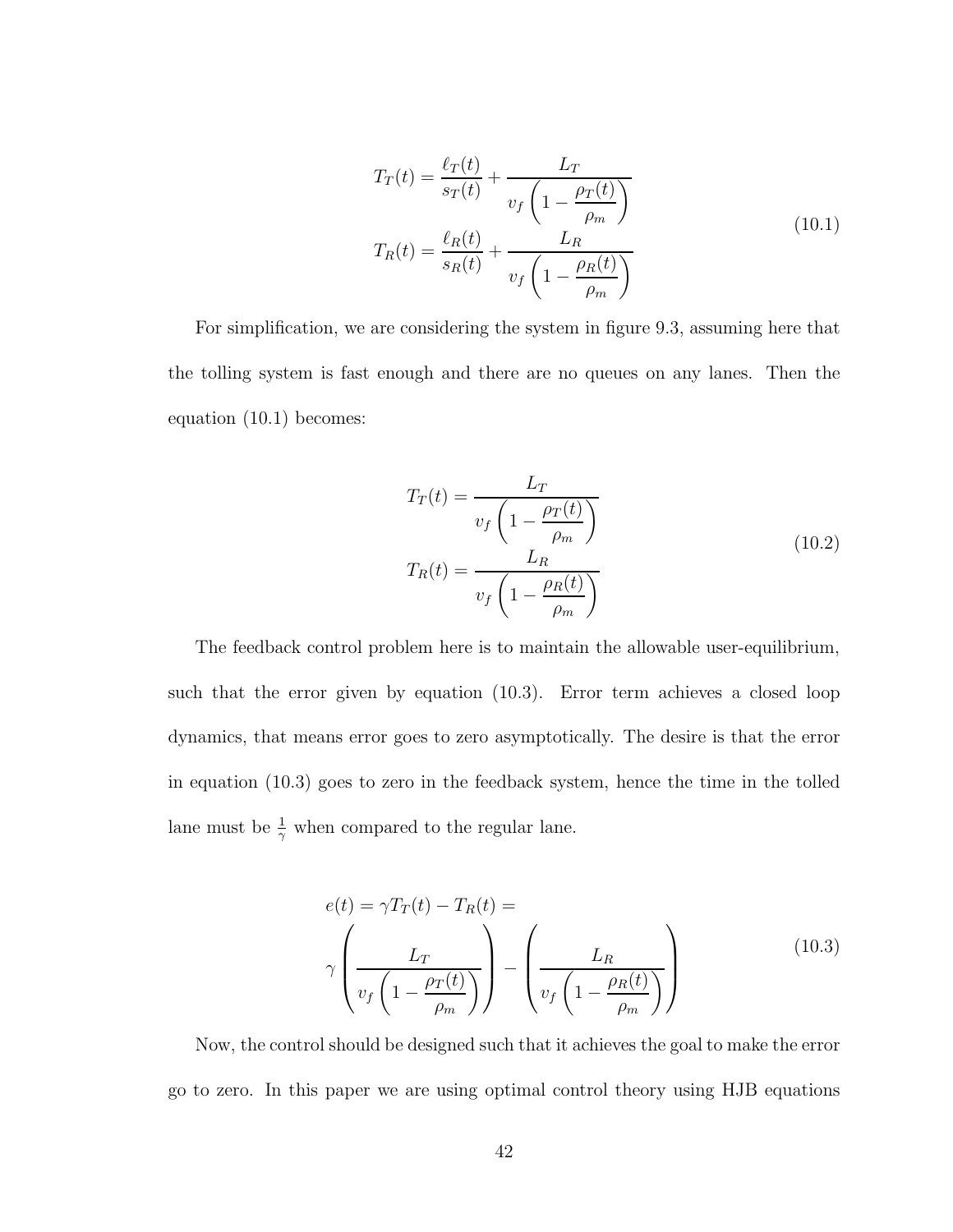to derive the control methodology for the above non linear system dynamics. Now lets start by differentiating the error. Differentiating equation (10.3) against time, we obtain the error dynamics as

$$
\dot{e}(t) = \gamma \dot{T}_T(t) - \dot{T}_R(t)
$$
\n
$$
= \gamma \left( \frac{L_T}{v_f \rho_m \left( 1 - \frac{\rho_T(t)}{\rho_m} \right)^2} \dot{\rho}_T(t) \right)
$$
\n
$$
- \left( \frac{L_R}{v_f \rho_m \left( 1 - \frac{\rho_R(t)}{\rho_m} \right)^2} \dot{\rho}_R(t) \right)
$$
\n(10.4)

Using system dynamics given by equation (9.4), terms in the above error dynamic are expanded, we get

$$
\dot{T}_T(t) = \frac{L_T}{v_f \rho_m \left(1 - \frac{\rho_T(t)}{\rho_m}\right)^2} \dot{\rho}_T(t)
$$
\n
$$
= \frac{L_T}{v_f \rho_m \left(1 - \frac{\rho_T(t)}{\rho_m}\right)^2} \left[\lambda q_{in}(t) - v_f \rho_T(t) \left(1 - \frac{\rho_T(t)}{\rho_m}\right)\right]
$$
\n(10.5)

Similarly,

$$
\dot{T}_R(t) = \frac{L_R}{v_f \rho_m \left(1 - \frac{\rho_R(t)}{\rho_m}\right)^2} \dot{\rho}_R(t)
$$
\n
$$
= \frac{L_R}{v_f \rho_m \left(1 - \frac{\rho_R(t)}{\rho_m}\right)^2} \left[ (1 - \lambda) q_{in} - v_f \rho_R(t) \left(1 - \frac{\rho_R(t)}{\rho_m}\right) \right]
$$
\n(10.6)

Substituting  $(10.5)$  and  $(10.6)$  into  $(10.4)$  gives us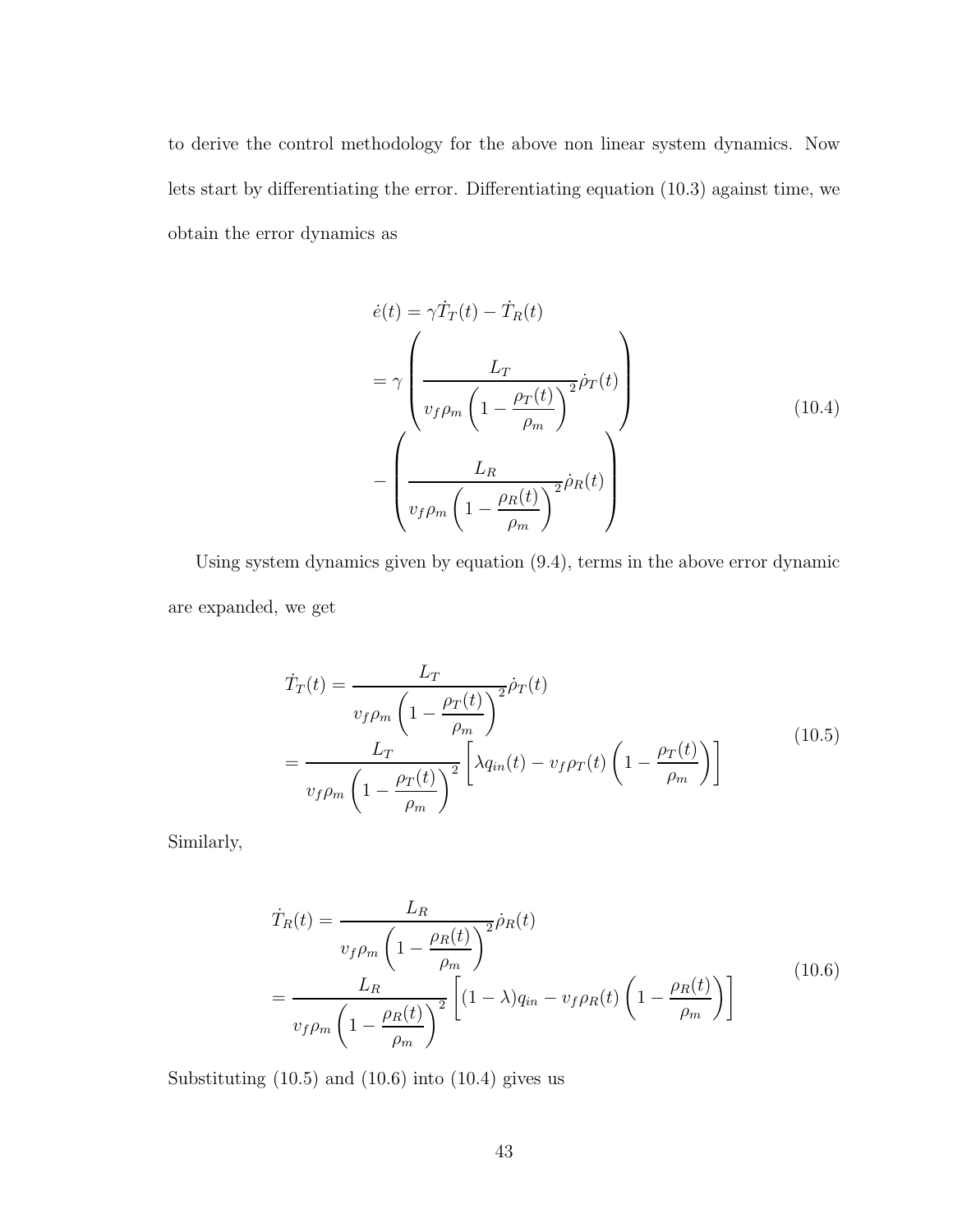$$
\dot{e}(t) = f + g\lambda \tag{10.7}
$$

where f and g are obtained by combining equations  $(10.5)$  and  $(10.6)$  with equation  $(10.4).$ 

$$
f = \frac{L_R \rho_R}{\rho_m (1 - \frac{\rho_R}{\rho_m})} - \frac{\gamma L_T \rho_T}{\rho_m (1 - \frac{\rho_T}{\rho_m})} - \frac{L_R q_{in}}{v_f \rho_m (1 - \frac{\rho_R}{\rho_m})^2}
$$
(10.8)

$$
g = \frac{\gamma L_T q_{in}}{v_f \rho_m (1 - \frac{\rho_T}{\rho_m})^2} + \frac{L_R q_{in}}{v_f \rho_m (1 - \frac{\rho_R}{\rho_m})^2}
$$
(10.9)

# 10.2 Optimal Control

Now we design the cost function which would be optimized and control law will be found. Let the cost function be

$$
J = \frac{1}{2} \int (e^2(t) + \theta^2) dt
$$
 (10.10)

where  $\theta = 1 - \lambda$ , is our control variable. Now, the Hamiltonian is defined as

$$
\mathcal{H} = \frac{1}{2}(e^2(t) + \theta^2) + J_x^*[\dot{e}(t)] \tag{10.11}
$$

Differentiating  $\mathcal H$  partially against control variable  $\theta$  we obtain

$$
\frac{\partial \mathcal{H}}{\partial \theta} = \theta + J_x^* \frac{\partial}{\partial \theta} [f + g(1 - \theta)] \tag{10.12}
$$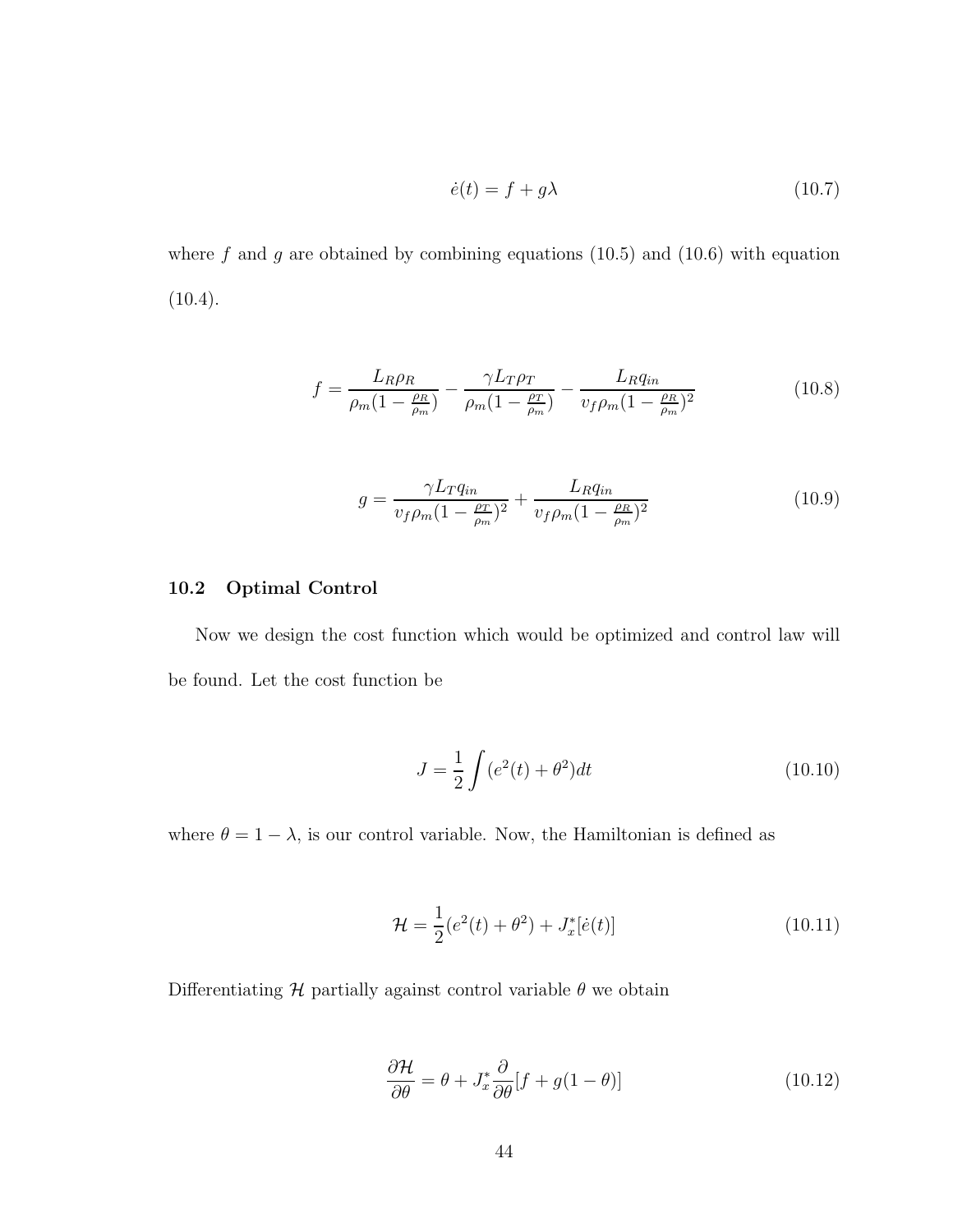$$
\frac{\partial \mathcal{H}}{\partial \theta} = \theta - gJ_x^* \tag{10.13}
$$

For the necessary condition for an extremum we use

$$
\frac{\partial \mathcal{H}}{\partial \theta} = 0 \tag{10.14}
$$

to get:

$$
\theta^* = gJ_x^* \tag{10.15}
$$

Now we check,

$$
\frac{\partial^2 \mathcal{H}}{\partial \theta^2} = 1 > 0 \tag{10.16}
$$

Hence, this is a point of a minima. The Hamilton Jacobi Bellman equation is given by:

$$
0 = J_t^*(x(t), t) + \mathcal{H}(x(t), u^*(x(t), J_x^*, t), J_x^*, t)
$$
\n(10.17)

In our case:  $u = \theta$  and  $x(t) = e(t)$ . Hence the HJB becomes:

$$
0 = J_t^* + \frac{1}{2}(e^2(t) + \theta^{*2}) + J_x^*[\dot{e}(t)]
$$
\n(10.18)

Now substituting the value of optimal control  $(\theta^*)$  and  $\dot{e}(t)$  from equation (10.15)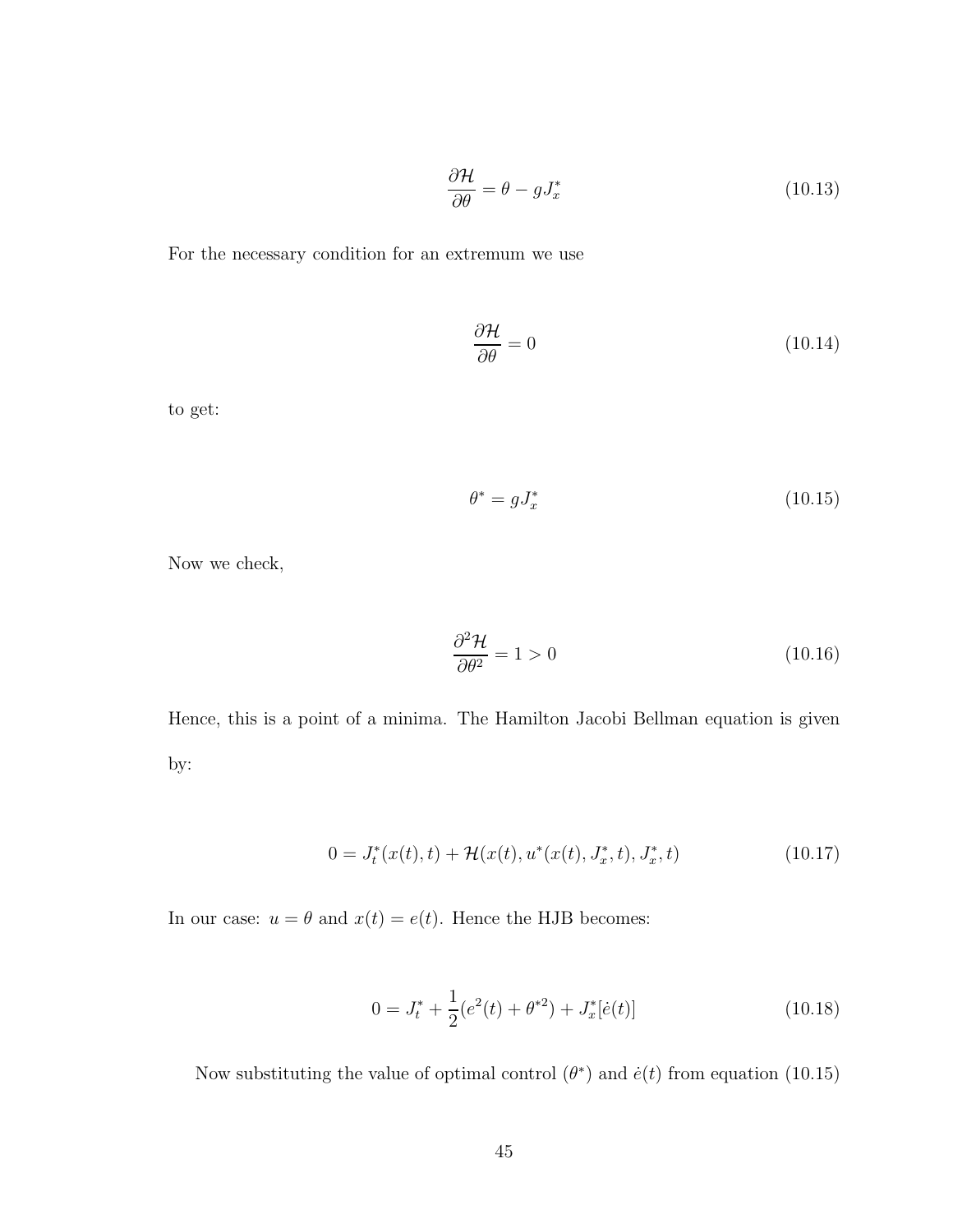and equation (10.7) to the HJB equation (10.18), we get:

$$
0 = J_t^* - g^2 / 2J_x^{*2} + (f+g)J_x^* + 1/2e^2(t)
$$
\n(10.19)

Equation (10.19) is the HJB equation for this problem. It is not trivial to solve this PDE equation analytically. Hence, we will use steady state analysis to obtain a steady state solution after the transients have settled down. The value of J can be plugged back into equation (10.15) to get the the control variable. Section 10.3 provides the steady state analysis.

#### 10.3 Steady State Analysis

Steady state analysis is the analysis after a very long time. hence the time variants have settled down. This means derivatives w.r.t. time are ignored as shown below:

$$
J_t^* = 0 \t\t(10.20)
$$

Hence equation (10.19) converts into a quadratic equation of  $J_x^*$  $x^*$ , as described in (10.21)

$$
0 = -g^2/2J_x^{*2} + (f+g)J_x^* + 1/2e^2(t)
$$
\n(10.21)

For equation (10.21) to have real roots, we must have  $b^2 - 4ac \geq 0$ . which implies that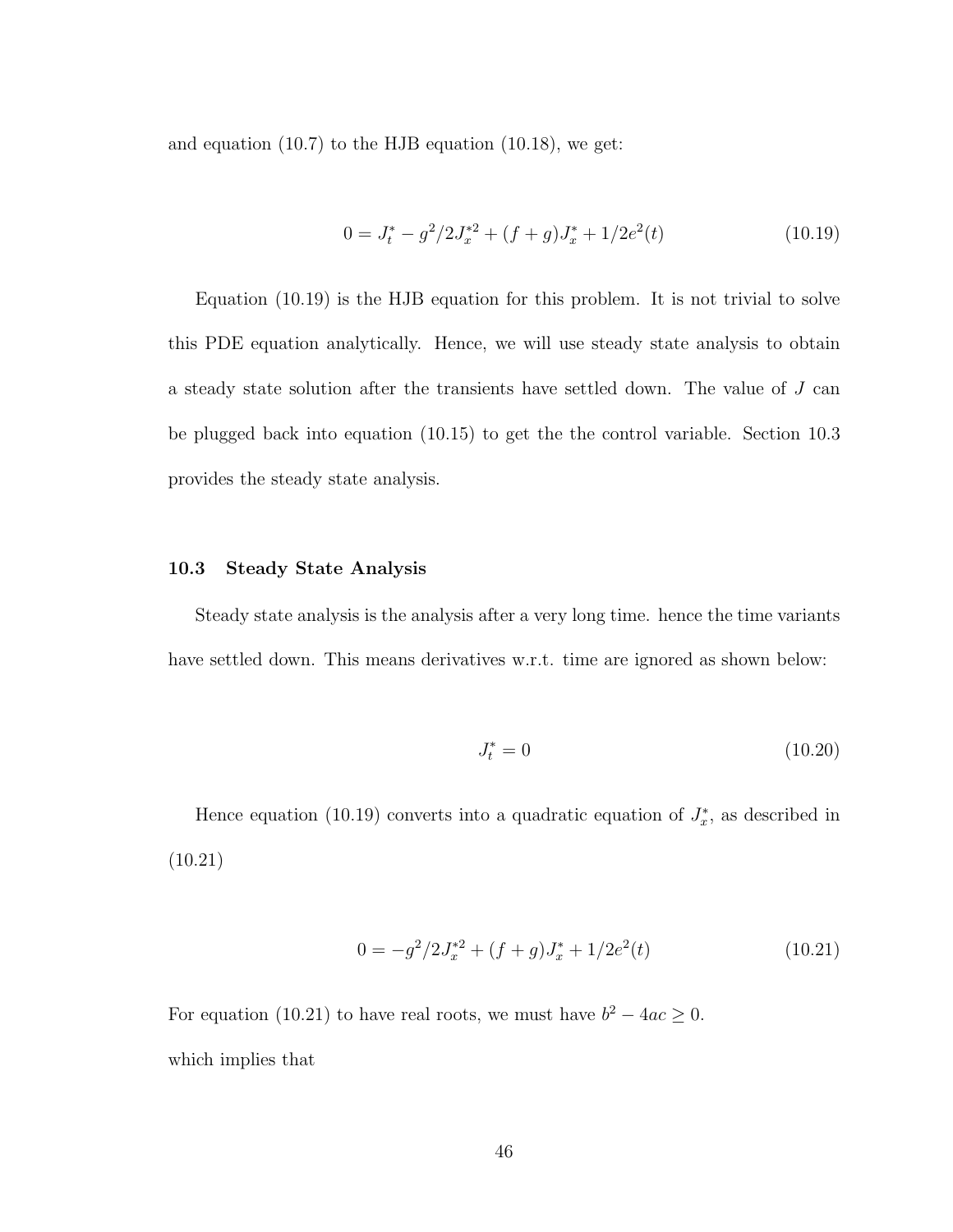$$
(f+g)^2 - 4(g^2/2)(-1/2e^2(t)) \ge 0
$$
\n(10.22)

Further simplification yields,

$$
(f+g)^2 + g^2 e^2(t) \ge 0 \tag{10.23}
$$

The discriminant is positive, therefore the roots of equation (10.21) are real. The value of  $J_x^*$  $x^*$  can be written as

$$
J_x^* = \frac{S}{g^2} \tag{10.24}
$$

where  $S = (f + g) \pm \sqrt{(f + g)^2 + g^2 e^2(t)}$ 

#### 10.4 Calculation of Actual Toll

We now have the optimal control law, but we still have to come up with the actual tolling price that must be charged to the commuters. To define relationship between  $\lambda$  and toll price we choose the Logit model to formulate its functional form. The following relationship is used.

$$
\lambda = \frac{1}{1 + \exp(a_1(T_T(t) - T_R(t)) + a_2 p(t) + a_3)}
$$
(10.25)

Now, as we have computed the value of  $\lambda$ , then using relationship from equation (10.25) we will calculate the adjustable toll rate given by equation (10.26).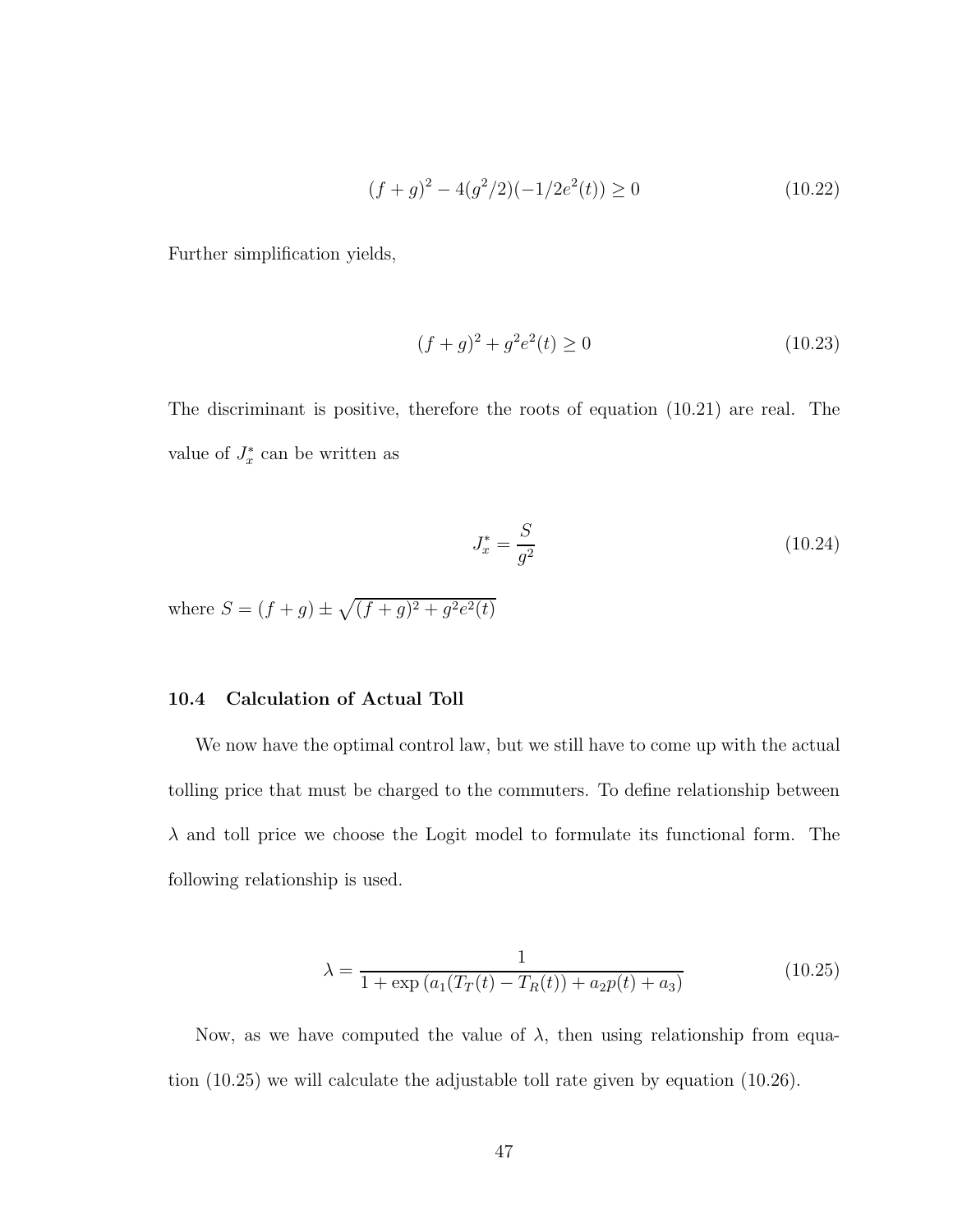$$
p(t) = \frac{1}{a_2} \left( \ln(\frac{1-\lambda}{\lambda}) - a_1(T_T(t) - T_R(t)) - a_3 \right)
$$
 (10.26)

In equation 10.26, variables  $a_1$ ,  $a_2$  and  $a_3$  are the weights which can be varied by traffic officers to control the toll price depending on the traffic condition. The weight  $a_1$  is given to the travel time difference in toll lane and regular lane. This travel time difference is the deciding factor to driver for choosing between two routes. Deciding the proper toll price depending on the travel time difference is critical as drivers will only be willing to pay the toll price if they receive the benefit of travel time on toll lane by certain amount;  $a_2$  is the weight given to the toll rate, and  $a_3$  represents other factors.

Using equation (10.26), we see that if  $a_1$  increases, which indicates an increased effect of travel time in the tolled lane or if  $a_2$  increases, which indicates an increased effect of the toll rate or if  $a_3$  increases, which indicates an increased effect of other factors in the driver choice, then the toll price  $p(t)$  should decrease [47].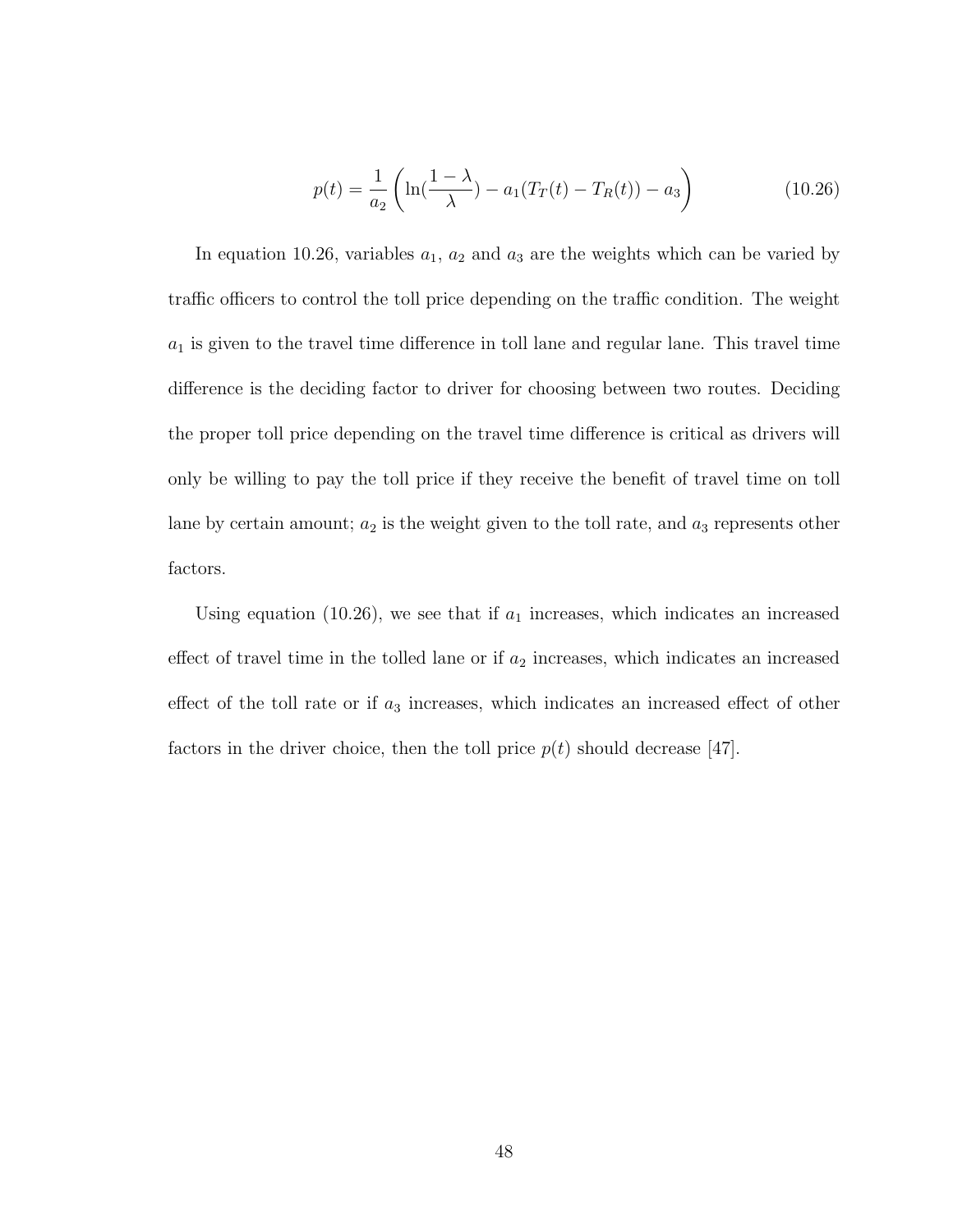### SIMULATION RESULTS AND DISCUSSION

We have developed the feedback control law using HJB optimal control technique in steady state. Now, we present the simulation results to check the state variable values  $\rho_T$  and  $\rho_R$  , error  $e$  and control variable  $\lambda$  starting with some initial values of state variables. The simulation is performed for different values of  $\gamma$ .

Using equation (10.15) and equation (10.24), the error dynamics in equation (10.7) takes the form as

$$
\dot{e}(t) = \pm \sqrt{(f+g)^2 + g^2 e^2(t)}\tag{11.1}
$$

Let  $M = \sqrt{(f+g)^2 + g^2 e^2(t)}$ . The value of  $\dot{e}(t)$  is chosen based on value of e at that instant. This means if  $e > 0$  then  $\dot{e}(t) = -M$  and if  $e < 0$  then  $\dot{e}(t) = M$ . The value of control variable  $\lambda$  will be calculated using  $\dot{e}(t)$  and ultimately value of  $\rho_T$ and  $\rho_R$  are calculated at that instant. This is how the simulations are performed.

Figure 11.1, 11.2, and 11.3, show the simulation results for  $\rho_T(t)$ ,  $\rho_R(t)$ ,  $e(t)$  and  $\lambda(t)$  for values of  $\gamma = 1$ ,  $\gamma = 1.5$  and  $\gamma = 2$ , respectively.

Simulation results come out to be good with error  $e(t)$  converging to zero as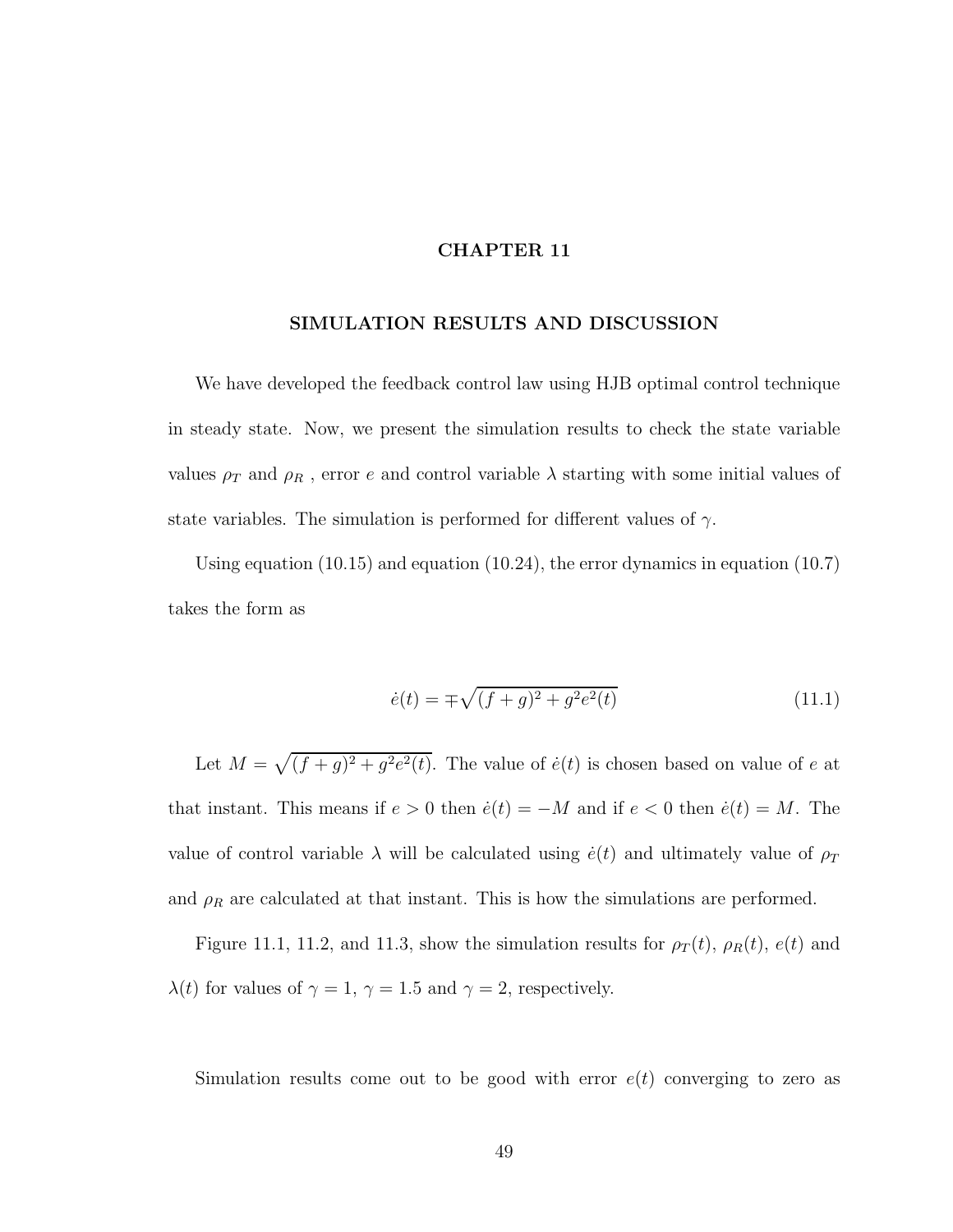

Figure 11.1: Simulation Result (with chattering) for  $\gamma = 1$ 



Figure 11.2: Simulation Result (with chattering) for  $\gamma = 1.5$ 

 $t \to \infty$ ,  $\rho_T$  and  $\rho_R$  attaining steady state value depending on value of  $\gamma$ . However, value of  $\lambda$  oscillates and never achieves steady state value.

This oscillatory behaviour is known as chattering. Chattering is undesirable in practice. There are many methods to reduce chattering. One of the method is to use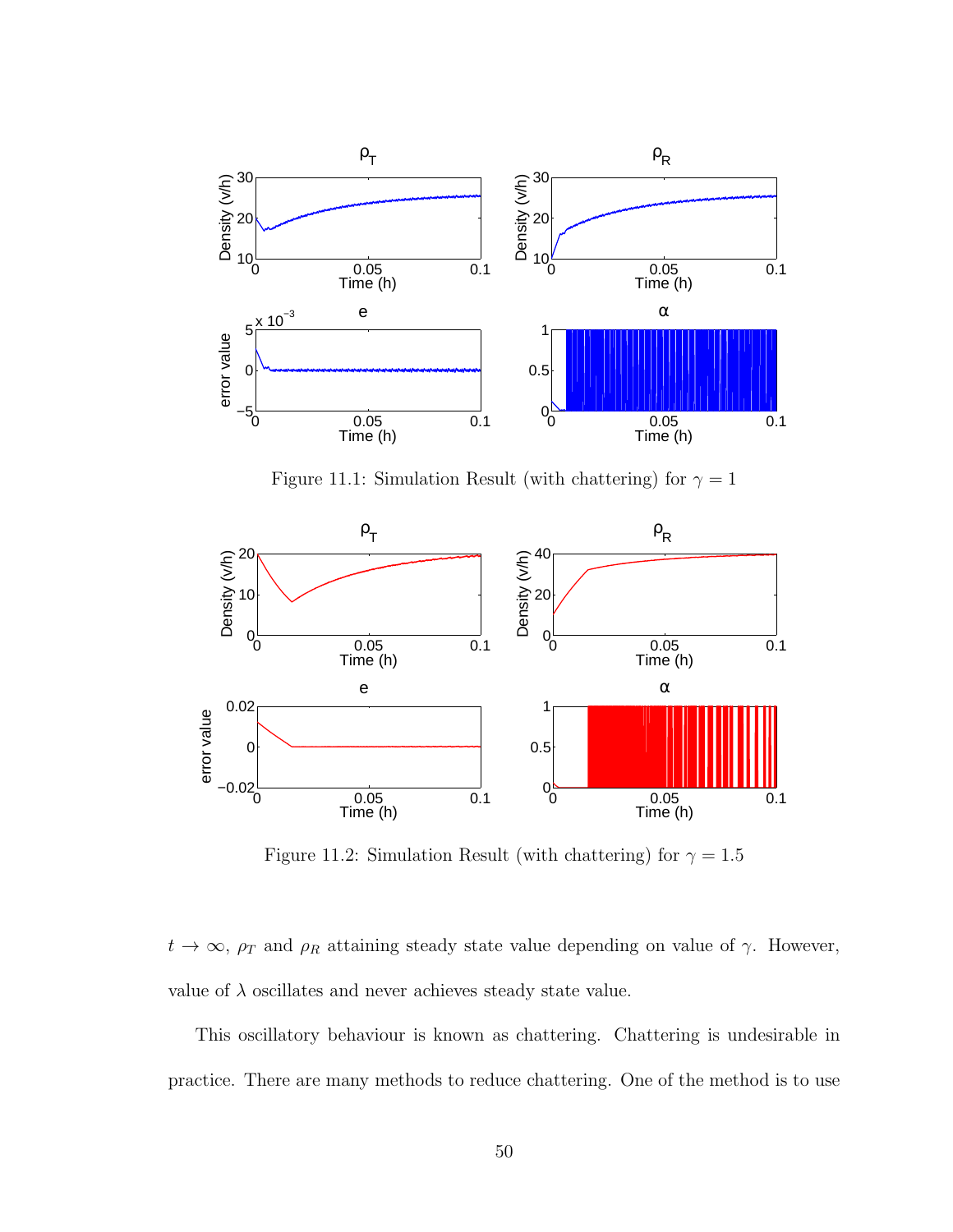

Figure 11.3: Simulation Result (with chattering) for  $\gamma = 2$ 

a saturation function for the controller. Other method is to use low pass first order filter. To remove chattering we introduced a boundary layer about the zero error and a saturation function for that boundary while calculating the  $\lambda$ . The saturation function approximates the sgn term into a continuous function. Basically, this method removes or minimizes chattering by removing the discontinuity of the sgn function and introducing a continuous function in its place. The value of saturation function, here represented as 'sat' is either  $+1$ ,  $-1$  or e depending on the value of e and then this value is used to calculate the value of  $\dot{e}(t) = sat * M$ . This can be understood from Figure 11.4. This calculated value of  $\dot{e}(t)$  is now use to do simulation which minimizes chattering.

Figures 11.5, 11.6 and 11.7 are the simulation results which show that the chattering has been minimized. The results are now satisfactory with each variable attaining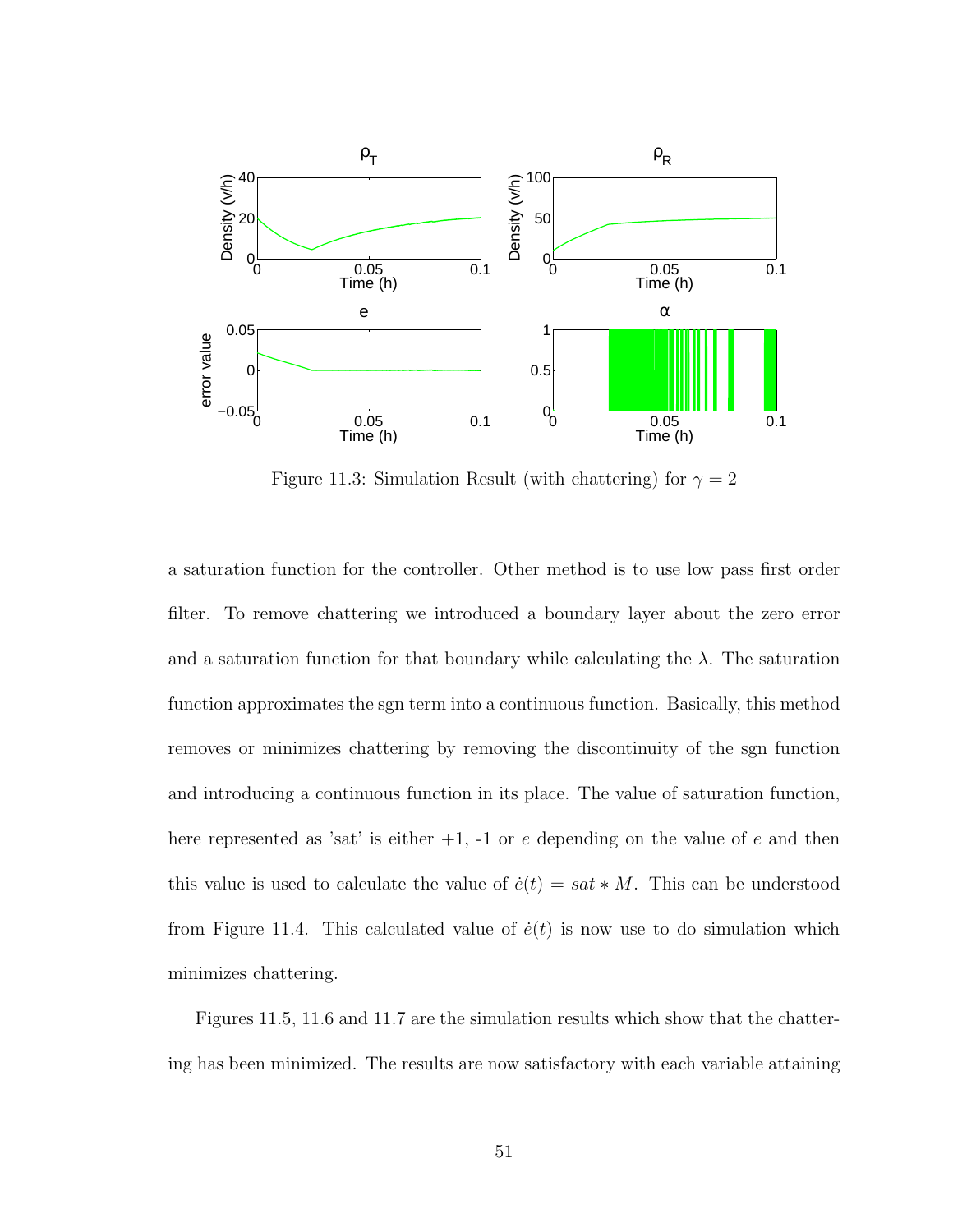

Figure 11.4: Saturation Function

desired results. Control variable  $\lambda$  also attains a steady state value.

Once we have the value of  $\lambda$ , toll price is calculated using equation (10.26). Figure 11.8 shows that the price results are consistent with the other variable values. We have calculated the toll price for values of  $\gamma = 1$ ,  $\gamma = 1.5$  and  $\gamma = 2$  taking  $a_1 = 1000$ ,  $a_2 = 1$  and  $a_3 = -4$ . Traffic managers can adjust the toll price depending on the traffic scenario by changing  $a_1, a_2$  and  $a_3$  values.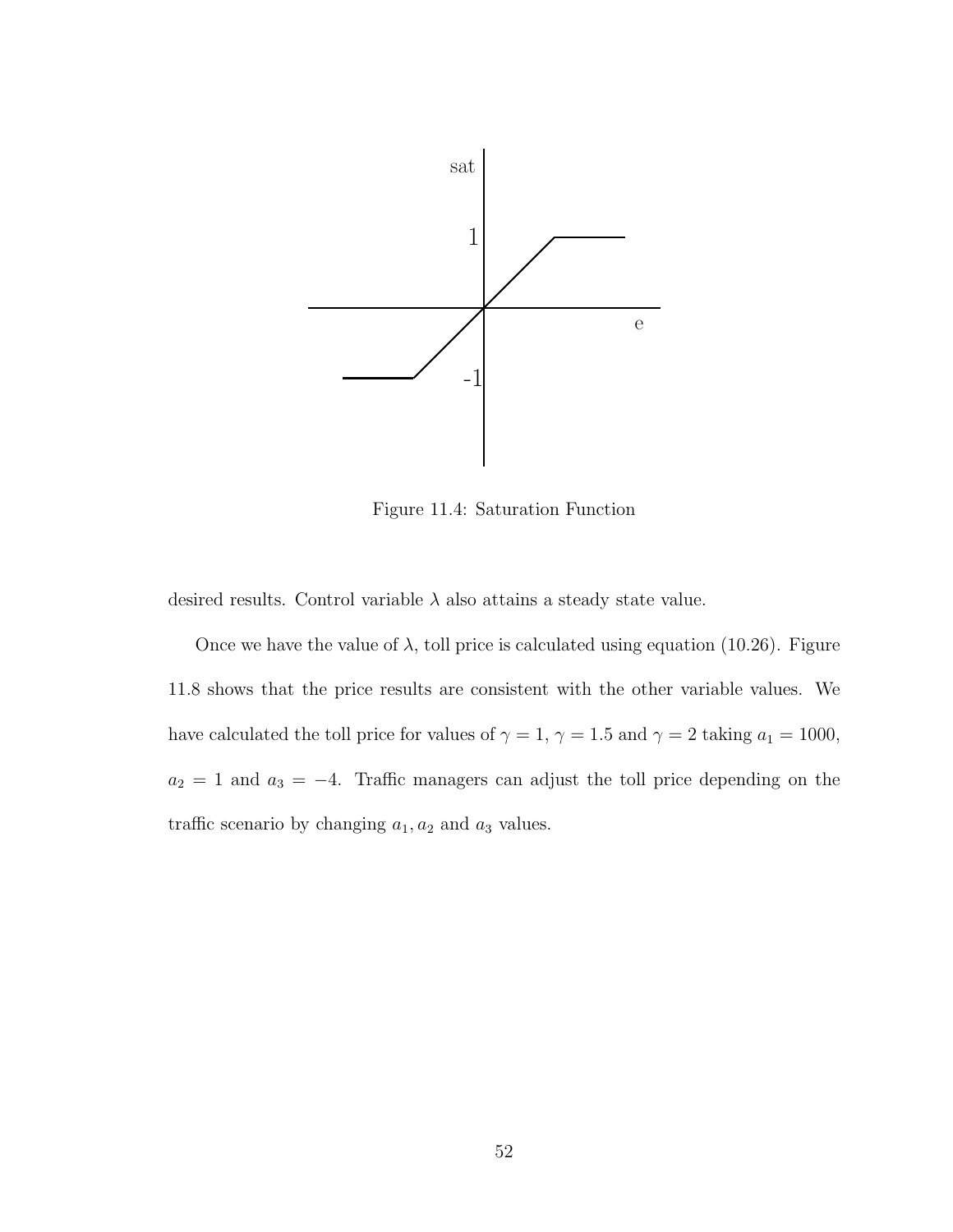

Figure 11.5: Simulation Result for  $\gamma=1$ 



Figure 11.6: Simulation Result for  $\gamma=1.5$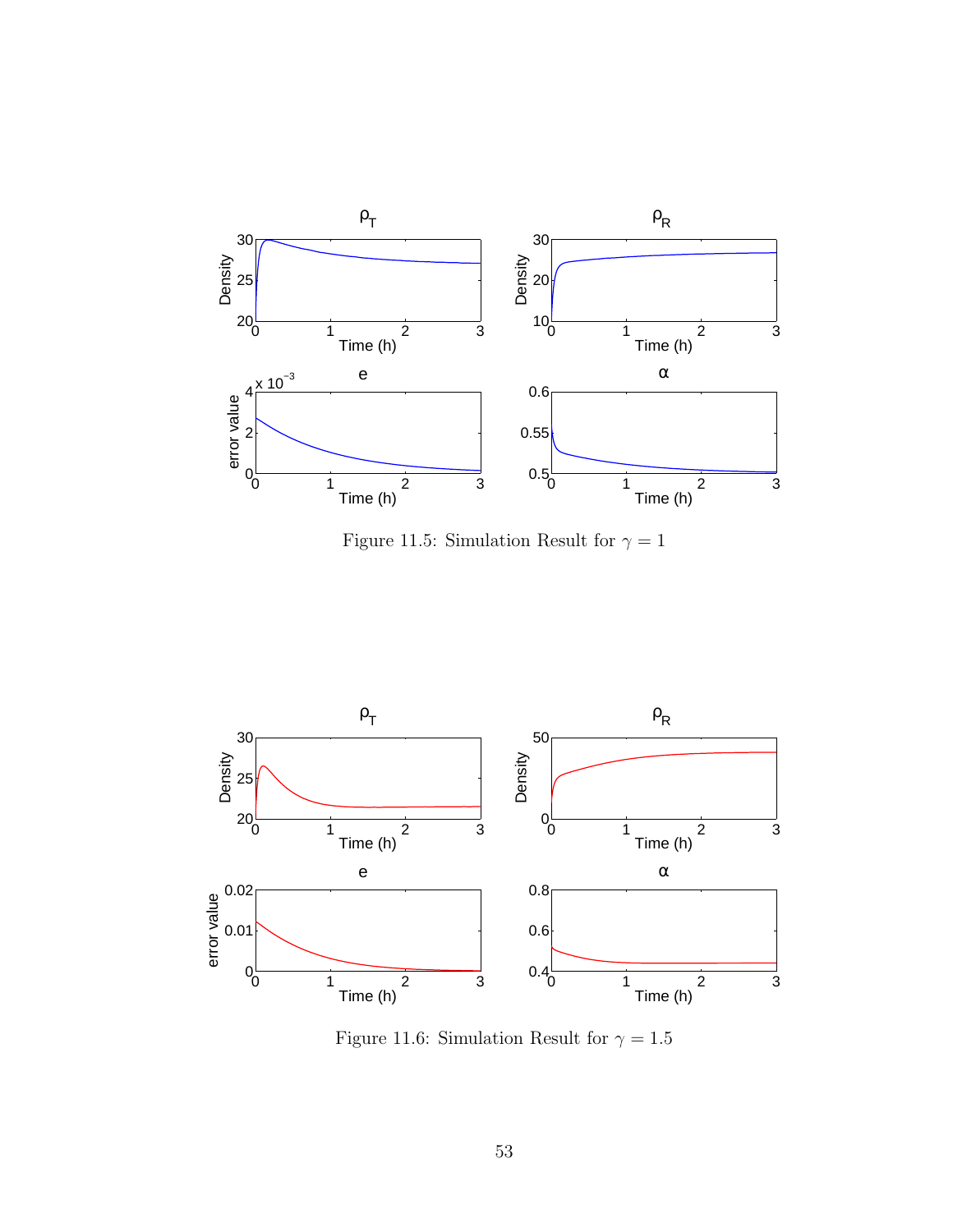

Figure 11.7: Simulation Result for  $\gamma = 2$ 



Figure 11.8: Price Calculation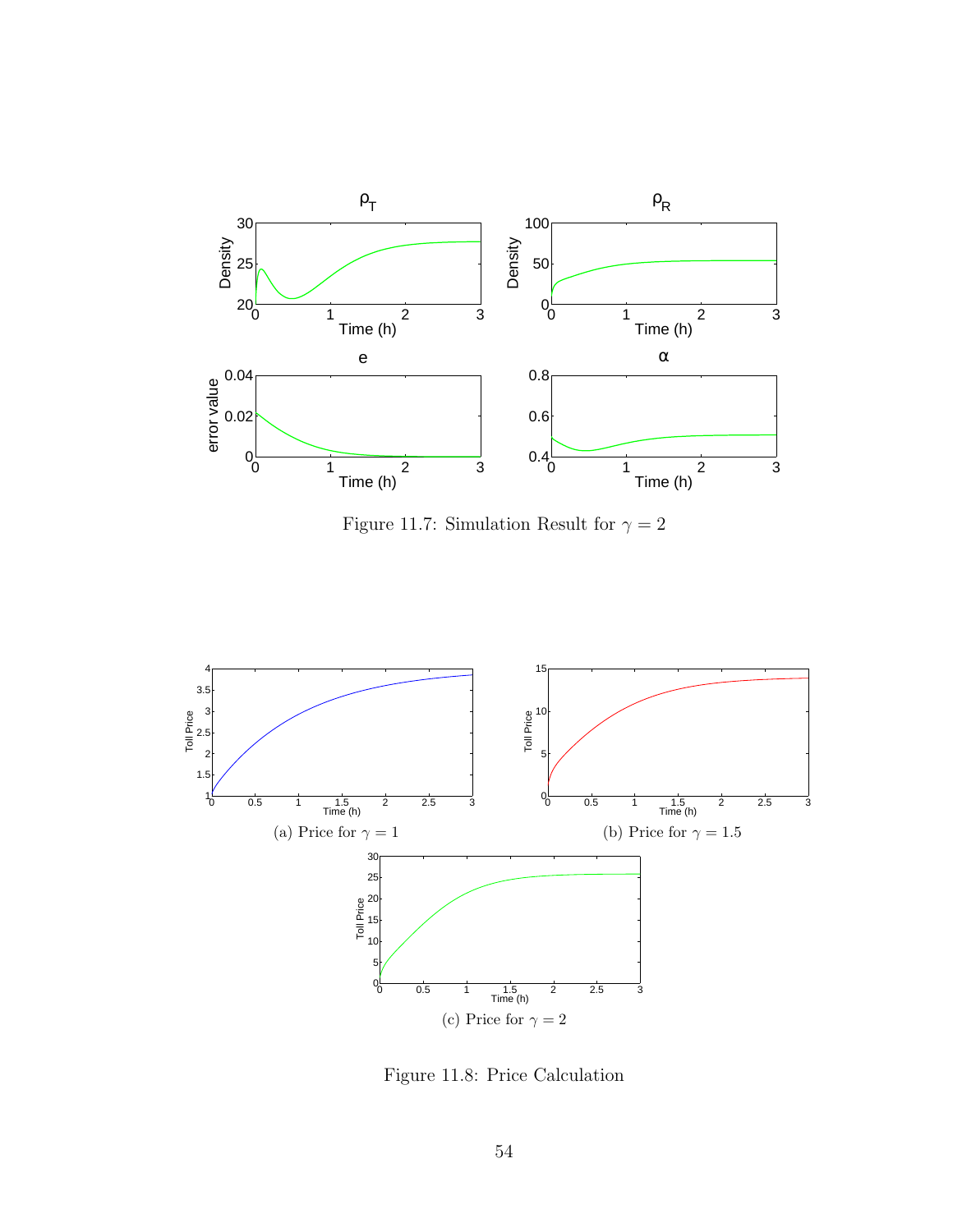#### **CONCLUSION**

This work presented an optimal control technique to approach congestion pricing problem using Hamilton Jacobi bellman equation. We have a non-linear system dynamics which is to be controlled to minimize the cost function. By using HJB we obtain the optimal control law at steady state which minimizes the cost function. Obtained control design utilizes the dynamic traffic conditions to determine the toll rate. Tolling price depends on many factors such as traffic condition, drivers' lane choice behavior. Simulation is also performed to verify the performance of the proposed control methodology. Simulations results validate the proposed control algorithm. However, in this part we have considered the simplest system model, but optimal control technique can be very well applied to general model with RF tags technology lane besides toll lane and regular lane.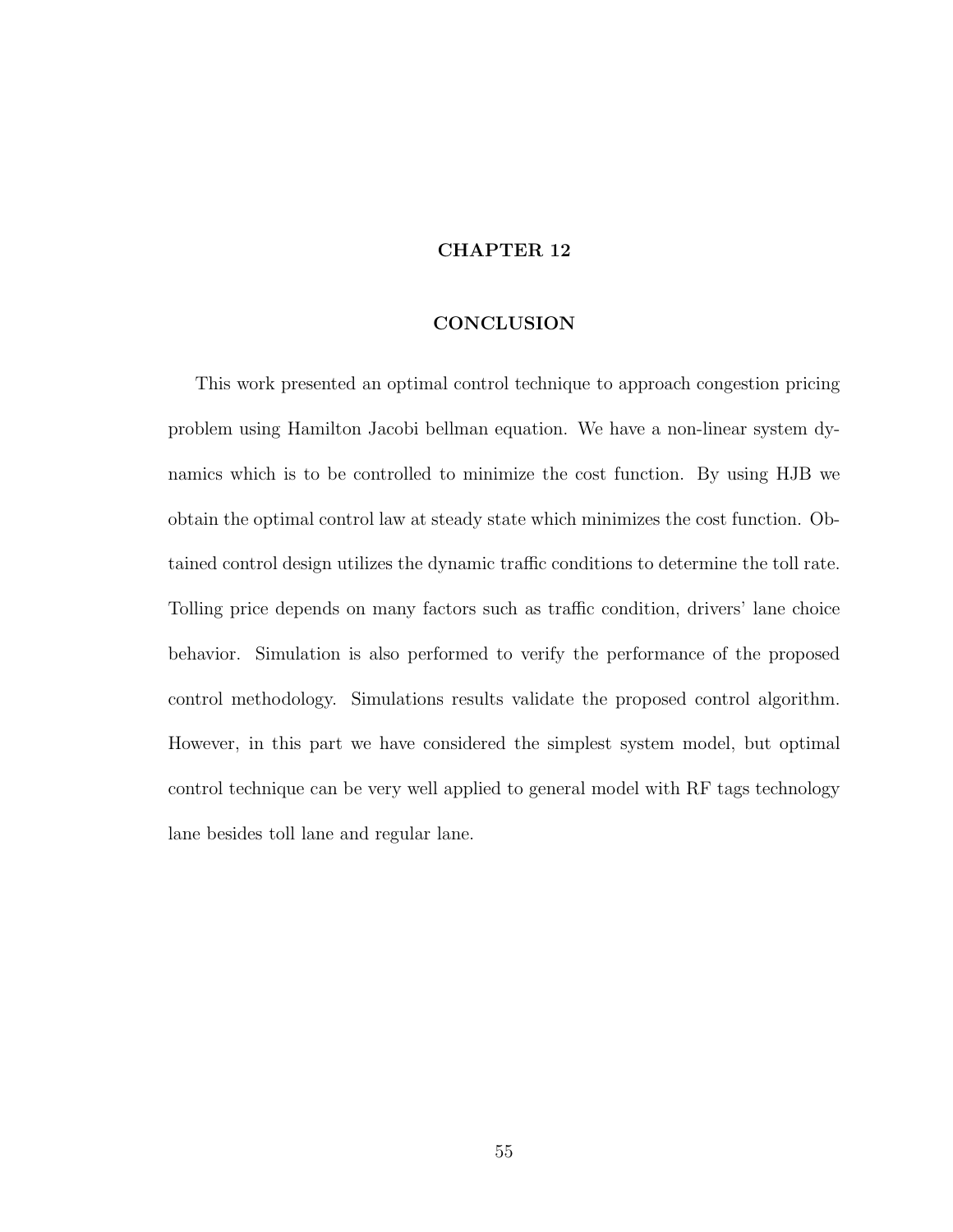# BIBLIOGRAPHY

- [1] B. Greenshields, W. Channing, H. Miller et al., "A study of traffic capacity," in Highway research board proceedings, vol. 1935. National Research Council (USA), Highway Research Board, 1935.
- [2] P. Kachroo, S. Agarwal, and S. Sastry, "Inverse problem for non-viscous mean field control: Example from traffic," Automatic Control, IEEE Transactions on.
- [3] S. Agarwal, P. Kachroo, S. Contreras, and S. Sastry, "Feedback-coordinated ramp control of consecutive on-ramps using distributed modeling and godunovbased satisfiable allocation," Intelligent Transportation Systems, IEEE Transactions on, vol. 16, no. 5, pp. 2384–2392, 2015.
- [4] S. Agarwal, P. Kachroo, and S. Contreras, "A dynamic network modeling-based approach for traffic observability problem," Intelligent Transportation Systems, IEEE Transactions on.
- [5] S. Contreras, P. Kachroo, and S. Agarwal, "Observability and sensor placement problem on highway segments: A traffic dynamics-based approach," Intelligent Transportation Systems, IEEE Transactions on.
- [6] P. Verma, H. Yang, P. Kachroo, and S. Agarwal, "Modeling and estimation of the vehicle-miles traveled tax rate using stochastic differential equations."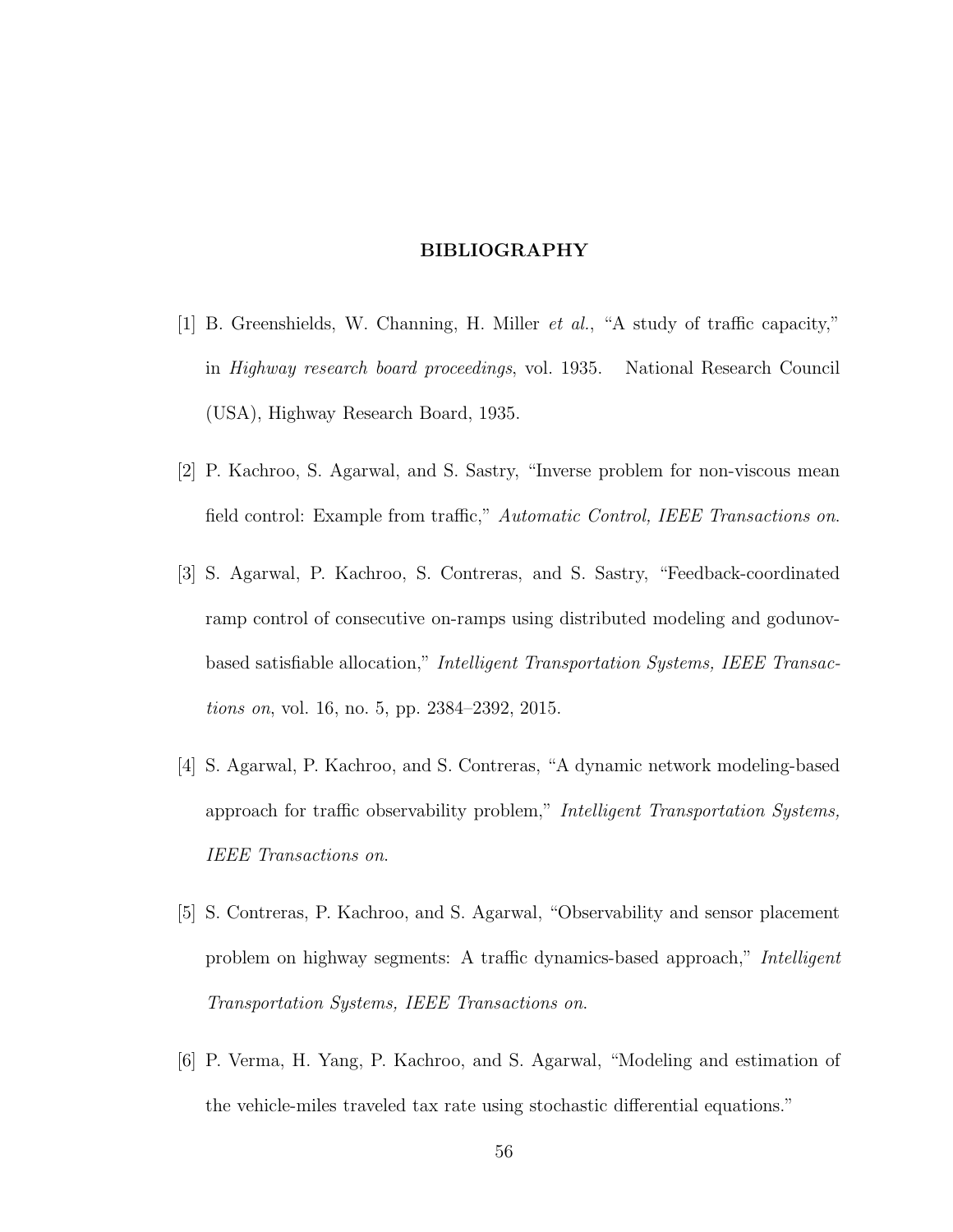- [7] S. Agarwal, A. Sancheti, R. Khaddar, and P. Kachroo, "Geospatial framework for integration of transportation data using voronoi diagrams," in Transportation Research Board 92nd Annual Meeting, no. 13-5378, 2013.
- [8] A. S. Krishen, P. Kachroo, S. Agarwal, S. S. Sastry, and M. Wilson, "Safety culture from an interdisciplinary perspective: Conceptualizing a hierarchical feedback-based transportation framework," Transportation Journal, vol. 54, no. 4, pp. 516–534, 2015.
- [9] A. S. Krishen, S. Agarwal, P. Kachroo, and R. L. Raschke, "Framing the value and valuing the frame? algorithms for child safety seat use," Journal of Business Research, 2015.
- [10] P. Maheshwari, A. Paz et al., "Development of a methodology to evaluate projects using dynamic traffic assignment models," Open Journal of Applied Sciences, vol. 5, no. 02, p. 50, 2015.
- [11] A. Paz, P. Maheshwari, P. Kachroo, and S. Ahmad, "Estimation of performance indices for the planning of sustainable transportation systems," Advances in Fuzzy Systems, vol. 2013, p. 2, 2013.
- [12] S. Merrill, A. Paz, V. Molano, P. Maheshwari, P. P. Shrestha, R. Conover, and H. Stephen, "A land ferry system to alleviate increasing costs of maintaining the i-80 transportation corridor: An economic assessment," Tech. Rep., 2015.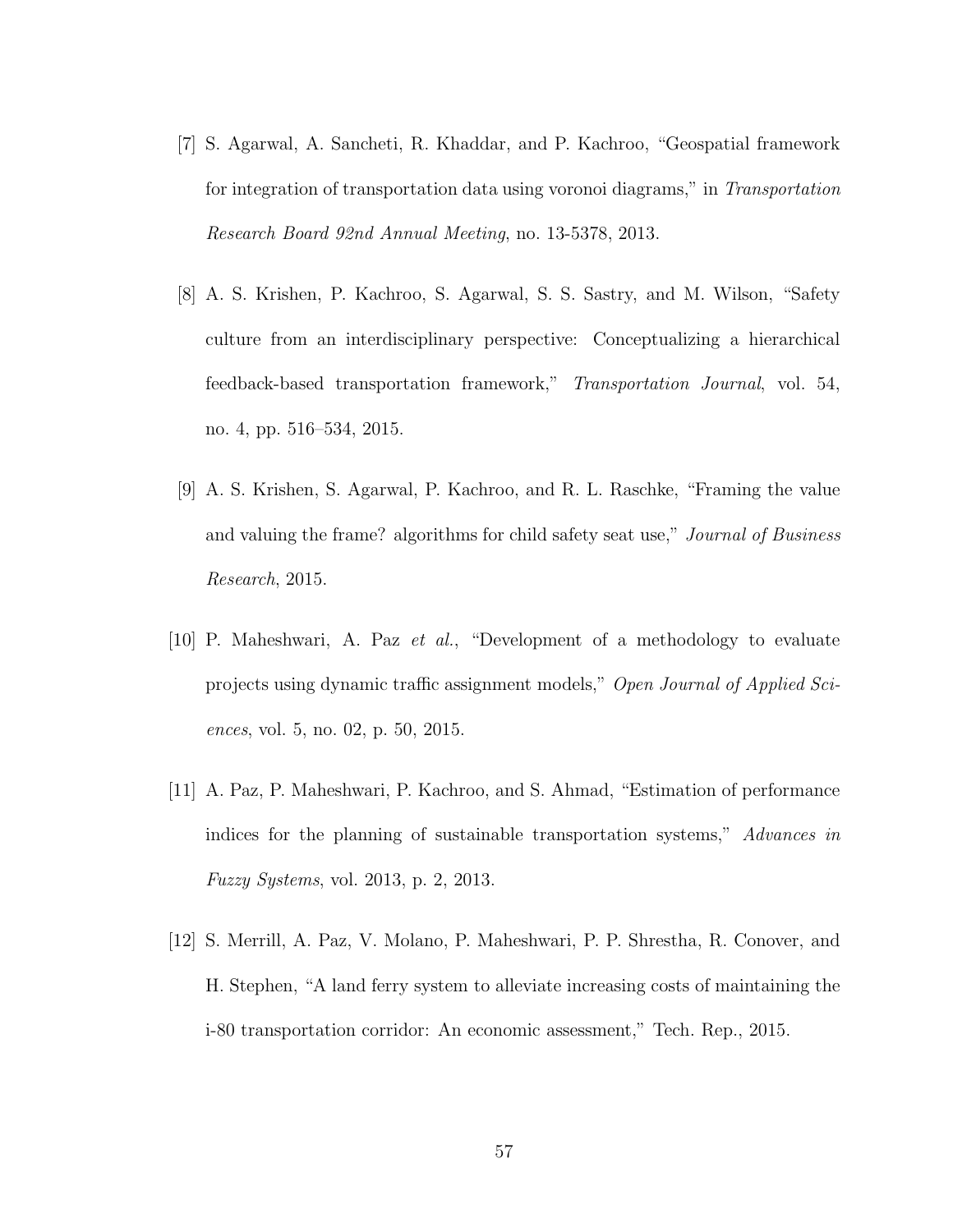- [13] P. Maheshwari, R. Khaddar, P. Kachroo, and A. Paz, "Dynamic modeling of performance indices for planning of sustainable transportation systems," Networks and Spatial Economics, pp. 1–23, 2014.
- [14] P. Maheshwari, P. Kachroo, A. Paz, and R. Khaddar, "Development of control models for the planning of sustainable transportation systems," Transportation Research Part C: Emerging Technologies, 2015.
- [15] P. Maheshwari, "Development of a decision support framework for the planning of sustainable transportation systems," 2015.
- [16] C. F. Daganzo, V. V. Gayah, and E. J. Gonzales, "Macroscopic relations of urban traffic variables: Bifurcations, multivaluedness and instability," Transportation Research Part B: Methodological, vol. 45, no. 1, pp. 278–288, 2011.
- [17] N. Geroliminis and J. Sun, "Properties of a well-defined macroscopic fundamental diagram for urban traffic," Transportation Research Part B: Methodological, vol. 45, no. 3, pp. 605–617, 2011.
- [18] N. Geroliminis and B. Boyacı, "The effect of variability of urban systems characteristics in the network capacity," Transportation Research Part B: Methodolog*ical*, vol. 46, no. 10, pp.  $1607-1623$ , 2012.
- [19] Y.-Y. Liu, J.-J. Slotine, and A.-L. Barabási, "Controllability of complex networks," Nature, vol. 473, no. 7346, pp. 167–173, 2011.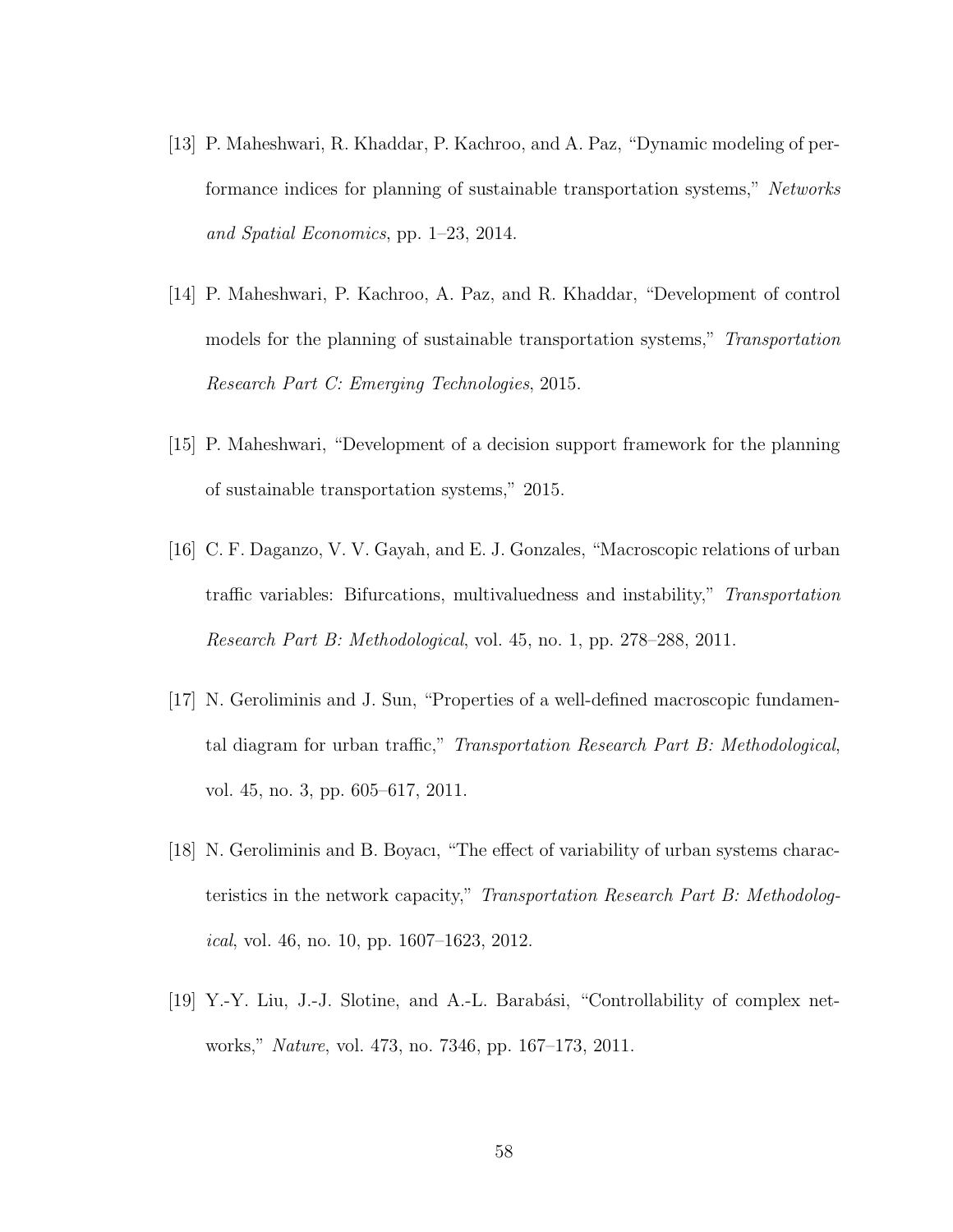- [20] J. Godfrey, "The mechanism of a road network," Traffic Engineering & Control, vol. 11, no. 7, pp. 323–327, 1969.
- [21] R. Herman and I. Prigogine, "A two-fluid approach to town traffic," Science, vol. 204, no. 4389, pp. 148–151, 1979.
- [22] N. Geroliminis and C. F. Daganzo, "Existence of urban-scale macroscopic fundamental diagrams: Some experimental findings," Transportation Research Part B: Methodological, vol. 42, no. 9, pp. 759–770, 2008.
- [23] C. F. Daganzo and N. Geroliminis, "An analytical approximation for the macroscopic fundamental diagram of urban traffic," Transportation Research Part B: Methodological, vol. 42, no. 9, pp. 771–781, 2008.
- [24] V. L. Knoop, H. van Lint, and S. P. Hoogendoorn, "Traffic dynamics: Its impact on the macroscopic fundamental diagram," Physica A: Statistical Mechanics and its Applications, vol. 438, pp. 236–250, 2015.
- [25] J. Haddad, M. Ramezani, and N. Geroliminis, "Model predictive perimeter control for urban areas with macroscopic fundamental diagrams," in American Control Conference (ACC), 2012. IEEE, 2012, pp. 5757–5762.
- [26] N. Geroliminis, J. Haddad, and M. Ramezani, "Optimal perimeter control for two urban regions with macroscopic fundamental diagrams: A model predictive approach," Intelligent Transportation Systems, IEEE Transactions on, vol. 14, no. 1, pp. 348–359, 2013.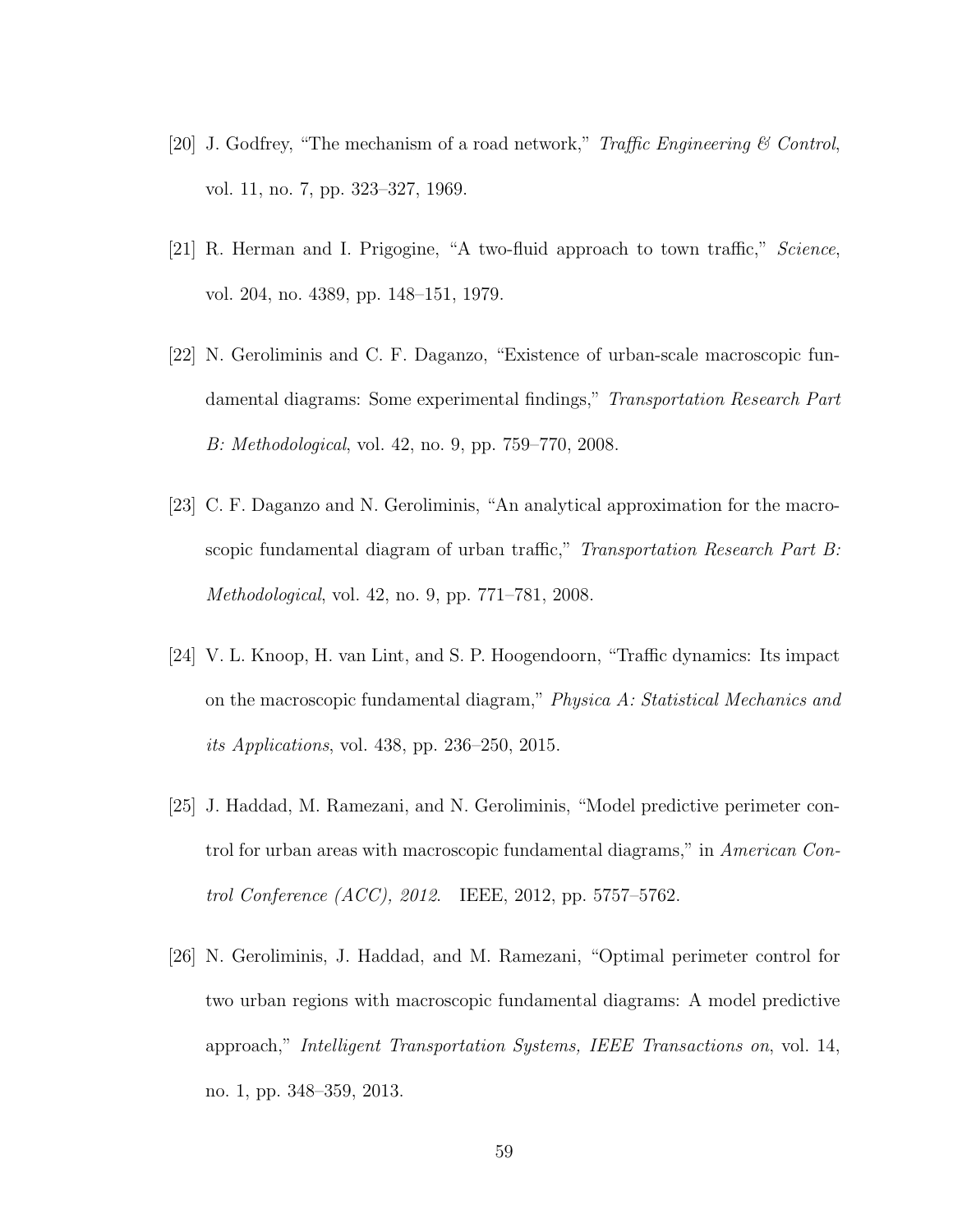- [27] P. Deo, B. De Schutter, and A. Hegyi, "Model predictive control for multi-class traffic flows," in Control in Transportation Systems, 2009, pp. 25–30.
- [28] C. F. Daganzo, "Urban gridlock: macroscopic modeling and mitigation approaches," Transportation Research Part B: Methodological, vol. 41, no. 1, pp. 49–62, 2007.
- [29] M. Keyvan-Ekbatani, A. Kouvelas, I. Papamichail, and M. Papageorgiou, "Exploiting the fundamental diagram of urban networks for feedback-based gating," Transportation Research Part B: Methodological, vol. 46, no. 10, pp. 1393–1403, 2012.
- [30] N. Geroliminis and J. Sun, "Hysteresis phenomena of a macroscopic fundamental diagram in freeway networks," Transportation Research Part A: Policy and Practice, vol. 45, no. 9, pp. 966–979, 2011.
- [31] Y. Ji and N. Geroliminis, "On the spatial partitioning of urban transportation networks," Transportation Research Part B: Methodological, vol. 46, no. 10, pp. 1639–1656, 2012.
- [32] Y. Ji, J. Luo, and N. Geroliminis, "Empirical observations of congestion propagation and dynamic partitioning with probe data for large-scale systems," Transportation Research Record: Journal of the Transportation Research Board, no. 2422, pp. 1–11, 2014.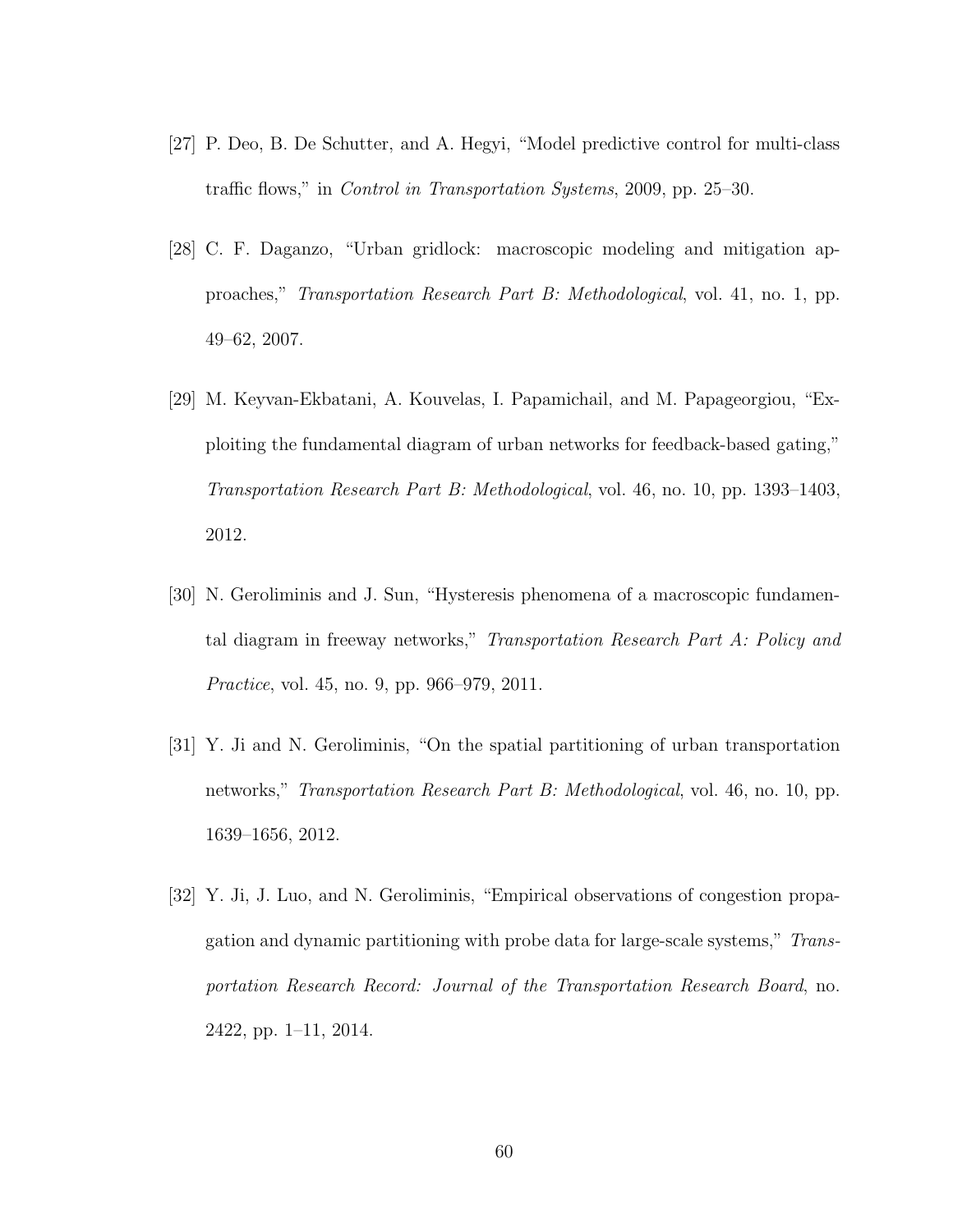- [33] K. Aboudolas and N. Geroliminis, "Perimeter and boundary flow control in multi-reservoir heterogeneous networks," Transportation Research Part B: Methodological, vol. 55, pp. 265–281, 2013.
- [34] M. Keyvan-Ekbatani, M. Yildirimoglu, N. Geroliminis, and M. Papageorgiou, "Traffic signal perimeter control with multiple boundaries for large urban networks," in Intelligent Transportation Systems-(ITSC), 2013 16th International IEEE Conference on. IEEE, 2013, pp. 1004–1009.
- [35] ——, "Multiple concentric gating traffic control in large-scale urban networks," Intelligent Transportation Systems, IEEE Transactions on, vol. 16, no. 4, pp. 2141–2154, 2015.
- [36] M. Keyvan-Ekbatani, M. Papageorgiou, and V. L. Knoop, "Controller design for gating traffic control in presence of time-delay in urban road networks," Transportation Research Part C: Emerging Technologies, 2015.
- [37] J. Haddad, "Robust constrained control of uncertain macroscopic fundamental diagram networks," Transportation Research Part C: Emerging Technologies, vol. 59, pp. 323–339, 2015.
- [38] M. Ramezani, J. Haddad, and N. Geroliminis, "Dynamics of heterogeneity in urban networks: aggregated traffic modeling and hierarchical control," Transportation Research Part B: Methodological, vol. 74, pp. 1–19, 2015.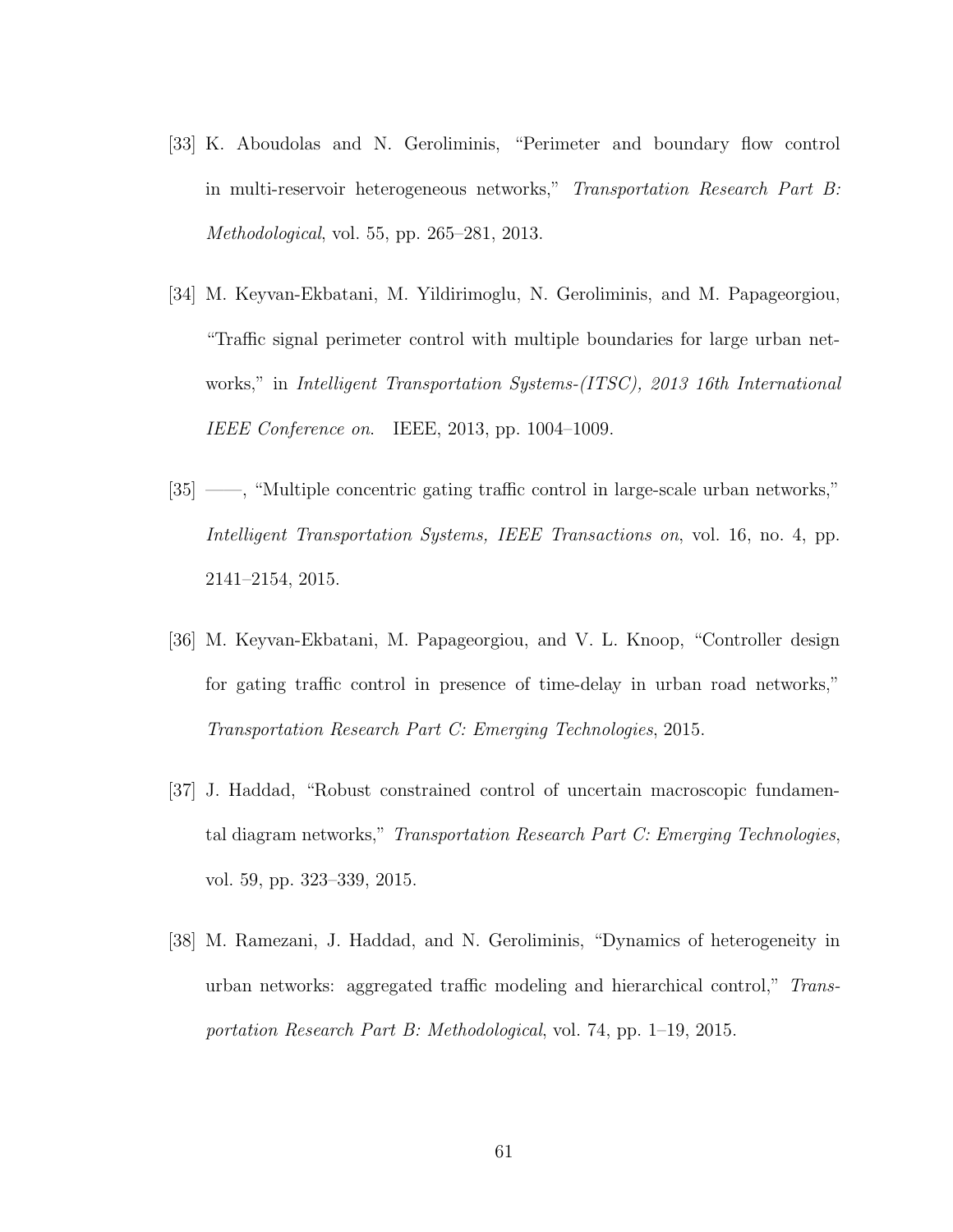- [39] M. E. Newman, "The structure and function of complex networks," SIAM review, vol. 45, no. 2, pp. 167–256, 2003.
- [40] L. Page, S. Brin, R. Motwani, and T. Winograd, "The pagerank citation ranking: Bringing order to the web." Stanford InfoLab, Technical Report 1999-66, November 1999, previous number  $=$  SIDL-WP-1999-0120.
- [41] F. Aurenhammer, "Voronoi diagramsa survey of a fundamental geometric data structure," ACM Computing Surveys (CSUR), vol. 23, no. 3, pp. 345–405, 1991.
- [42] A. Okabe, B. Boots, K. Sugihara, and S. N. Chiu, Spatial tessellations: concepts and applications of Voronoi diagrams. John Wiley & Sons, 2009, vol. 501.
- [43] M. Newman, A.-L. Barabasi, and D. J. Watts, The structure and dynamics of networks. Princeton University Press, 2006.
- [44] R. Cohen and S. Havlin, Complex networks: structure, robustness and function. Cambridge University Press, 2010.
- [45] M. Newman, Networks: an introduction. Oxford University Press, 2010.
- [46] S. N. Dorogovtsev, Lectures on complex networks. Oxford University Press Oxford, 2010, vol. 24.
- [47] P. Kachroo and K. M. Ozbay, Feedback ramp metering in intelligent transportation systems. Springer Science & Business Media, 2011.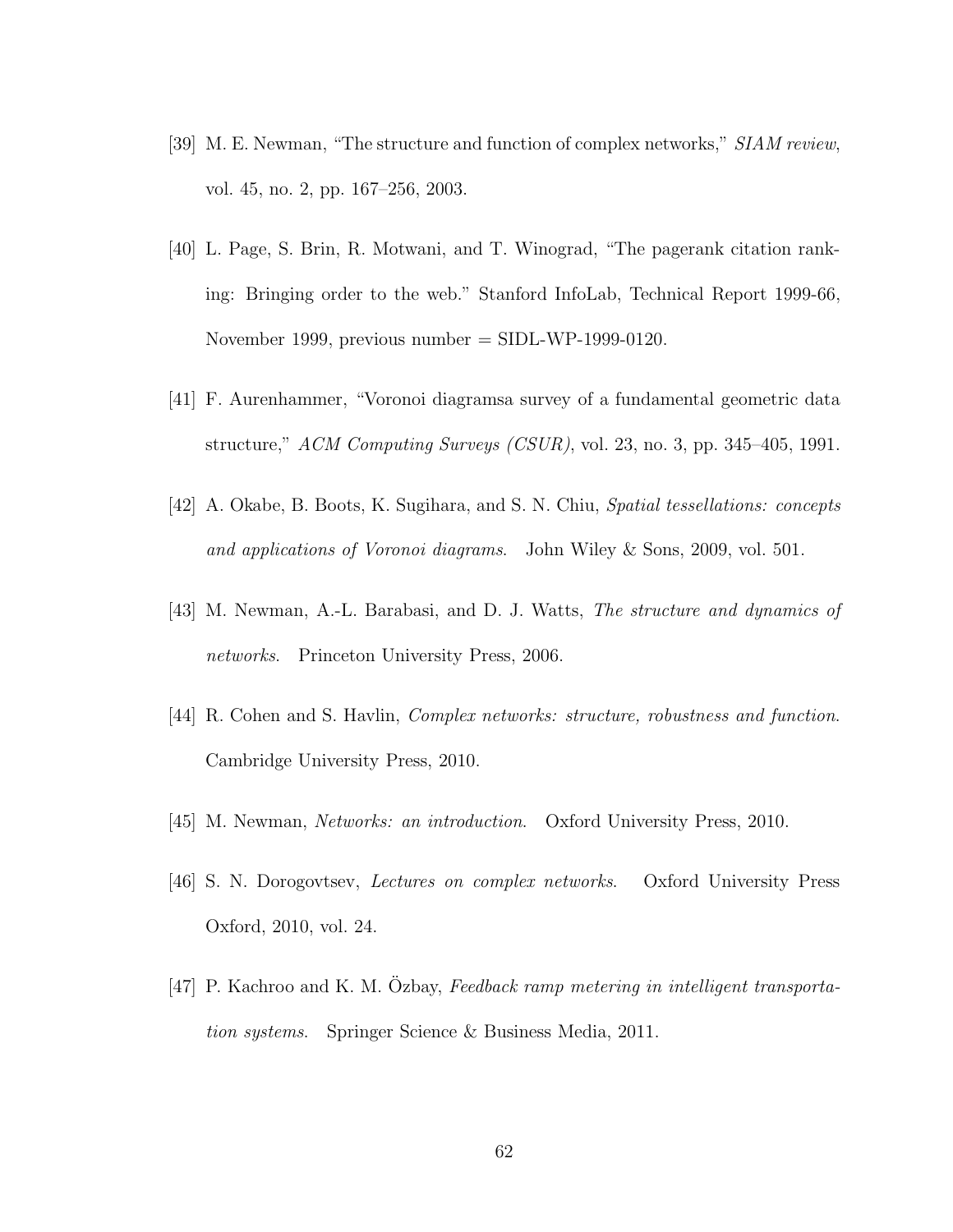- [48] ——, Feedback control theory for dynamic traffic assignment. Springer Science & Business Media, 2012.
- [49] S. V. Ukkusuri and K. M. Ozbay, Advances in Dynamic Network Modeling in Complex Transportation Systems. Springer, 2013.
- [50] T. T. and V. S., "Design and Evaluation of Road Pricing: State-of-The-Art and Methodological Advances," Netnomics, no. 1, pp. 5–52, 2009.
- [51] Y. H. and Z. X., "Determination of Optimal Toll Levels and Toll Locations of Alternative Congestion Pricing Schemes," Proceedings of the 15th International Symposium on Transportation and Traffic Theory, pp. 519–540, 2002.
- [52] V. E.T, "Second Best Congestion Pricing in General Networks: Heuristic Algorithms for Finding Second Best Optimal Toll Levels and Toll Points," Transportation Research Part B, no. 36, pp. 707–729, 2002.
- [53] H. D.W. and R. M.V., "Solving congestion Toll Pricing Models," Equilibrium and Advanced Transportation Modeling. Kluwer Academic Publishers Dordrecht The Netherlands, pp. 109–124, 1998.
- [54] L. R., "Road Pricing Issues and Experiences in the US and Canada," IMPRINT-EUROPE Fourth Seminar Implementing Pricing Policies in Transport: Phasing and Packaging, pp. available on July 2009 at http://www.imprint– eu.org/public/Papers/IMPRINT4–lindsey–v2.pdf, 13-14 May 2003.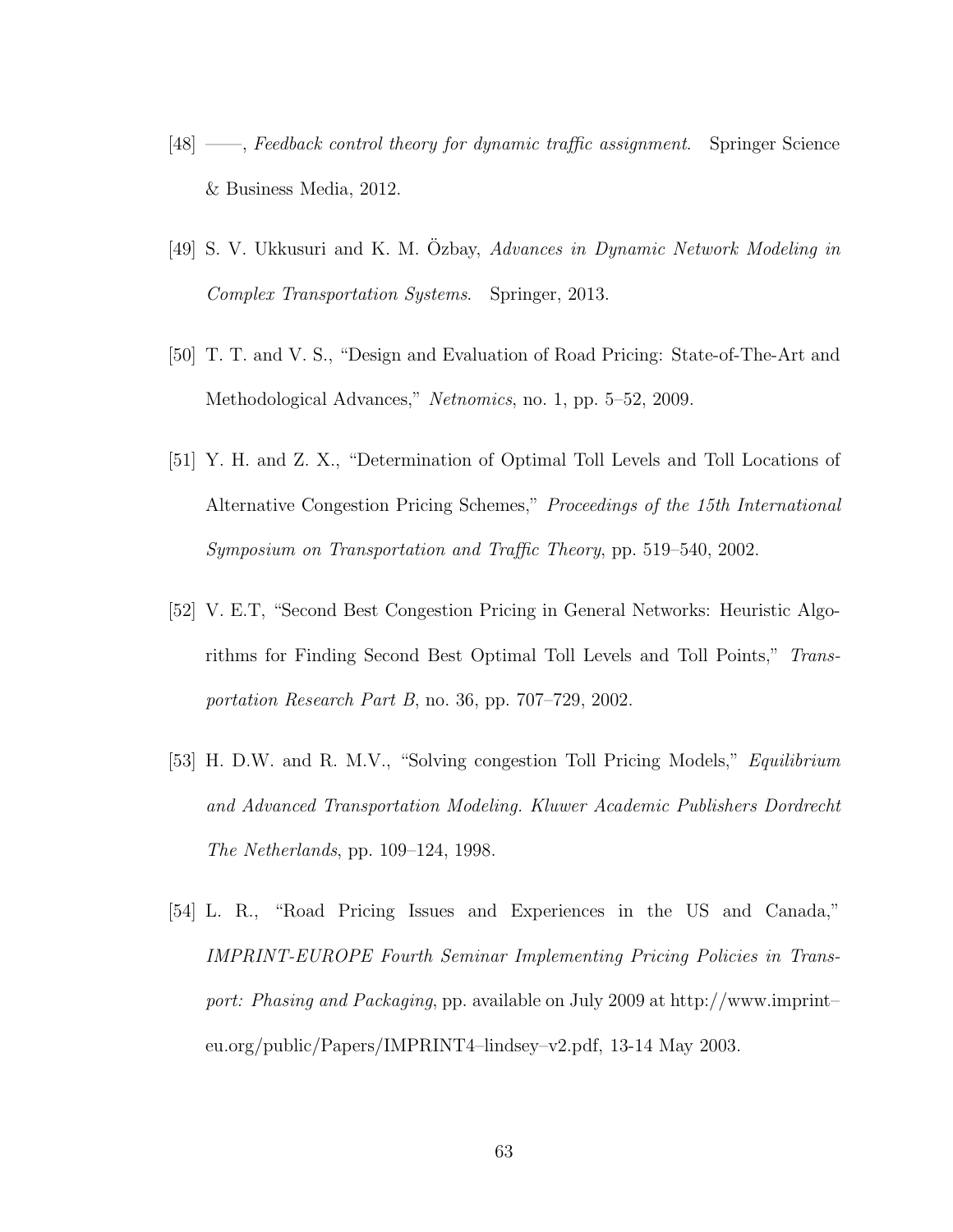- [55] O. J. and B. S., "Toll Financing in Norway: The Success, the Failures and Perspectives for the Future," *Transport Policy*, no. Vol. 9, pp. 253–260, 2002.
- [56] G. M., "Congestion Management and Electronic Road Pricing in Singapore," Journal of Transport Geography, no. Vol. 10 Issue 1, pp. 29–38, 2002.
- [57] L. T., "London Congestion Pricing Implications for Other Cities," Victoria Transport Policy Institute (VTPI), p. available on July 2009 at http://www.vtpi.org/london.pdf, 2004.
- [58] Q. Meng, Z. Liu, and S. Wang, "Optimal distance tolls under congestion pricing and continuously distributed value of time," Transportation Research Part E: Logistics and Transportation Review, vol. 48, no. 5, pp. 937–957, 2012.
- [59] T. L. Friesz, D. Bernstein, and N. Kydes, "Dynamic congestion pricing in disequilibrium," Networks and Spatial Economics, vol. 4, no. 2, pp. 181–202, 2004.
- [60] H. Yang, "Evaluating the benefits of a combined route guidance and road pricing system in a traffic network with recurrent congestion," Transportation, vol. 26, no. 3, pp. 299–322, 1999.
- [61] H. Yang, Q. Meng, and D.-H. Lee, "Trial-and-error implementation of marginalcost pricing on networks in the absence of demand functions," Transportation Research Part B: Methodological, vol. 38, no. 6, pp. 477–493, 2004.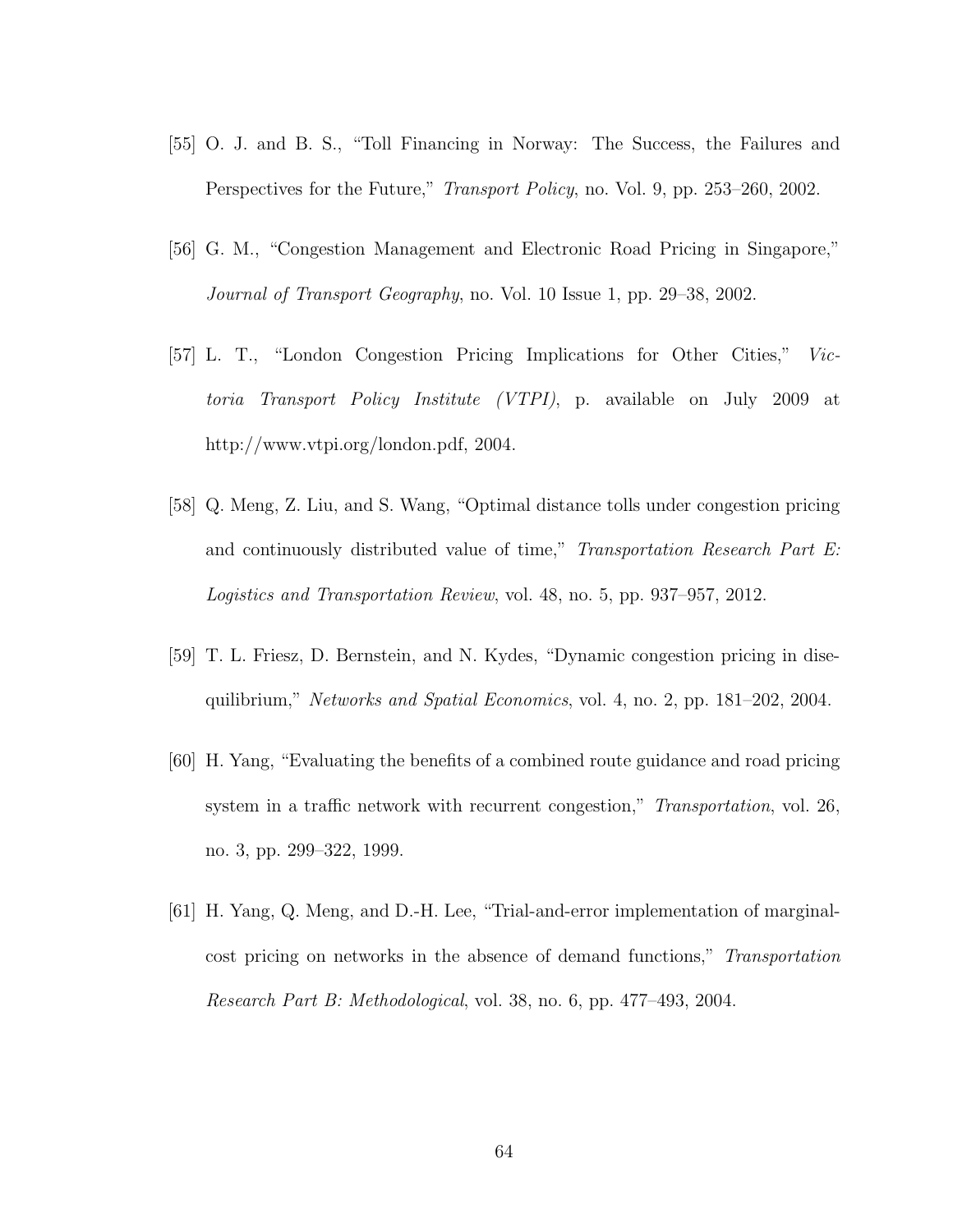- [62] Y. Zhao and K. M. Kockelman, "On-line marginal-cost pricing across networks: Incorporating heterogeneous users and stochastic equilibria," Transportation Research Part B: Methodological, vol. 40, no. 5, pp. 424–435, 2006.
- [63] B. Hårsman and J. M. Quigley, "Political and public acceptability of congestion pricing: Ideology and self-interest," Journal of Policy Analysis and Management, vol. 29, no. 4, pp. 854–874, 2010.
- [64] A. de Palma and R. Lindsey, "Traffic congestion pricing methodologies and technologies," Transportation Research Part C: Emerging Technologies, vol. 19, no. 6, pp. 1377–1399, 2011.